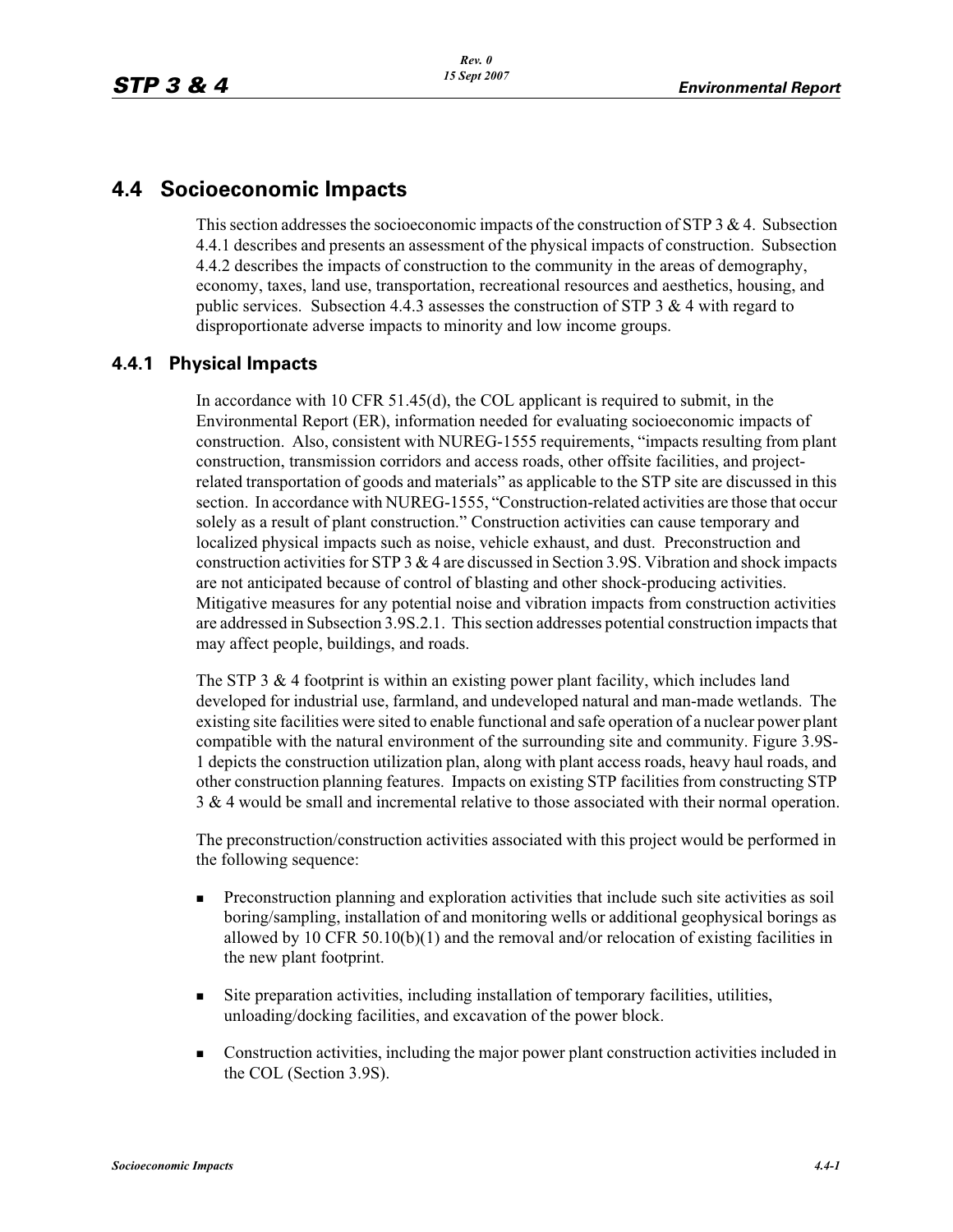## **4.4.1.1 Groups or Physical Features Vulnerable to Physical Impacts**

#### **4.4.1.1.1 People**

According to 2005 census data, approximately 5170 people live within 10 miles of STP (Table 2.5-2). Population distribution details are given in Subsection 2.5.1. The nearest full-time residence is approximately 1.5 miles (west-southwest) from the Exclusion Area Boundary (EAB). There are 10 residences within a 5-mile radius of STP 1 & 2 (Reference 4.4-1). The Lower Colorado River Authority (LCRA) Park (FM 521 River Park) is approximately 6 miles east of the STP site. Road systems in the vicinity of the site are discussed in Subsection 2.2.1. The vicinity is predominantly rural and characterized by farmland with occasional wooded tracts. There are three offsite industrial facilities within the 10-mile radius.

People who could be vulnerable to noise, fugitive dust, and gaseous emissions resulting from construction activities are listed below in order of most vulnerable to least vulnerable:

- (1) Construction workers and personnel working on site
- (2) People working or living immediately adjacent to the site
- (3) Transient populations (i.e., temporary employees, recreational visitors, tourists)

Construction workers would have required training and would don personal protective equipment to minimize the risk of potentially harmful exposures. As presented in Subsection 3.9S.2.1, procedures related to mitigating noise and vibration impacts from construction activities may include measures such as restricting noise and vibration generating activities to daylight hours, prohibiting construction traffic from driving on specific roads and through specific neighborhoods, use of less vibration producing equipment and/or methods (e.g., dampeners, staggering activities), and verifying that noise control equipment on vehicles and equipment is in proper working order. Notifications to regulatory agencies (e.g., Texas Commission on Environmental Quality [TCEQ]) and nearby residents regarding atypical noise and vibration events (e.g., pile driving, steam/air blows) may also be performed.

Emergency first-aid care would be available at the construction site, and regular health and safety monitoring would be conducted during construction. Also, in an effort to minimize traffic congestion and any potential accidents resulting from STP 3 & 4 construction-related activities, the construction labor force would use the existing south extension from Farm-to-Market (FM) 521 to access STP 3  $& 4$  (see Figure 3.9S-1). The construction labor force would avoid the existing East Site Access Road to minimize disruption of traffic patterns to STP 1 & 2 (Subsection 3.9S.3.2).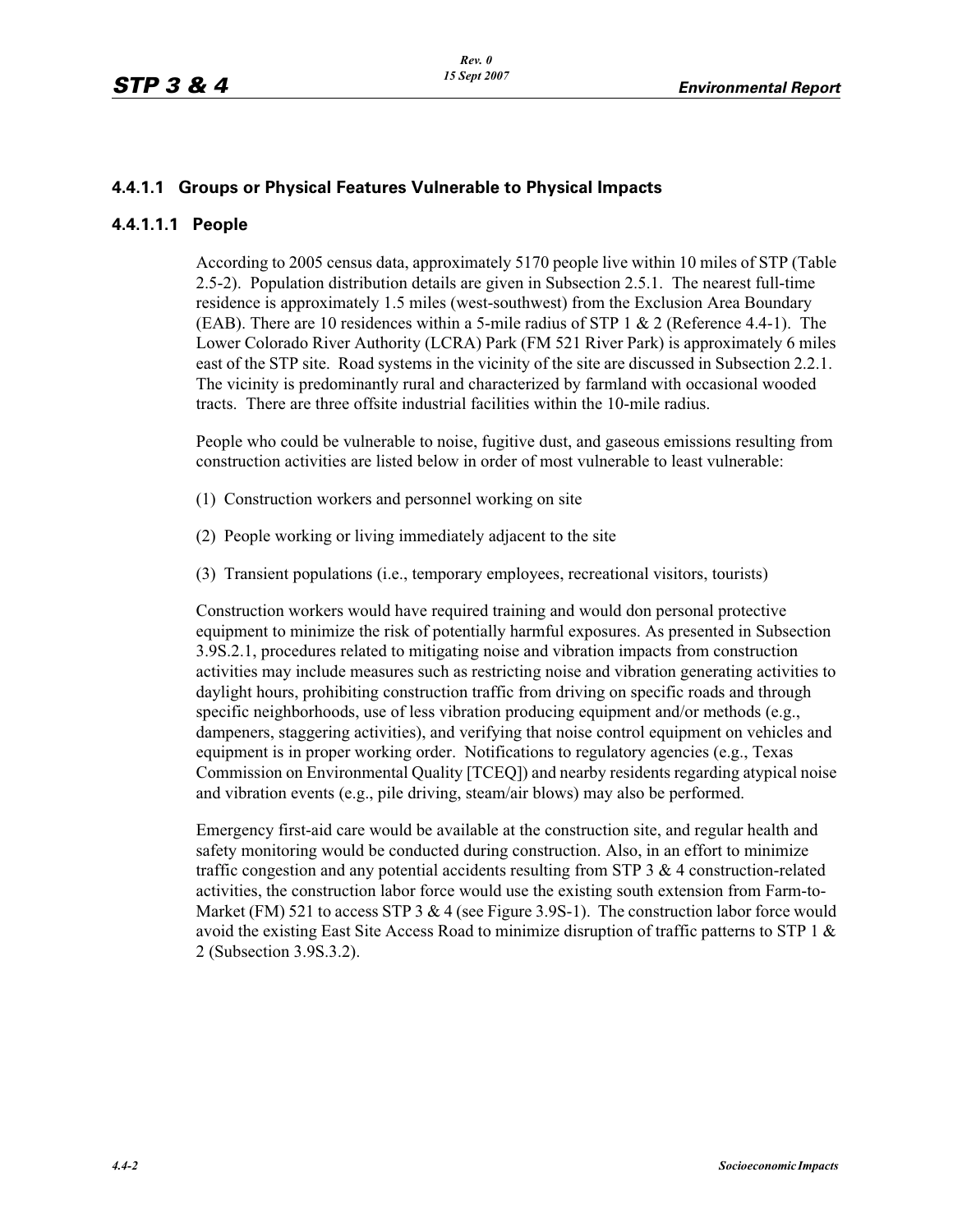People working on site or living near the STP site would not experience any physical impacts greater than those that would be considered an annoyance or nuisance. In the event that atypical or noisy construction activities would be necessary, public announcements or notifications may be provided. These construction activities would be performed in compliance with local, state, and federal regulations, and site-specific permit conditions.

Fugitive dust and odors could be generated as a result of normal construction activities. Odors could result from exhaust emissions and would dissipate on site.

Mitigation measures to minimize fugitive and vehicular emissions (including paving disturbed areas, water suppression, covering truck loads and debris stockpiles, reduced material handling, limiting vehicle speed, and visual inspection of emission control equipment) would be instituted. Additional mitigation control measures would address any nuisance issues case by case.

All equipment would be serviced regularly and operated in accordance with local, state, and federal emission requirements discussed in detail in Subsection 4.4.1.3. Given the fugitive/exhaust emission control measures discussed above, it is anticipated that no discernible impact on the local air quality would be realized.

As discussed in Subsections 2.2.2 and 4.1.2, no new transmission corridors would be constructed for STP 3  $\&$  4; however, some upgrading of transmission line conductors and replacement of towers would be necessary in the STP to Hillje transmission line corridor. This kind of work normally involves a crew with several flatbed "conductor trucks" (carrying large cable spools) and large bucket trucks. There would be a small impact associated with noise/movement of construction equipment and workers involved in changing out conductors.

Any effects of physical impacts to people from construction activities would be SMALL and would not warrant mitigation other than that discussed above.

#### **4.4.1.1.2 Buildings**

Construction activities would not impact any offsite buildings because of distance to any such structures. The nearest full-time residence is approximately 1.5 miles from the EAB (Figure 2.1-1). In the event that pile-driving is necessary, the building(s) most vulnerable to shock and vibration would be those within the STP site boundary. Onsite buildings have been constructed to safely withstand possible impacts, including shock and vibration, from construction activities associated with the proposed activity.

Table 3.9S-2 presents data on attenuated noise levels expected from operation of construction equipment. Applying the Inverse-Square Law to the highest level listed in Table 3.9S-2 (84 dBA) at 400 feet), a decrease in noise levels of over 20 decibels would be expected at the EAB, with even greater decreases occurring at the site boundary.

Although there are cultural resources located within the 10-mile radius of the site (see Subsection 2.5.3), none are located adjacent to the STP site. The closest historical landmark is the St. Francis Catholic Church, which is located 6 miles to the east of the site. No impacts due to vibration or shocks from construction activities would be expected.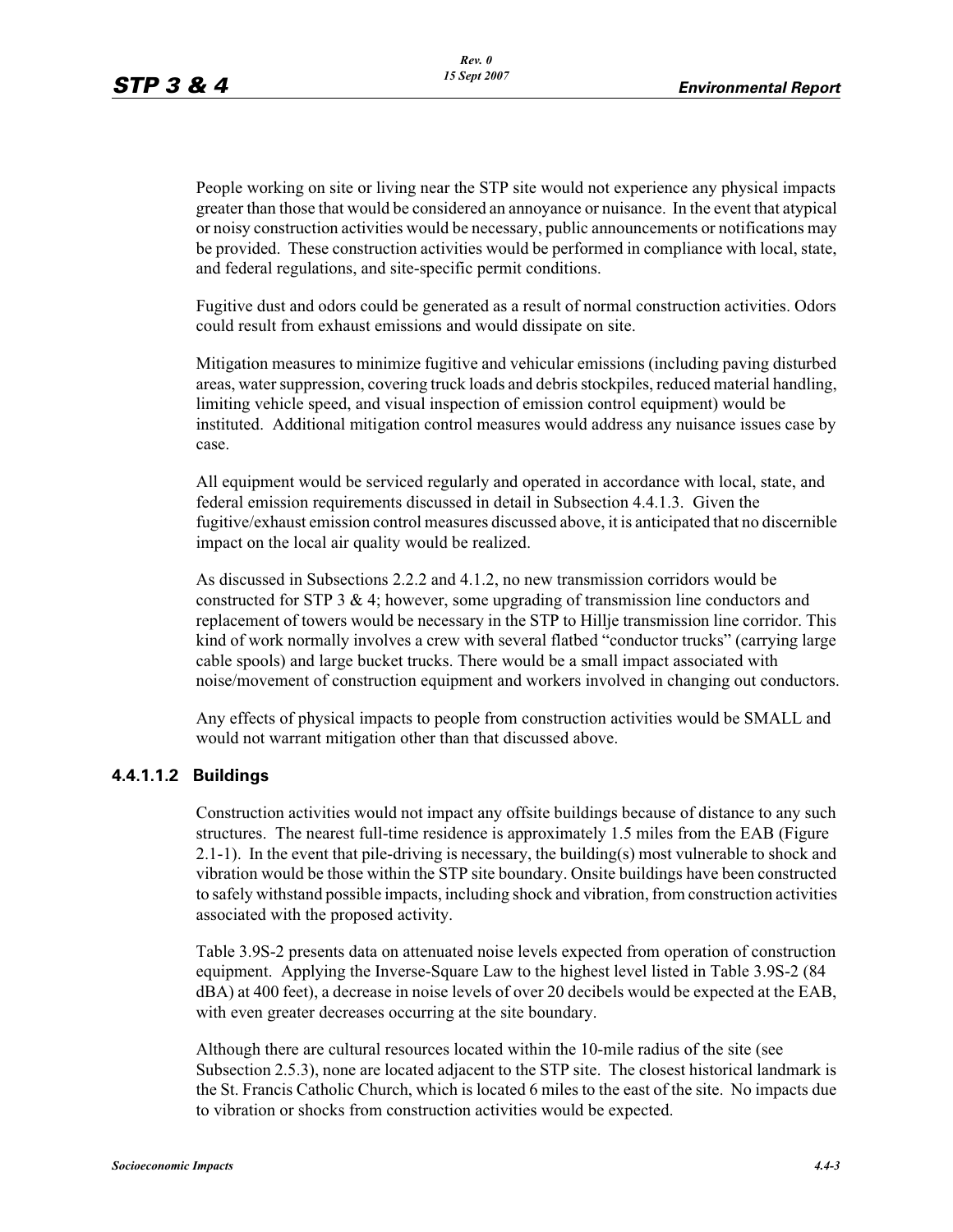Any effects of physical impacts to buildings from construction activities would be SMALL and would not warrant mitigation.

#### **4.4.1.1.3 Transportation Routes**

The transportation network in Matagorda and Brazoria counties is rural, fed by traffic from urban roadways. Material transportation routes (haul routes) would be selected based on equipment accessibility, existing traffic patterns, and noise restrictions, logistics, distance, and costs. Methods to mitigate potential impacts include: (1) avoiding routes that could adversely affect sensitive areas (e.g., housing, hospitals, schools, retirement communities, businesses) to the extent possible, and (2) restricting activities and delivery times to daylight hours.

As discussed in Subsection 4.4.2.2.4, it has been determined that construction workers would have a MODERATE to LARGE impact on the two-lane roadways in Matagorda County, particularly FM 521 and its feeder roads. Mitigation may be necessary to accommodate the additional vehicles on Matagorda County roads, particularly FM 521.

Mitigation measures would be included in a construction management traffic plan developed before the start of construction. Potential mitigation measures could include installing turn lanes at the construction entrance, establishing a centralized parking area away from the site and shuttling construction workers to the site in buses or vans, encouraging carpools, and staggering construction shifts so they do not coincide with operational shifts. STPNOC could also establish a shuttle service from the Bay City area, where many of the construction labor force is likely to reside. The operations work force would continue to enter the plant at the current entrance on FM 521 (Subsection 3.9S.3.2).

No new public roads would be required as a result of construction activities. Public roads may be altered (e.g., widened, turn lanes installed) as a result of construction activities. Minor road repairs and improvements in the vicinity of STP (e.g., patching cracks and potholes, adding turn lanes, reinforcing soft shoulders) may be necessary to enable equipment accessibility and reduce safety risks. Any damage to public roads, markings, or signs caused by construction activities would be repaired to preexisting conditions or better. The construction site exit onto FM 521 would be marked clearly with signs maintained such that they are clear of debris and markings are visible.

A heavy haul route from the barge facility on the Colorado River would support construction activities (Figure 3.9S-1). This road would be private and fully contained within the existing site boundary. If barge shipments of Nuclear Steam Supply System heavy components are consistent with STP 1 & 2 levels (approximately 10 shipments), impacts on river traffic would be minimal (Reference 4.4-2). Refurbishment of the rail spur would result in minimal impacts.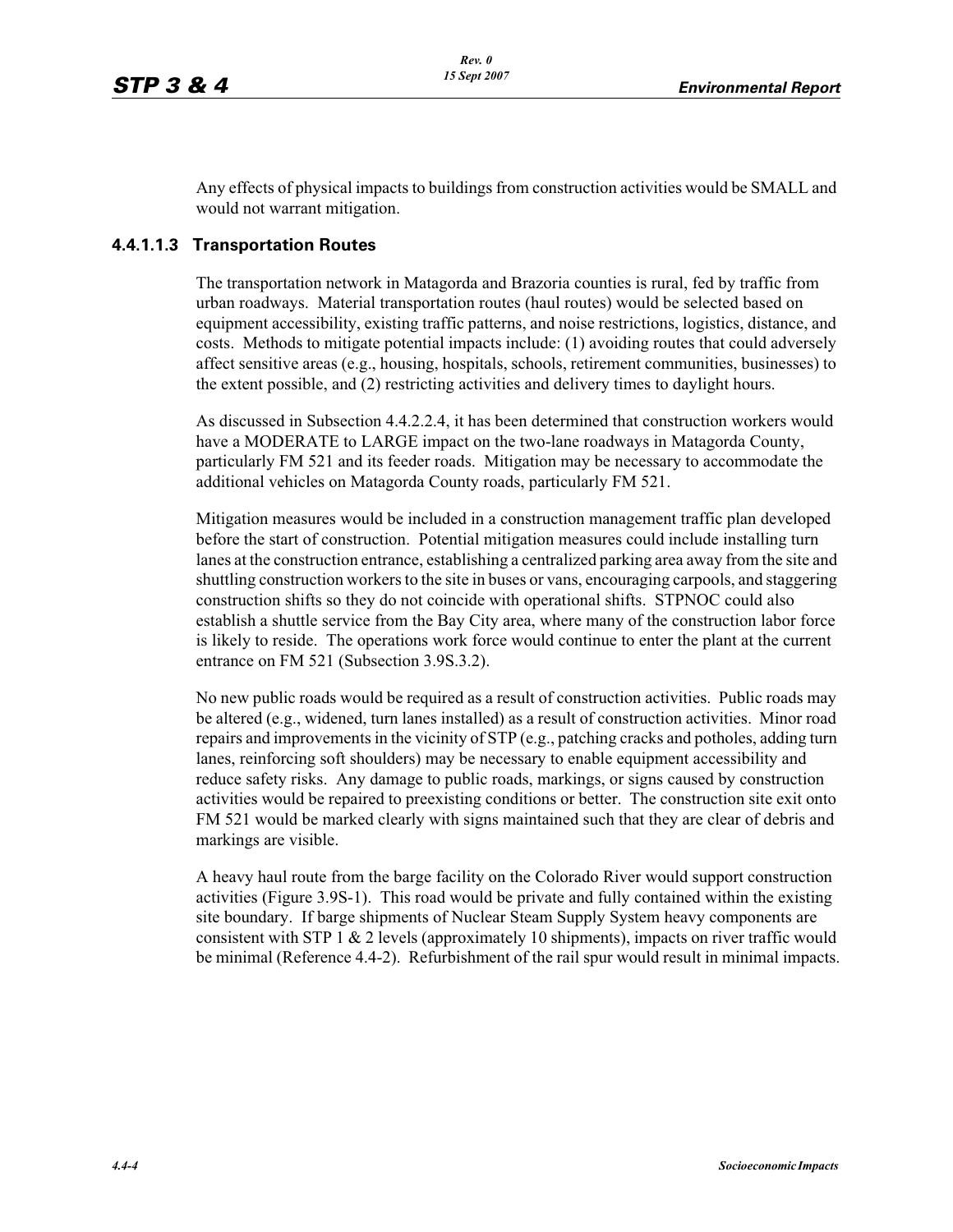As stated above, the impact construction workers would have on the two-lane roadways in Matagorda County, particularly FM 521 and feeder roads, would be a MODERATE to LARGE impact and mitigation would be required. The effects of physical impacts from other transportation routes would be SMALL and would not warrant mitigation.

#### **4.4.1.2 Predicted Noise Levels**

As presented in Section 2.2, Matagorda and Brazoria counties are predominantly rural and characterized by farmland with occasional wooded tracts. Areas that are subject to farming are prone to seasonal noise-related events such as planting and harvesting. Wooded areas provide natural noise control to reduce noise propagation. Table 4.4.1 identifies expected noise levels in the immediate vicinity (less than 10 feet) of a variety of construction tools that might be used (Reference 4.4-3).

Noise level attenuates with distance. A 3-decibel (dBA) decrease is perceived as roughly halving loudness; a 3 dBA increase doubles the loudness. The noise from an earthmover can be as high as 94 dBA from 10 feet away, and 82 dBA from 70 feet away. A crane lifting a load can make 96 dBA of noise; when idling, it may make less than 80 dBA. Moderate auto traffic at a distance of 100 feet (30 m) rates about 50 dBA. To a driver with a car window open or a pedestrian on the sidewalk, the same traffic rates about 70 dBA (Reference 4.4-3); that is, it sounds four times louder. The level of normal conversation is about 50 to 60 dBA.

Section 3.9S discusses noise levels during construction, which could be as high as 113 dBA in the immediate area of the equipment listed. Construction workers would use hearing protection in accordance with good construction practices. Noise attenuates quickly with distance (see Table 3.9S-2) so that the loudest construction noise would register 55–85 dBA 400 feet from the source, and would continue to attenuate with distance.

The EAB is greater than 1,000 feet in all directions from the STP 3  $\&$  4 footprint. No major roads, public buildings, or residences are located within the exclusion area. Attenuation of noise, through distance, associated with STP  $3 \& 4$  construction activities is expected to result in noise levels less than 65 dBA to the EAB. As reported in NUREG-1437 (Reference 4.4-4), and referenced in NUREG-1555 (Reference 4.4-5), noise levels below 65 dBA are considered of small significance.

The following controls or similar ones could be incorporated into activity planning to further minimize noise and associated impacts:

- -Regularly inspecting and maintaining equipment to include noise aspects (e.g., mufflers)
- -Restricting noise-related activities (e.g., pile-driving) to daylight hours
- -Restricting delivery times to daylight hours

Impacts from the noise of construction activities would be SMALL and temporary and would not require mitigation.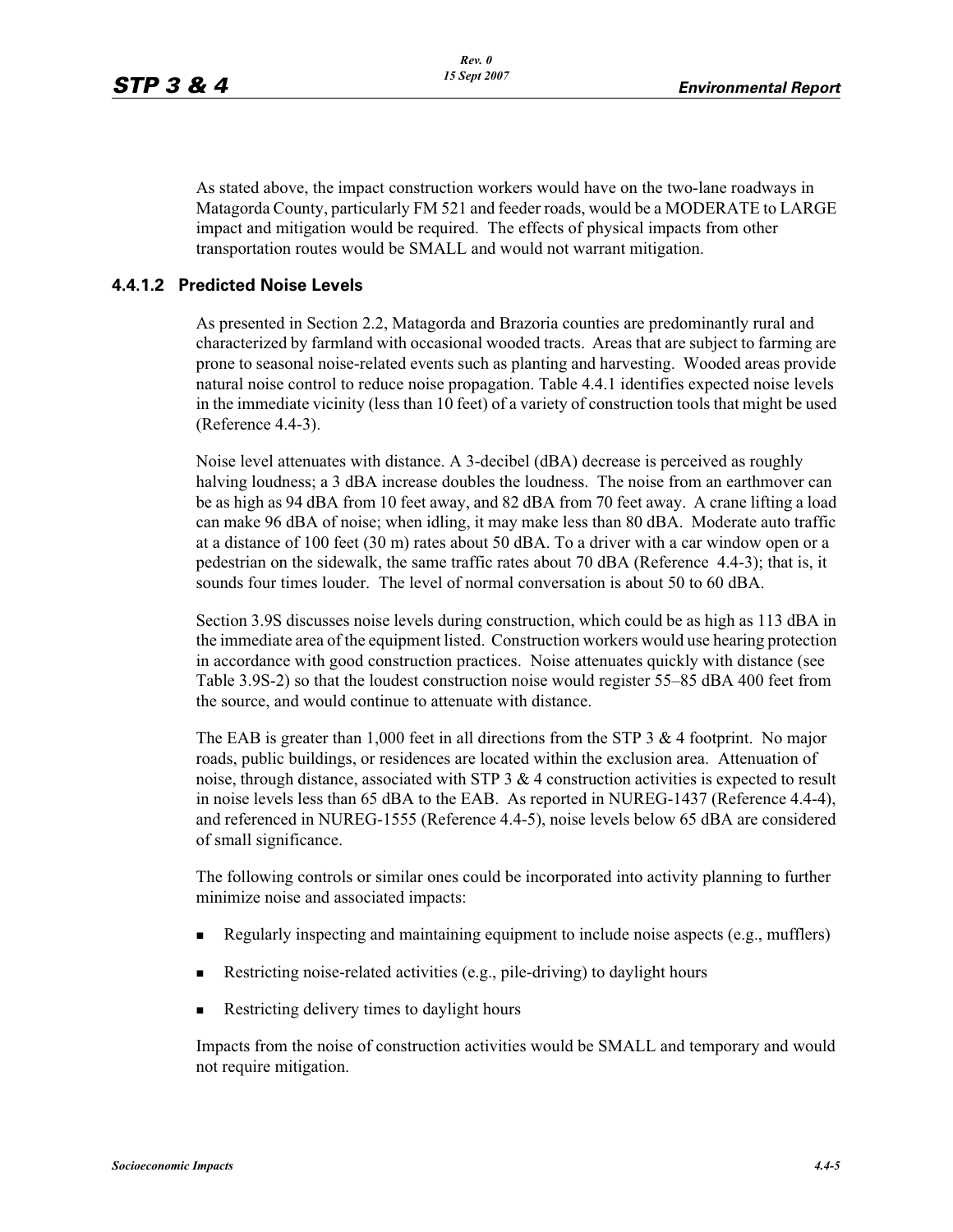#### **4.4.1.3 Air Quality**

Matagorda and Brazoria Counties are part of the Metropolitan Houston-Galveston Intrastate Air Quality Control Region (AQCR) (Reference 4.4-6). All areas within the Metropolitan Houston-Galveston AQCR are classified as achieving attainment with the National Ambient Air Quality Standards (NAAQS), with the exception of the Houston-Galveston-Brazoria 8- Hour Ozone Non-attainment Area (Reference 4.4-7). A discussion of current and projected regional air quality conditions is contained in Subsection 2.7.2.

The NAAQS define ambient concentration criteria for sulfur dioxide  $(SO<sub>2</sub>)$ , particulate matter with aerodynamic diameters of 10 microns or less  $(PM_{10})$ , particulate matter with aerodynamic diameters of 2.5 microns or less (PM<sub>2.5</sub>), carbon monoxide (CO), nitrogen dioxide (NO<sub>2</sub>), ozone  $(O_3)$ , and lead (Pb). These pollutants are generally referred to as "criteria pollutants." Areas of the United States having air quality as good as, or better than, the NAAQS are designated by EPA as attainment areas. Areas having air quality that is worse than the NAAQS are designated by EPA as non-attainment areas (Reference 4.4-8). The Houston-Galveston-Brazoria area holds non-attainment status for ground-level ozone under the 8-hour standard, which became effective June 15, 2005. Counties affected under this status are Brazoria, Chambers, Fort Bend, Galveston, Harris, Liberty, Montgomery, and Waller. The region was classified as being in "moderate" non-attainment of the 8-hour standard and was given a maximum attainment date of June 15, 2010.

Temporary and minor impacts to local ambient air quality could occur as a result of normal construction activities. Fugitive dust and fine particulate matter emissions–including those less than 10 microns ( $PM_{10}$ ) in size, would be generated during earth-moving and material-handling activities. Construction equipment and offsite vehicles used for hauling debris, equipment, and supplies also produce emissions. The pollutants of primary concern include  $PM_{10}$  fugitive dust, reactive organic gases, oxides of nitrogen, carbon monoxide, and, to a lesser extent, sulfur dioxides. Variables affecting construction emissions (e.g. type of construction vehicles, timing and phasing of construction activities, and haul routes) cannot be accurately determined until the project is initiated. Actual construction-related emissions cannot be effectively quantified before the project begins. General estimates are available and the impacts on air quality can be minimized by compliance with all federal, state, and local regulations that govern construction activities and emissions from construction vehicles.

Specific mitigation measures to control fugitive dust would be identified in the Construction Environmental Controls Plan, which implements TCEQ requirements and would be prepared before project construction. Mitigation measures could include any or all of the following:

- -Stabilize construction roads and spoil piles
- -Limit speeds on unpaved construction roads
- -Periodically water unpaved construction roads to control dust
- -Implement use of soil adhesives (i.e., soil cement) to stabilize loose dirt surfaces
- -Perform housekeeping (e.g., remove dirt spilled onto paved roads)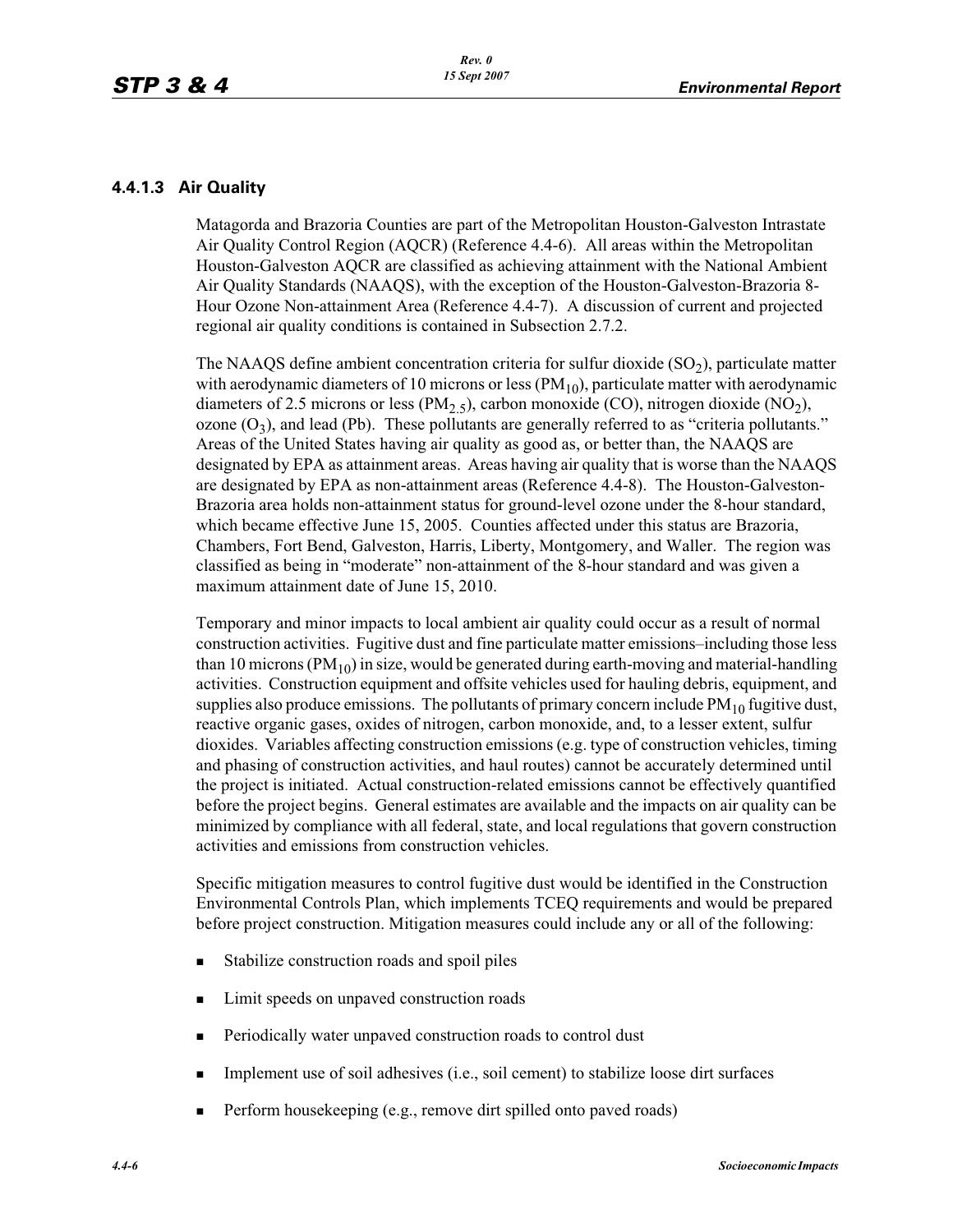- -Cover haul trucks when loaded or unloaded
- -Minimize material handling (e.g., drop heights, double-handling)
- - Cease grading and excavation activities during high winds and during extreme air pollution episodes
- -Phase grading to minimize the area of disturbed soils
- -Revegetate road medians and slopes

While emissions from construction activities and equipment would be unavoidable, some methods, such as those mentioned above, could minimize impacts to local air quality and the nuisance impacts to the public in proximity to the project. To this effect, the Construction Environmental Controls Plan would contain environmental management controls strategy including:

- -Phase construction to minimize daily emissions
- - Performance of proper maintenance of construction vehicles to maximize efficiency and minimize emissions

Given the control measures discussed above, impacts to air quality from construction would be SMALL and would not warrant mitigation.

## **4.4.2 Social and Economic Impacts**

This section evaluates the demographic, economic, infrastructure, and community impacts to the region as a result of constructing STP  $3 \& 4$ . The evaluation assesses impacts of construction-related activities and of the construction labor force on the region.

The assumed construction schedule projects a construction start date in 2009, and commercial operation dates of 2015 and 2016 for STP 3 & 4, respectively. STPNOC anticipates employing 5950 construction workers at peak construction activity with a 79% to 21% proportion of manual labor to non-manual labor (Table 3.10-2). Figure 3.10-1 illustrates the distribution of the construction labor force over the anticipated construction period.

Major factors in determining socioeconomic impacts are the number of workers that relocate into the area and where they settle. In determining a methodology to use to determine this information for construction of STP  $3 \& 4$ , STPNOC evaluated related NRC studies for other sites: Malhotra (Reference 4.4-9), Mountain West (References 4.4-10, 4.4-11, 4.4-12, 4.4-13, and 4.4-14), and the Generic Environmental Impact Statement (GEIS) for License Renewal (References 4.4-15 and 4.4-16). The Malhotra study was based on 28 surveys of 49,000 workers during construction at 13 sites. The Mountain West study was based on post-licensing data from 12 sites. The GEIS study was prepared in support of rulemaking for license renewal and analyzed impacts of constructing and operating the existing fleet and used several case studies in its socioeconomic analysis.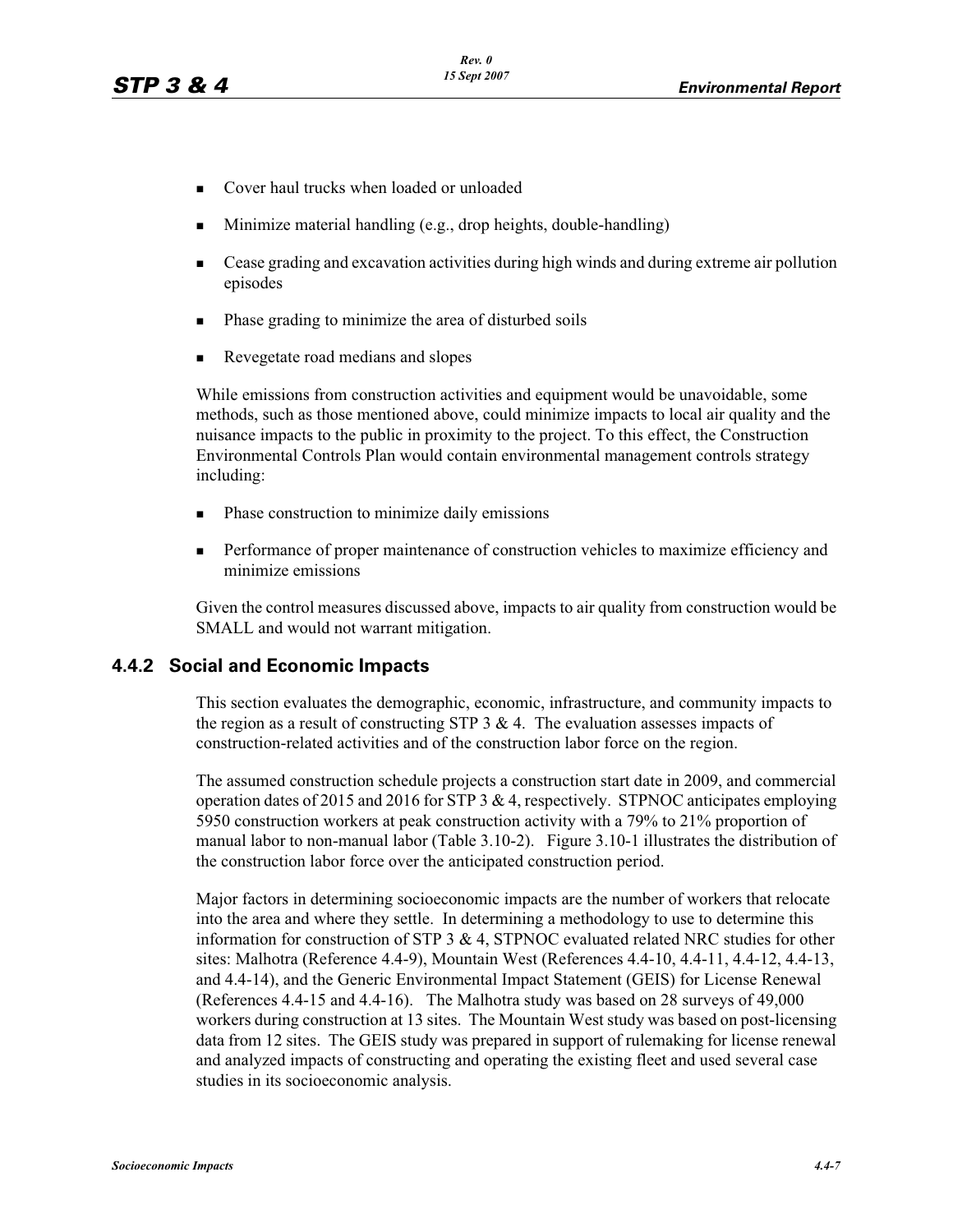STPNOC has determined that changes in the industry since publication of the studies may call into question the applicability of study results to future plant construction. Principal among these changes are new licensing procedures (10 CFR 52) and improved construction technologies such as prefabrication, preassembly, modularization, and offsite assembly, which may affect the number of workers and skills mix needed. The changes dictate caution in applying the results of the studies to STP  $3 \& 4$ . However, the studies provide insights from at least 30 sites representing a broad sampling of socioeconomic conditions and therefore warrant consideration. STPNOC has used study input, together with site-specific information, in predicting worker relocations and settlement patterns.

The studies showed that usually less than 50% of the labor force relocated to work on the job sites, with sites located in denser population areas having the least in-migration. The remaining workers already lived within daily commuting distance. STPNOC chose to use the 50% value as a reasonable estimate to avoid underestimating impacts caused by in-migration and because the STP site is located in a less-dense population area. Malhotra evaluated settlement patterns within a specified distance to sites (e.g., highway miles or radius), whereas Mountain West and the GEIS focused on geopolitical boundaries (e.g., counties). STPNOC evaluated both approaches and found them to reasonably approximate the residential locations of the workers at STP 1  $\&$  2. For this reason, STPNOC used the residential locations of the existing workers to predict the settlement patterns for the new workers. Based on these data and considerations, STPNOC has made the assumptions presented in Table 4.4-2 for construction labor force migration and residential distribution patterns at STP.

Please note the following:

- 1. For all socioeconomic analyses, a "mover" is defined by NRC (Reference 4.4-9) as a worker who changes residence to work at the construction site. Workers who do not change residence to work at the site are classified as "nonmovers." This definition is sufficiently broad to include the small percentage who would move from one place within the 50-mile radius to another place within the 50-mile radius, possibly to improve their access to the site. However, in an effort to be conservative, STPNOC has assumed that all movers would be migrating into the 50-mile region.
- 2. In Subsection 4.4.2, STPNOC has identified the significance of the impacts as either small, moderate, or large, consistent with the criteria that NRC established in 10 CFR 51, Appendix B, Table B-1, Footnote 3, as follows:

SMALL — Environmental effects are not detectable or are so minor that they will neither destabilize nor noticeably alter any important attribute of the resource. For the purposes of assessing radiological impacts, NRC has concluded that those impacts that do not exceed permissible levels in the NRC's regulations are considered small.

MODERATE — Environmental effects are sufficient to alter noticeably, but not to destabilize, any important attribute of the resource.

LARGE — Environmental effects are clearly noticeable and are sufficient to destabilize any important attributes of the resource.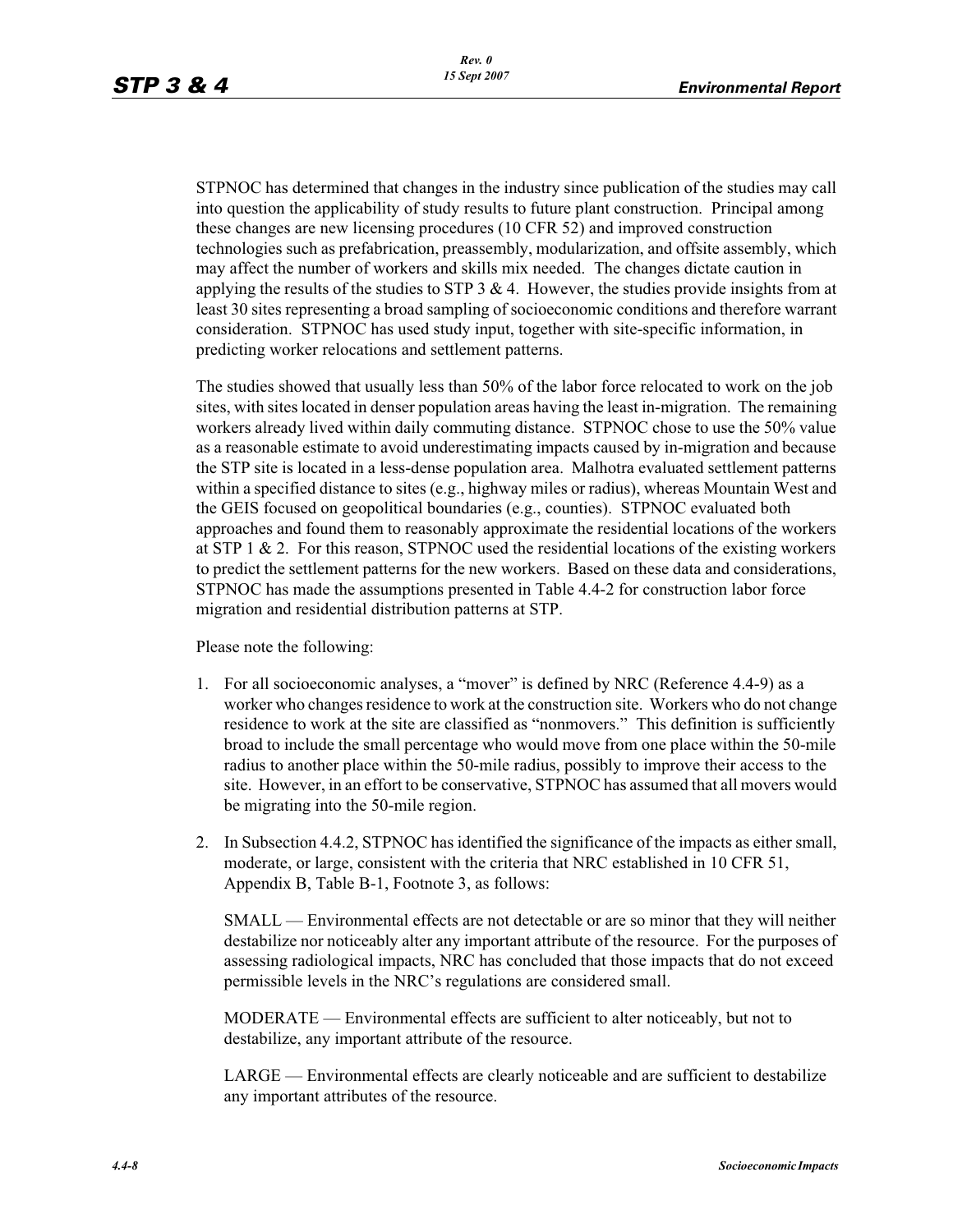#### **4.4.2.1 Demography**

STPNOC based this analysis on the estimated peak construction labor force. STPNOC assumed that approximately 50% of the construction labor force would change their residence to work at the STP site (movers), and that they would relocate to approximately the same areas and in the same proportion as the existing operations labor force. Therefore, this analysis is restricted to the two counties expected to be most affected by the construction labor force, Matagorda and Brazoria Counties.

STPNOC estimates that the construction of both units would be completed by 2016. The 2000 population within the 50-mile radius was approximately 258,960 and is projected to grow to approximately 321,809 by 2020, for an average annual growth rate during the construction period of 1.1% (see Table 2.5-2). STPNOC anticipates employing 5950 construction workers at peak construction activity (Table 3.10-2). STPNOC anticipates that approximately 2975 workers (movers) would relocate to the same areas and in the same proportion as the existing operations labor force: 60.7% (or 1806 workers) in Matagorda County, 22.4% (or 666 workers) in Brazoria County, and the remainder would locate to one of the other counties within the 50 mile radius.

The in-migration of approximately 2975 movers would create new indirect jobs in the area because of the multiplier effect. In the multiplier effect, each dollar spent on goods and services by a mover becomes income to the recipient who saves some but re-spends the rest. In turn, this re-spending becomes income to someone else, who in turn saves part and re-spends the rest. The number of times the final increase in consumption exceeds the initial dollar spent is called the "multiplier." The U.S. Department of Commerce Bureau of Economic Analysis, Economics and Statistics Division provides multipliers for industry jobs and earnings (Reference 4.4-17). The economic model, RIMS II, incorporates buying and selling linkages among regional industries and was used to estimate the impact of new nuclear plant-related expenditure of money in the two-county region of interest. For every mover, an estimated additional 0.61 jobs would be created in the two-county area (Table 4.4-4 and Reference 4.4- 17). For every dollar spent by a mover, an estimated additional 0.50 dollars would be injected into the regional economy (Reference 4.4-17). Construction would create approximately 4790 permanent (direct  $+$  indirect) jobs in the 50-mile region.

Most indirect jobs are service-related and not highly specialized, so, for this analysis, STPNOC has assumed that most indirect jobs would be filled by the existing labor force within the 50 mile region, particularly the two-county area, because 83% of the labor force is expected to settle there. Using the Bureau of Economic Analysis employment multiplier would produce a total number of indirect jobs generated by construction of  $1815 (2,975 \times 0.61)$ . This number represents approximately 20% of the unemployed persons in the two-county region in 2005 (Table 4.4-4).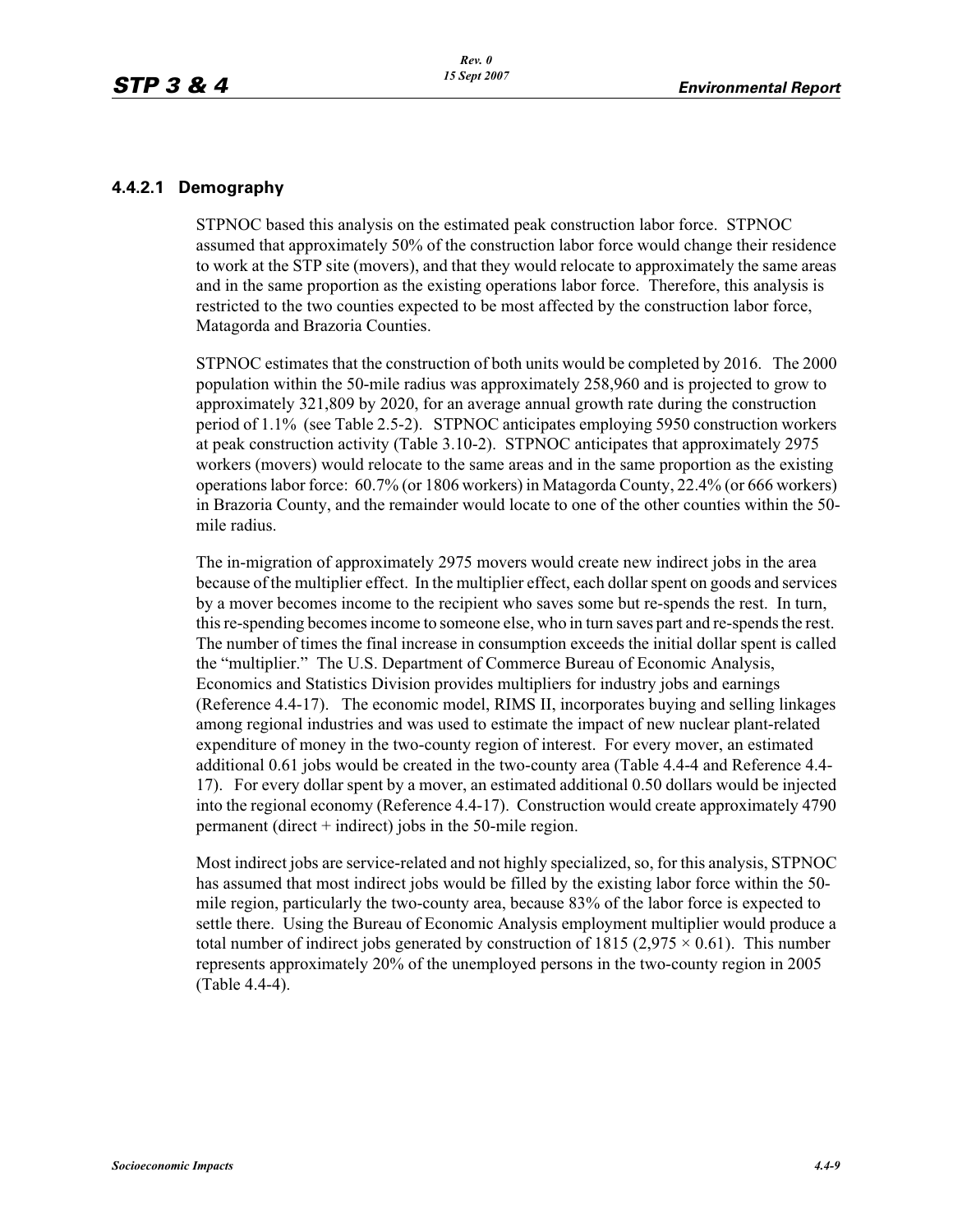According to the Malhotra study (Reference 4.4-9), approximately 80% of nuclear plant construction workers are likely to bring families. Therefore, of 2975 movers, 2380 would bring families into the 50-mile region and 595 movers would not. Assuming that the workers would relocate in approximately that same proportion as the existing operations labor force, approximately 1445 (60.7% of 2380) of those would locate to Matagorda County and 533 (22.4% of 2380) would locate to Brazoria County (Table 4.4-2). Approximately 361 of the workers without families (60.7% of 595) would locate to Matagorda County and 133 (22.4% of 595) would locate to Brazoria County.

According to the Malhotra study, the average household size of a nuclear plant construction worker is 3.25 people. Therefore, construction would increase the population in the 50-mile region by 8330 people  $((2,380 \times 3.25) + (595)$  construction workers without families)). Of those, 5056 people (60.7% of 8330) would locate to Matagorda County and 1866 (22.4% of 8330) people would locate to Brazoria County (Table 4.4-2). These numbers constitute 13.3% and 0.8% of the 2000 Census populations of Matagorda and Brazoria Counties, respectively. They constitute 11.3% and 0.6% of the projected 2020 populations of Matagorda and Brazoria Counties, respectively.

The movers and their families would represent a moderate increase in Matagorda County's total population, a small increase in Brazoria County's total population, and smaller increases in the total populations of the other counties in the 50-mile region.

Based on the Malhotra study, STPNOC estimates that 50% of the movers (1488) would remain in the 50-mile region and the remainder would migrate back out of the 50-mile region after construction is complete. Including families, the number of people remaining in the 50-mile radius would be 4165. Applying the same percentage to the movers residing in Matagorda County and Brazoria Counties, STPNOC estimates that 903 and 333 movers, respectively, would remain in these counties. In Matagorda and Brazoria Counties, the remaining workers and their families plus workers without families would number 2528 and 933, respectively.

## **4.4.2.2 Impacts to the Community**

This section evaluates the social, economic, infrastructure, and community impacts to the twocounty area and 50-mile region as a result of constructing STP  $3 \& 4$ . It is expected that site preparation and construction activities would continue for approximately 7 to 8 years, be completed by 2016, and employ as many as 5950 construction workers at peak employment.

#### **4.4.2.2.1 Economy**

The impacts of construction on the local and regional economy depend on the region's current and projected economy and population.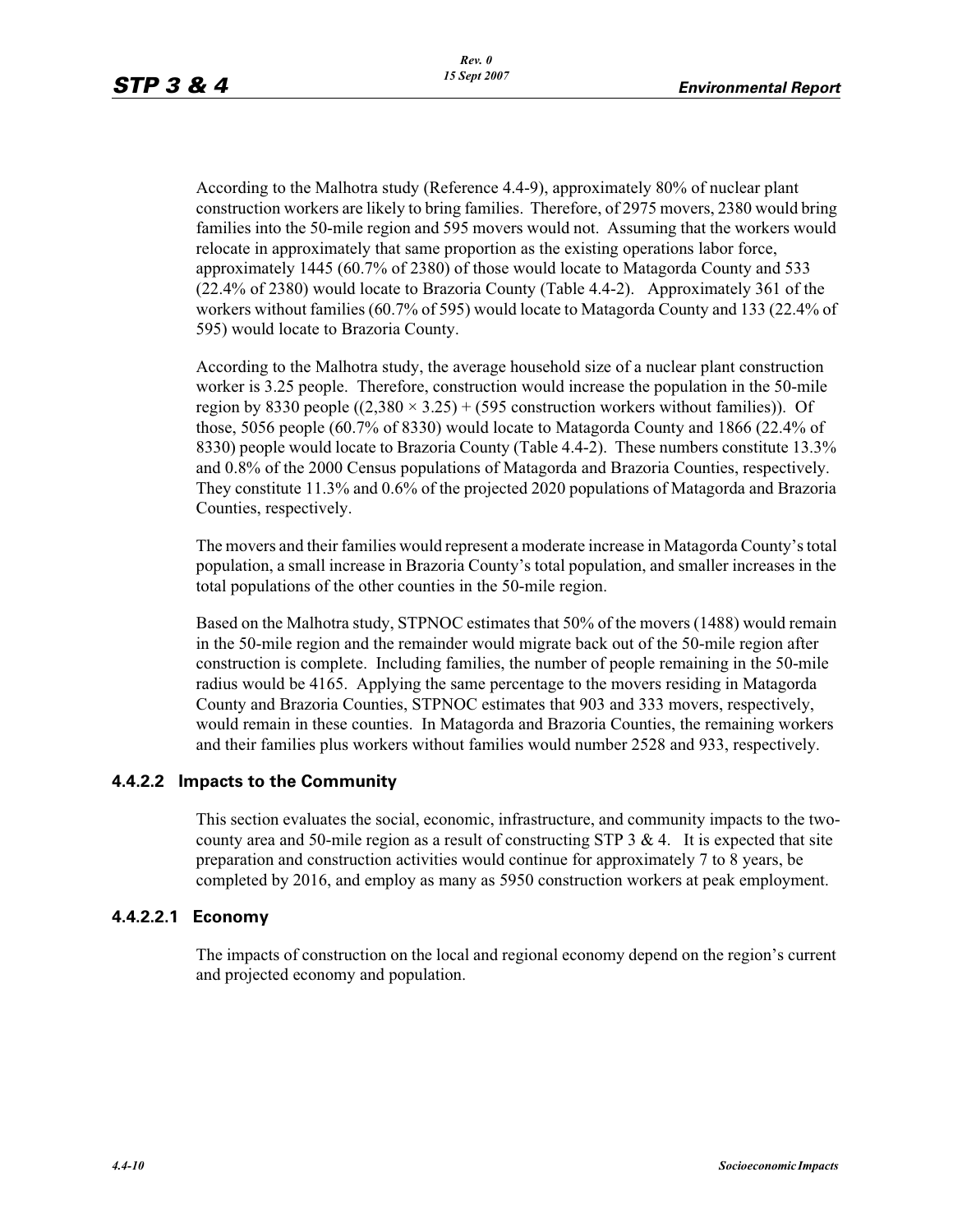As stated earlier in Subsection 4.4.2, approximately 2975 construction workers (50% of the peak construction labor force) would already reside within a 50-mile radius of the STP site. STPNOC believes that the regional construction labor force can support this estimate, based on the size of the construction labor force in the area. In 2005, there were 16,718 construction workers in Matagorda and Brazoria Counties (Table 2.5-7). Including the construction labor forces from the other counties within a 50-mile radius, the peak number of movers—2975 would represent less than 18% of the pool of construction workers within the 50-mile radius.

As stated in Subsection 4.4.2, 2975 construction workers would be considered movers who would migrate into the 50-mile radius. This in-migrating labor force would create additional direct jobs in the region. The expenditures of the construction labor force in the region for shelter, food, and services would, through the multiplier effect of expenditures, also create a number of new indirect jobs. An influx of 2975 movers would create 1815 indirect jobs, for a total of 4790 jobs (Table 4.4-4).

The employment of up to 2975 movers over a 7- to 8-year period could have SMALL to LARGE economic impacts on the surrounding region. The creation of these jobs could inject between \$67.6 and \$676 million dollars into the regional economy during the life of the construction project, reduce unemployment by up to 20%, and create business opportunities for housing and service-related industries. However, after construction completion, a total of 50% of the movers would be expected to migrate back out of the 50-mile region. The estimated economic impact of this out-migration could be as high as \$6,691,519 per month (during peak). These estimates are analyzed below.

Table 4.4-5 lists the estimated number of movers on site, by month, during construction. The number of movers is 50% of the total labor force on site per month. STPNOC obtained construction worker wage data for Matagorda and Brazoria Counties from the Department of the Interior's Bureau of Labor Statistics. In 2005, the average annual pay for a construction worker in Matagorda County was \$35,988, and, in Brazoria County, \$40,640 (Subsection 2.5.2.1). To be conservative, STPNOC used the average annual wage of a construction worker in Matagorda County—\$35,988—in its analysis. In Table 4.4-5, the average annual wage was divided by 12 to calculate an average monthly wage—\$2999. The monthly wage was multiplied by the number of movers each month and then summed to calculate total dollars earned by the movers.

A sensitivity analysis, as shown in Table 4.4-5, was performed to further assess the impacts of the mover wages on the region. Because of uncertainty surrounding the amount of mover wages that would be spent in the 50-mile region, STPNOC provided a table depicting the dollar impact on the 50-mile region by percentage of the wages spent within the region. Additionally, an earnings multiplier for the construction industry in the two-county region was applied to the wages. According to these calculations, the total economic impact of mover wages on the 50 mile region would be between \$67.6 million and \$676 million dollars over the life of the construction project. (Note: STPNOC acknowledges that, although this earnings multiplier is for the two-county region, it reasonably represents the balance of counties within the 50-mile radius.) At construction peak, wages would total \$8,922,025 dollars per month. Multiplying \$8,922,025 by the earnings multiplier (1.5) would generate a monthly economic impact during peak construction activity of \$13,383,038 (if 100% of the earnings were spent within the region). This would be considered a positive impact.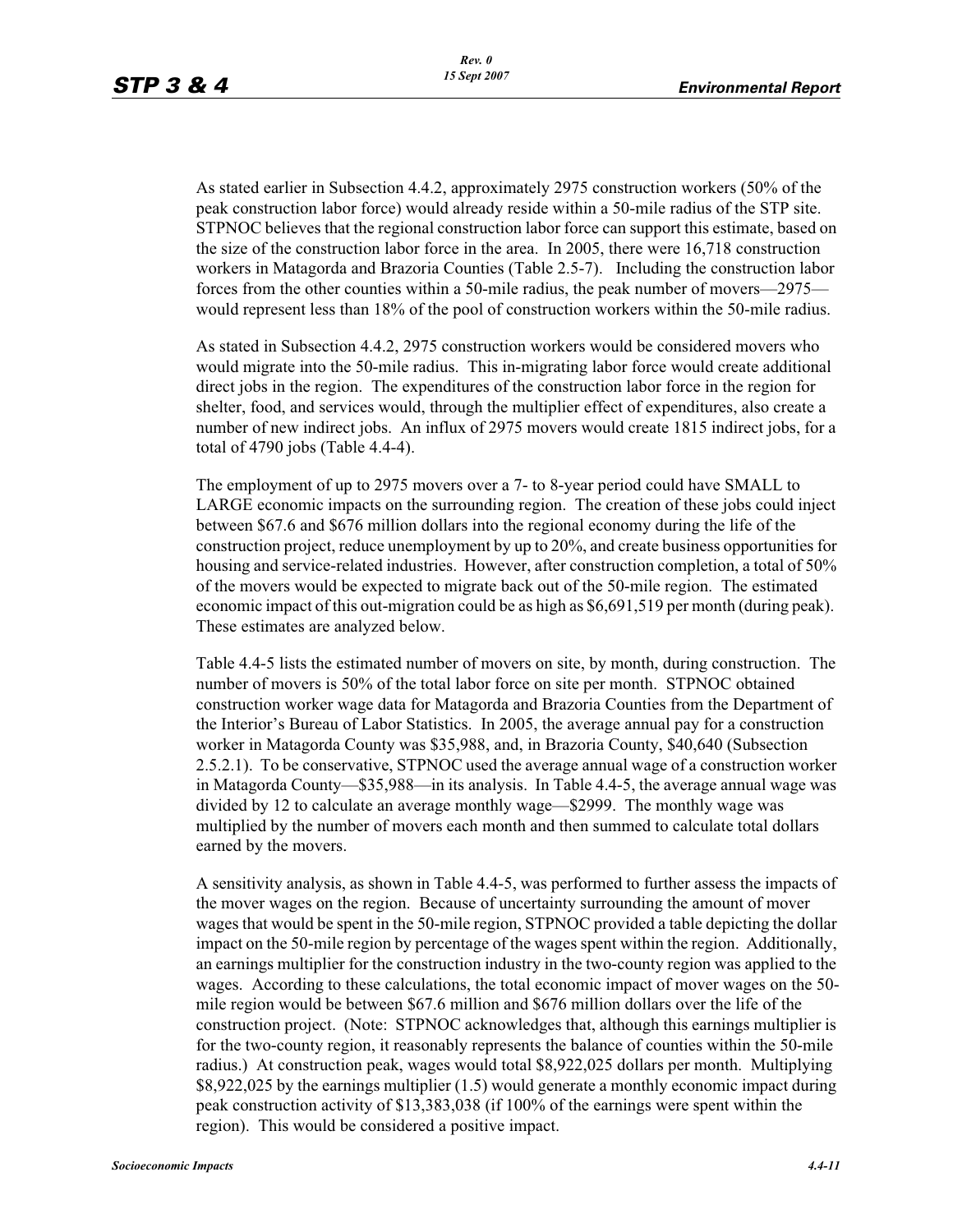After construction is completed, approximately 50% of the movers would remain in the 50-mile radius and the remainder would migrate out. Assuming a 50% decrease in the mover labor force, there would be a corresponding decrease in the economic impact to the 50-mile region. A 50% decrease in the mover labor force would reduce the monthly economic impact to the region by up to \$6,691,519, half of the monthly economic impact of the mover labor force during peak construction (if 100% of the earnings were spent within the region) (Table 4.4-5). This would be considered a negative impact. However, Figure 3.10-1 indicates that the outmigration would occur gradually over a 2-year period. The gradual reduction in labor force would assist in mitigating the impact to the community from the destabilizing effects of a sudden decrease in households.

Because of the estimated distribution of the movers, Brazoria County would experience approximately 22.4% of this economic activity and Matagorda County would experience 60.7% of the activity. Matagorda County would be the most affected. Beyond Matagorda County, the impacts would become more diffuse as a result of interacting with the larger economic base of other counties, particularly Brazoria County, which contains a portion of the outskirts of Houston.

The magnitude of the positive economic impacts would be less discernible, diffused in the larger economic base of Brazoria County. Matagorda County, as the site of the construction and the county where most of the construction labor force would reside, would be affected more than Brazoria County. STPNOC concludes that the impacts of construction on the economy of the region would be SMALL everywhere in the region, except Matagorda County, where the positive impacts of an in-migrating construction labor force and the negative impacts of the departing labor force (upon construction completion) could be MODERATE to LARGE. Mitigation would be warranted. To mitigate these impacts, STPNOC would maintain communication with local and regional government authorities including the Matagorda County Judge and nongovernmental organizations to disseminate project information that could have socioeconomic impacts in the community in a timely manner. These organizations would be given the opportunity to perform their decision-making regarding economic choices with the understanding that approximately half of the positive economic impacts of the construction project would be temporary and could disappear when the construction project is complete.

#### **4.4.2.2.2 Taxes**

Construction-related activities, purchases, and labor force expenditures would generate several types of taxes, including corporate franchise taxes, sales and use taxes, and property taxes. Increased taxes collected are viewed as a benefit to the state of Texas and to the local jurisdictions in the region.

In the GEIS for License Renewal of Nuclear Plants (NUREG-1437), the NRC presents its method for defining the impact significance of tax revenue impacts during refurbishment (i.e. large construction activities). STPNOC reviewed this methodology and determined that the significance levels were appropriate to apply to an assessment of tax impacts as a result of new construction.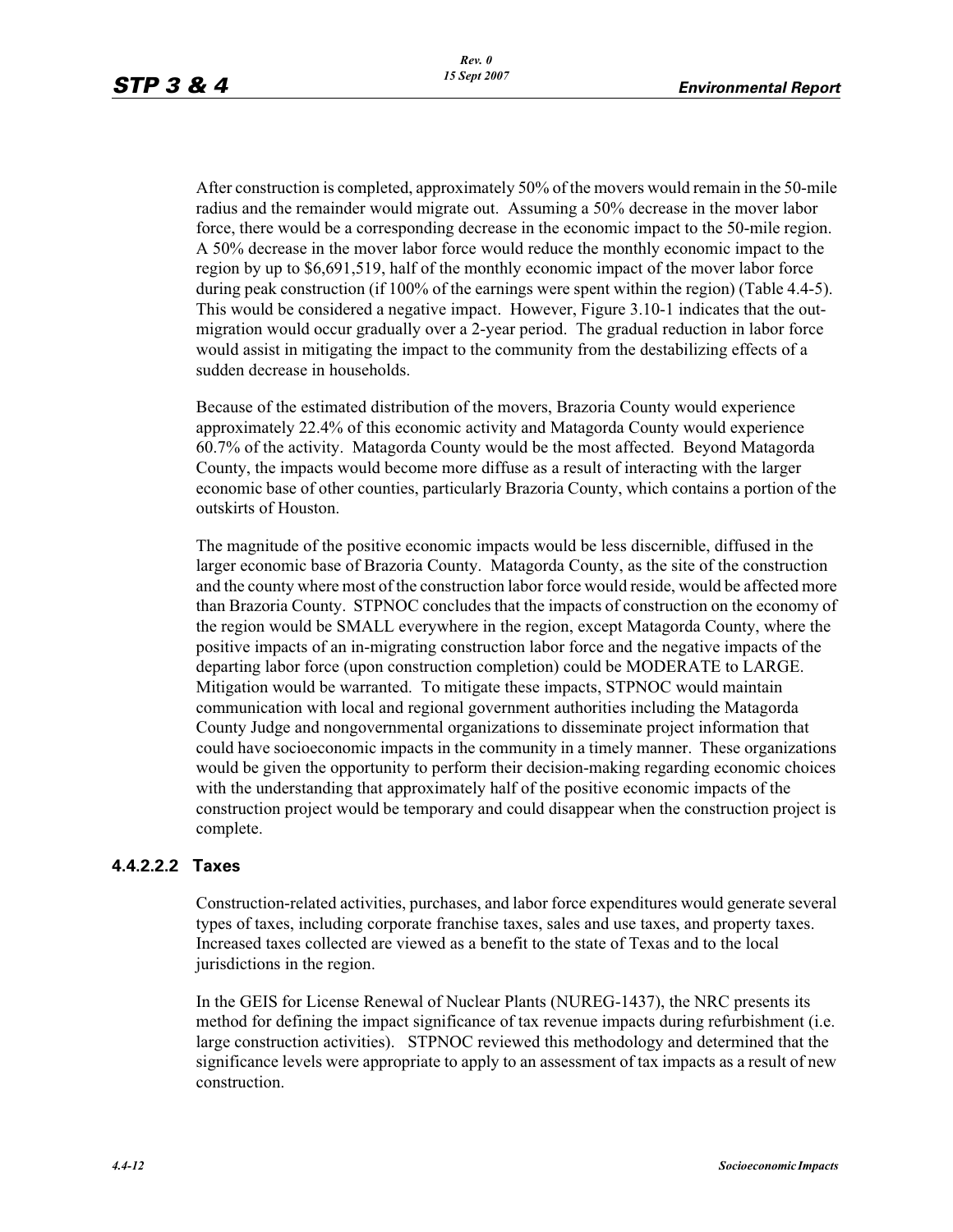In NUREG-1437, the NRC concluded that changes in tax revenues (during refurbishment) at nuclear plants would be:

- SMALL When new tax payments by the nuclear plant constitute less than 10% of total revenues for local taxing jurisdictions. The additional revenues provided by direct and indirect plant payments on refurbishment-related improvements result in little or no change in local property tax rates and the provision of public services.
- MODERATE When new tax payments by the nuclear plant constitute 10% to 20% of total revenues for local taxing jurisdictions. The additional revenues provided by direct and indirect plant payments on refurbishment-related improvements result in lower property tax levies and increased services by local municipalities.
- LARGE When new tax payments by the nuclear plant represent more than 20% of total revenues for local taxing jurisdictions. Local property tax levies can be lowered substantially, the payment of debt for any substantial infrastructure improvements made in the past can easily be made, and future improvements can continue.

## **Personal Income and Corporate Franchise Taxes**

As noted in Subsection 2.5.2.3, Texas has no personal income tax, but recently amended the law to extend coverage of the franchise tax on corporations; the changes take effect January 1, 2008.

The franchise tax is a gross margin tax, meaning that it is calculated on revenues less allowable operating costs. Therefore, no franchise taxes would be assessed during the construction period for STP 3  $\&$  4 because there would be no revenues during that time. In addition to direct taxes from the private owners of STP, local construction expenditures and purchases by the construction labor force would have a multiplier effect in the local economy, where money would be spent and re-spent within the region. Because of this multiplier effect, businesses in Matagorda County and adjacent areas, particularly retail and service sector firms, could experience revenue increases, and there could be prospects for new startup firms and additional job opportunities for local workers. Existing and new firms would generate additional profits, which would further contribute to increased franchise taxes, although the exact amount is unknown. Impacts would be positive and SMALL.

## **Sales and Use Taxes**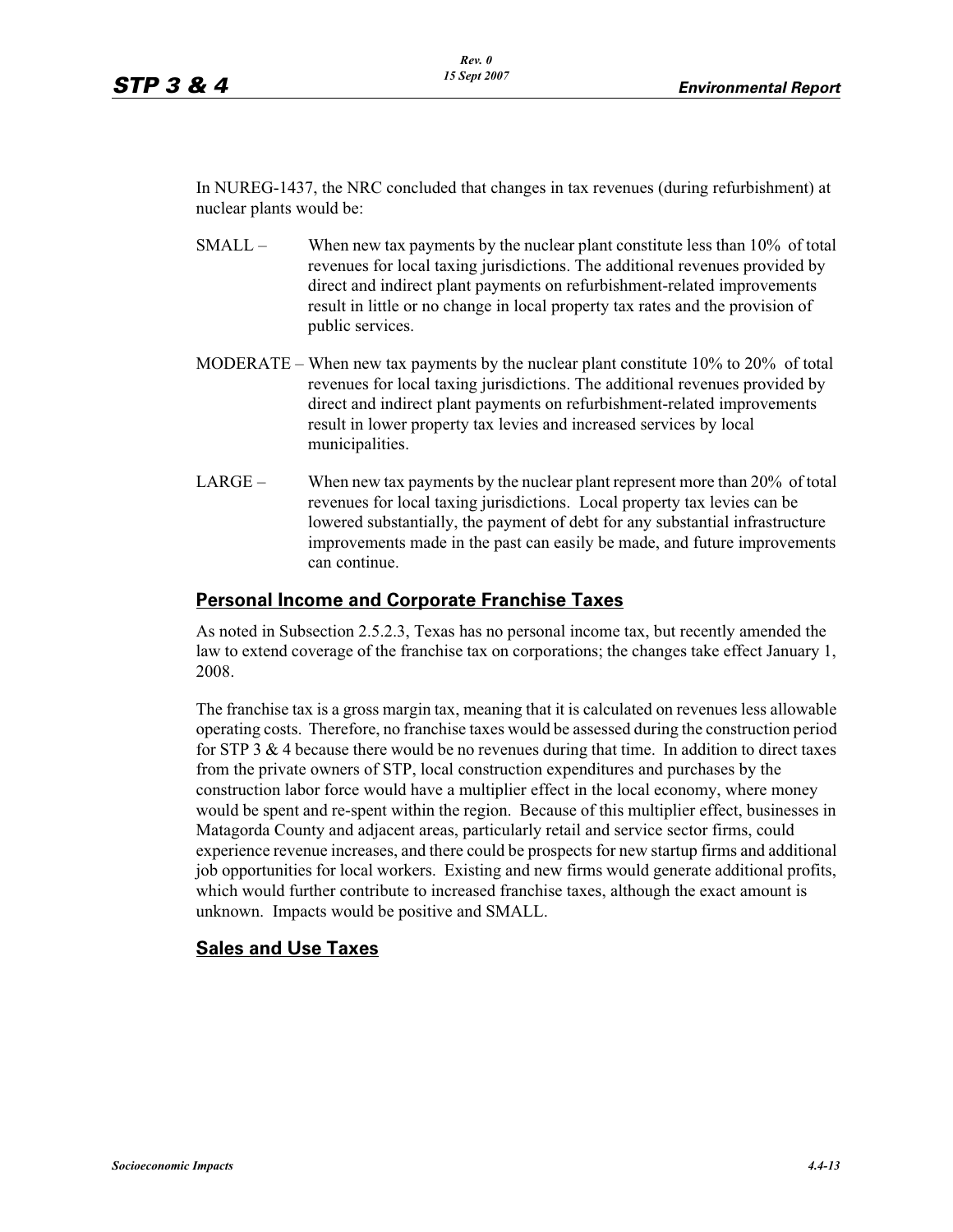#### **Expenditures by Construction Labor force**

STPNOC estimates a peak construction labor force of 5950 workers, and further estimates that 5056 workers and family members would settle in Matagorda County during the construction period (Subsection 4.4.2 and Table 4.4-2). Their retail expenditures (restaurants, hotels, merchant sales, and other items) would yield an increase in sales and use tax revenues. As an indirect impact, the multiplier effect of the new jobs in the area (see Subsection 4.4.2.1) would also result in higher personal income for current residents in the region, more disposable income, and greater expenditures by individuals and families for items subject to sales or use taxes.

Taxable goods or services purchased anywhere within the state of Texas are subject to the current state sales tax of 6.25%. These revenues are remitted to the state of Texas, which received \$18.3 billion in sales tax revenues (accounting for 25% of state tax collections) in 2006 (Reference 4.4-18). Direct and indirect taxable purchases associated with the construction labor force would yield a relatively SMALL but beneficial impact to the state as a whole. Although sales tax revenues are not returned directly to the counties where the tax was collected, the state uses the sales tax revenues, along with other revenues, to fund numerous services within counties (as discussed in Subsection 2.5.2.3.2), and thus Matagorda County (and other Texas counties) would receive a SMALL positive indirect impact from the expected increase in taxable expenditures by construction workers.

Purchases made within Bay City and Palacios are currently subject to a 2% sales tax above the state's rate of 6.25%; these revenues are returned to the respective cities and are used to fund a variety of city services (see Subsection 2.5.2.3.2). Because of the small populations of these cities, revenues from worker purchases would provide a SMALL to MODERATE positive impact to these jurisdictions.

Purchases within cities outside of Matagorda County that impose an additional sales tax would also yield relatively SMALL to MODERATE beneficial impacts to those cities, with the magnitude depending on the size of the jurisdiction, the amount and variety of goods and services available for purchase, and the actual amount of purchases made within the jurisdiction.

#### **Expenditures for Construction Goods and Services**

In addition to sales taxes paid by construction workers and families, the region would also experience an increase in the sales and use taxes collected from project expenditures for construction materials, supplies, and services. To the extent possible, STPNOC obtains goods and services from the local economy, including Bay City. Project expenditures are subject to sales tax in proportion to the percent of investor ownership (e.g., for STP 1 & 2, 44% of STPNOC's taxable purchases are currently subject to sales tax).

According to "Texas Sales Tax Frequently Asked Questions," (Reference 4.4-19), "manufacturers may claim a Texas sales tax exemption for tangible personal property directly used or consumed in or during the actual manufacturing, processing, or fabrication of tangible personal property for ultimate sale if the use or consumption of the property is necessary or essential to the manufacturing, processing, or fabrication operation and directly makes or causes a chemical or physical change to the product being manufactured, processed, or fabricated for ultimate sale."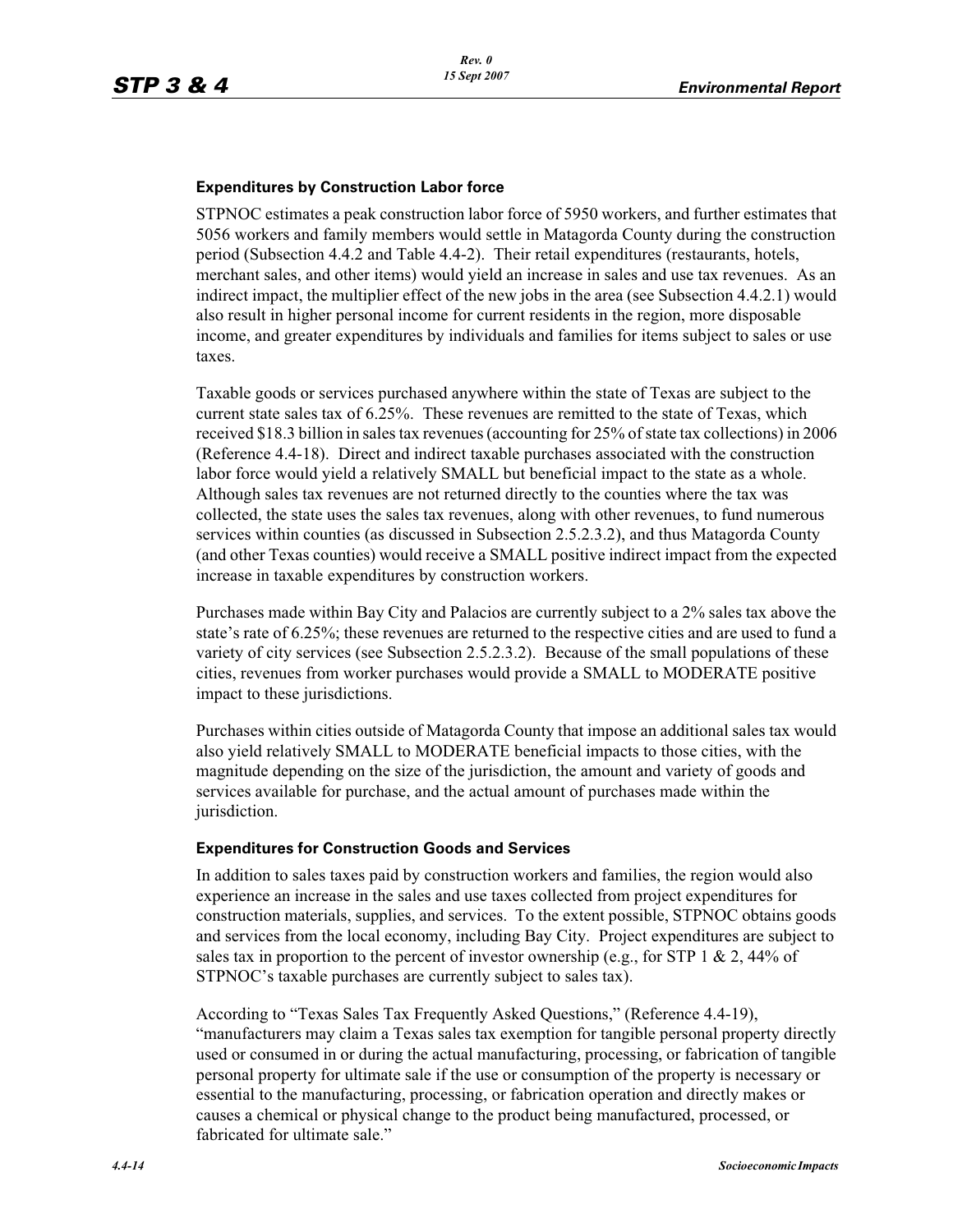This exemption applies to the production of electric power and would exempt approximately 90% of the materials used to construct STP 3 & 4, leaving approximately 10% of the construction costs subject to sales tax (6.25% to the state of Texas and 2.0% to Bay City). The owners of STP 3 & 4 have projected the sales tax payments on these expenditures at an estimated \$23.9 million per unit, with \$5.8 million due to Bay City and \$18.1 million to the state of Texas over the construction period. These payments would provide a total of \$11.6 million to Bay City over the 7-year construction period.

To determine the impact of these tax payments, Bay City sales taxes were projected from 2006 to 2015 based on the average annual growth rate of 2.2% between 1996 and 2005. The projected rate of increase in Bay City sales tax is conservative in that it does not take into account likely increases in population or business activity that could occur as a result of STP construction.

For the purpose of this analysis, it was assumed that taxable expenditures would occur evenly during the 6-year construction period for each unit, with construction on STP 3 beginning in 2009 and construction on STP 4 concluding in 2015. As Table 4.4-3 shows, Bay City sales tax collections would be 21% of the total Bay City sales tax revenue collected in 2009. STPNOC tax payments between 2010 and 2014, while both units are under construction, would increase from 38% to 41% of Bay City sales tax revenue. In 2015, the final year of construction for STP 4, the STPNOC sales tax payments would be only 18% of Bay City sales tax revenue. Therefore, the positive impacts to Bay City sales tax revenues would be positive and MODERATE during 2009 and 2015, the first and last years of construction, and positive and LARGE between 2010 and 2014, and the city would be able to provide a higher level of services to its citizens and visitors.

Purchases made in Matagorda County outside of Bay City and Palacios would provide sales tax revenues to the state of Texas, and would constitute a relatively SMALL but beneficial impact. Purchases from taxing jurisdictions outside Matagorda County would yield relatively SMALL to MODERATE beneficial impacts, depending on the overall size of such jurisdictions. In more heavily populated nearby jurisdictions such as Brazoria County, the positive impacts would be relatively SMALL. It is not possible to assess which counties and local jurisdictions would be most affected, but all taxing entities would receive a SMALL to MODERATE positive impact.

## **Other Sales- and Use-Related Taxes**

Matagorda County imposes a hotel occupancy tax of 6% on the cost of each room. The revenues from this tax benefit tourism and convention marketing, programs to enhance the arts, and historic preservation projects that benefit tourism. Visitors during the construction period, as well as many construction workers themselves, would use local hotels and pay this tax. Although the exact number of visitors and workers who would use hotels is unknown, it is expected to be large during the construction period. Because of Matagorda County's small population, MODERATE positive benefits to the county would result from these tax collections.

The cities of Bay City and Palacios also tax telecommunications services; calls within Texas are subject to a 2% city tax in these locations, while the state sales tax applies to all calls. Both cities also impose their 2% sales tax on the residential use of gas and electricity. These cities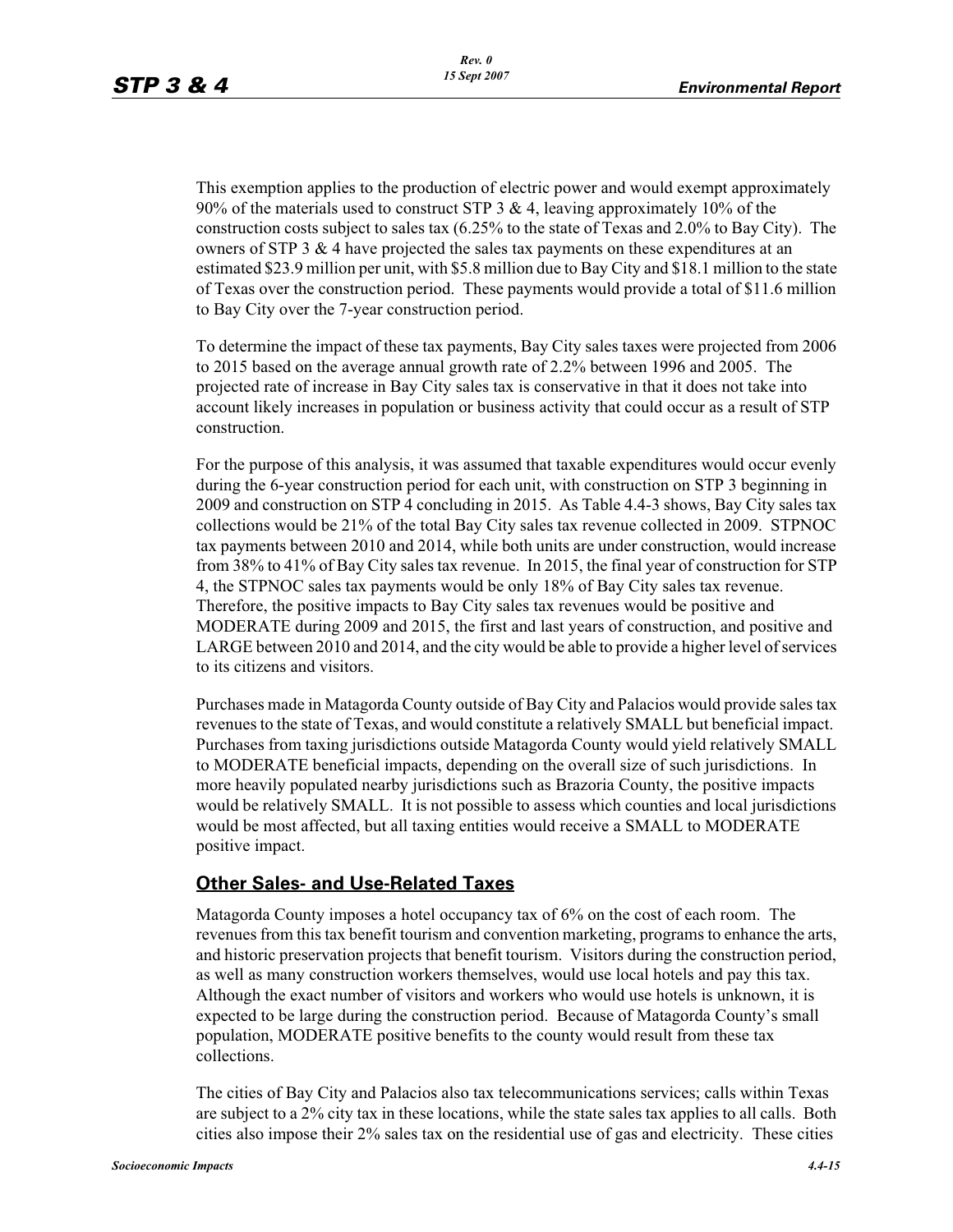would receive positive impacts from increased collections during an influx of construction workers and their families residing in those communities, with the actual impacts dependent on residence choices and usage patterns for telephone, gas, and electricity. The amounts are unknown at this time but are expected to be relatively SMALL and positive.

## **Property Taxes — Counties and Special Districts**

As discussed in Subsection 2.5.2.3, Texas property tax assessments are made by the county appraisal district, which bases its appraisal on a consideration of cost, income, and market value. This appraisal is used by all taxing jurisdictions within the county, including special districts and independent school districts (ISDs), which apply their individual mileage rates to determine the taxes owed.

In addition to Matagorda County itself, the special districts who receive property taxes from NRG for STP include the Matagorda County Hospital District, Navigation District #1, Drainage District #3, the Palacios Seawall District, and the Palacios ISD (see Subsection 2.5.2.3).

During construction of STP 3  $\&$  4, STP's additional tax valuation would be based on the cost of construction, and determined in accordance with state law and appraisal formulas or some mutually agreed-upon valuation. Some inputs to the formulas would be discussed or negotiated between the appraisal district and the owners who participate in STP 3  $\&$  4 (municipal utilities do not pay property taxes).

Matagorda County's status as a federal Historically Underutilized Business Zone (HUBZone) and Texas Strategic Investment Area makes tax abatements available for qualifying new businesses or expansions. Nuclear electric power generating facilities are now eligible for this abatement. To receive this abatement, NRG (as the only current owner subject to property tax) would apply to the Matagorda County Commissioners Court, the county governing body. NRG's eligibility and the terms of the abatement would be determined by the Commissioners Court. The amount of any such abatement, the likelihood of NRG's applying for it, and the abatement's possible impact to the affected taxing jurisdictions are not known at this time.

Property tax payments to Matagorda County for STP 1  $\&$  2 represented approximately 75% of the total county property tax revenues between 2000 and 2005. During the 7-year construction period for STP 3  $\&$  4, NRG would likely pay additional property taxes to the taxing districts listed above. Although the amount of these payments is unknown at this time, it is likely that such payments would represent an increase over current payments, resulting in a MODERATE to LARGE positive impact to those taxing jurisdictions and a SMALL to MODERATE positive impact on the local economy.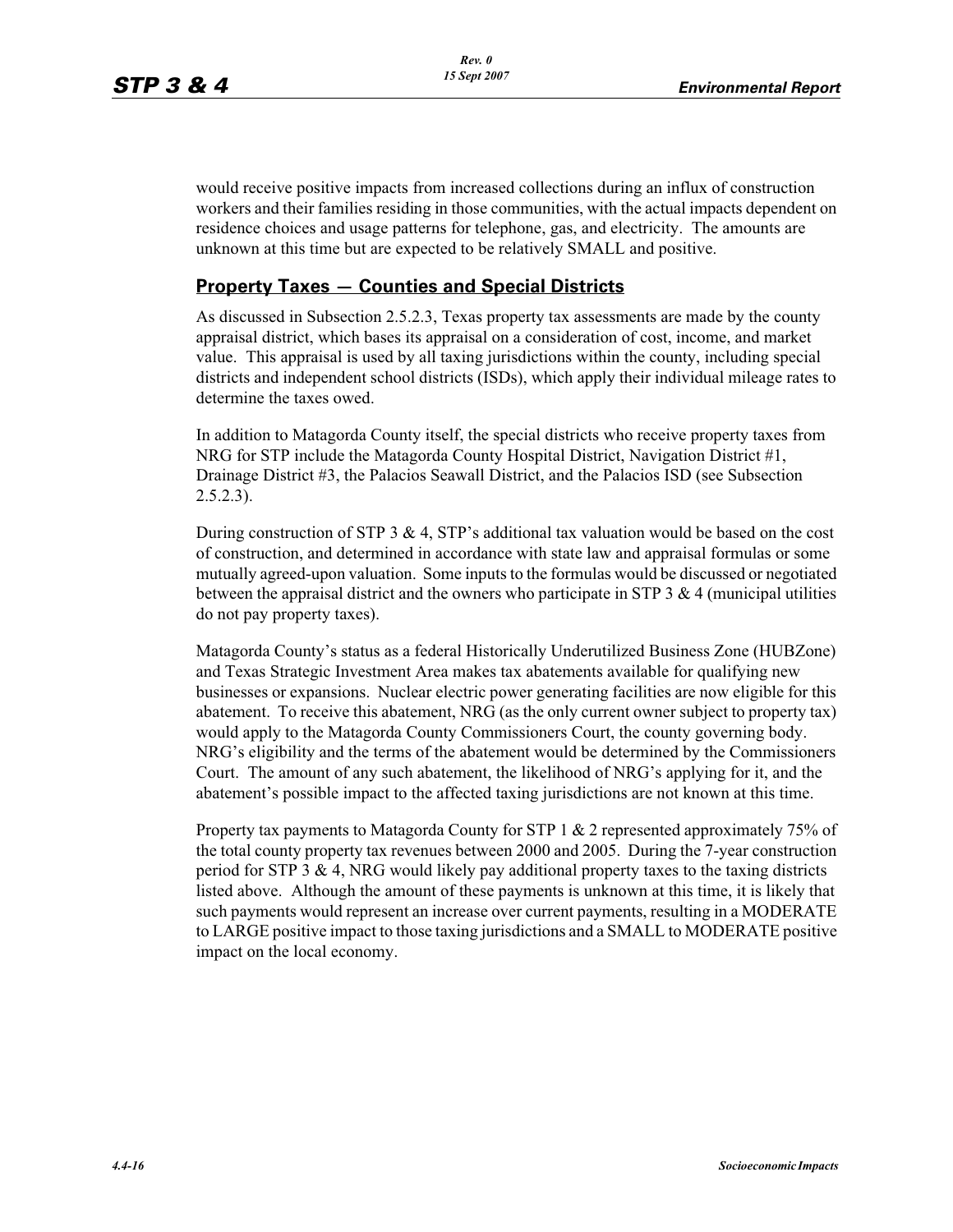A second source of revenue would be from property taxes resulting from housing purchases by the construction labor force. Developers would construct new housing or there would be an increase in the demand for existing housing, which would likely drive housing prices up, thus increasing values, assessments, and property taxes levied and collected. The change in tax revenues is not known at this time and would depend on worker choices regarding home location and home value. The increased housing demand would have relatively SMALL impacts on tax revenues in more heavily populated jurisdictions such as Brazoria County, but in Matagorda County, with a much smaller population, the relative impacts would be SMALL to MODERATE.

## **Property Taxes — Independent School Districts**

The Palacios ISD encompasses the southwestern portion of Matagorda County and a small portion to the west in Jackson County. It is a largely rural district, containing the town of Palacios, a few smaller communities, and the STP site (see Figure 2.5-8 for a map of the school districts in Matagorda County).

School districts in Texas may tax only entities within their borders, so the owners of the STP facility pays school-related property taxes only to the Palacios ISD, and is the ISD's largest taxpayer. Between 2000 and 2005, between 71% and 99% of the ISD's property tax revenues (see Table 2.5-16) was attributable to STP 1 & 2. As noted in Subsection 2.5.2.3.3, the Palacios ISD received approximately 60% of its revenue from local property taxes for the 2004–2005 school year. The expected increases in the appraised valuation of the STP facility during the construction of STP 3 & 4 would result in larger tax payments to the taxing jurisdictions listed above and in Table 2.5-15.

The state of Texas has established funding guidelines to equalize wealth across school districts, and sets a statewide wealth limit per student each year (\$319,500 in 2006). This limit is multiplied by an ISD's weighted average daily attendance to obtain the total wealth limit for that district. If the ISD's property tax revenues exceed that amount, the district is considered "property-rich"; if revenues are below that amount, it is considered "property-poor." Revenues in excess of the wealth limit are returned to the State for redistribution to property-poor districts (see also Subsection 2.5.2.3.3).

Under the wealth equalization guidelines, additional revenues paid to Palacios ISD would not directly benefit the ISD, since their level of funding is based on a fixed per-pupil amount; therefore, the ISD's property tax revenues that remain in the district would increase only if its attendance increased. Property tax revenues exceeding that year's wealth limit would flow to the state of Texas for redistribution to property-poor school districts. Although the amount of the increased tax payments is unknown at this time, the larger payments, while MODERATE to LARGE in absolute terms, would provide a relatively SMALL positive impact to the state of Texas as a whole and to those property-poor districts receiving the reallocated funds.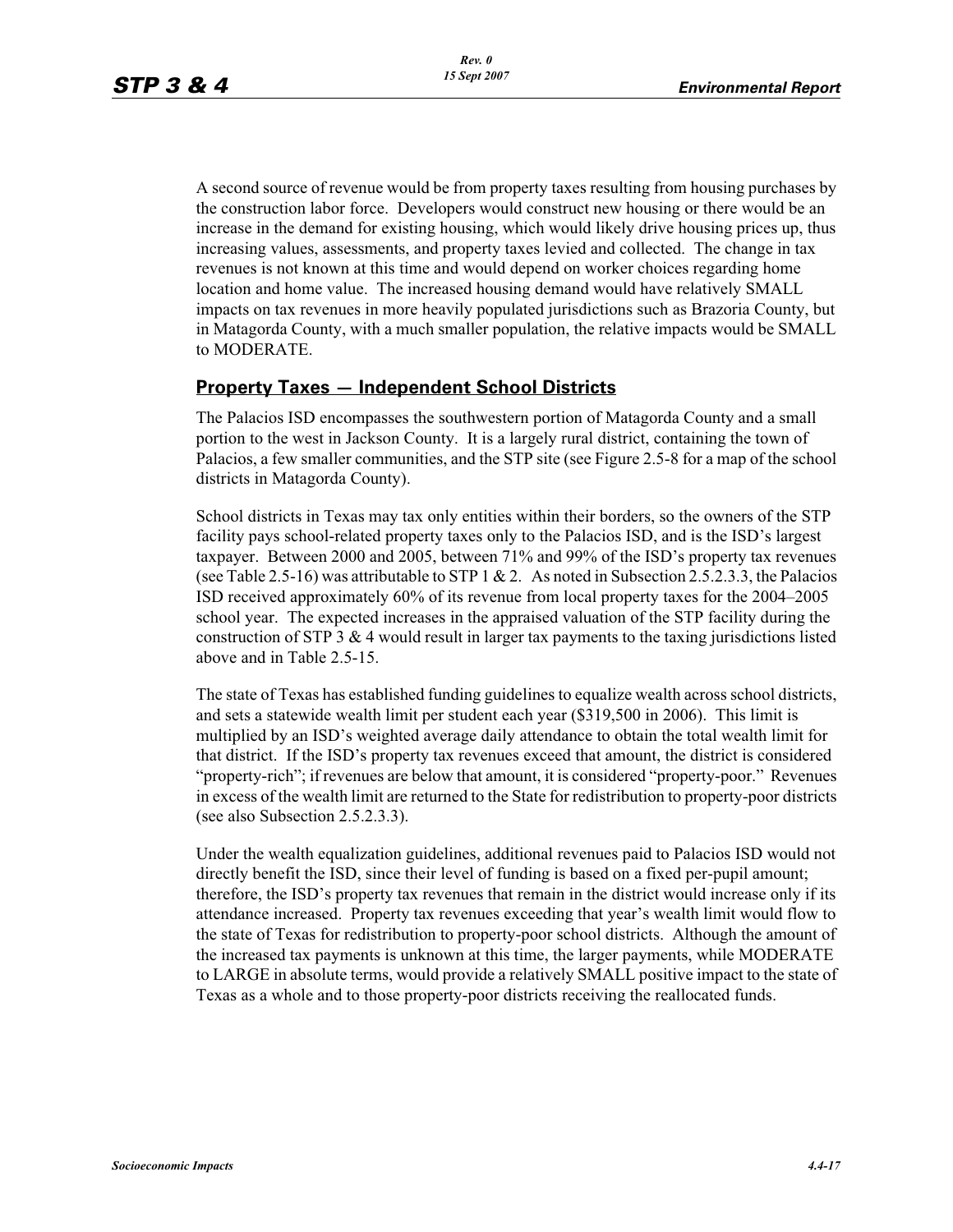The influx of construction workers and their families could result in larger enrollments in Palacios schools (see Subsection 4.2.2.8). As explained in Subsection 2.5.2.3.3, the Texas school funding formula is based on weighted average daily attendance. While increases in the number of students could result in additional expenses, the ISD would receive increased revenues, and fiscal impacts to the Palacios ISD would be SMALL.

Other school districts in the area do not receive property tax revenues from STP, but could experience larger enrollments during the construction period. Fiscal impacts to these districts would vary from SMALL to MODERATE, depending on the size of their existing enrollment, the amount of enrollment increases, their existing property tax revenues, and their status as a property-rich or property-poor school district under Texas school funding wealth equalization guidelines (discussed in Subsection 2.5.2.3.3). The possible impacts to other school districts in the area are addressed in Subsection 4.2.2.2.8.

In its 2007 session, the Texas Legislature enacted legislation (House Bill 2994) that would expand the existing tax abatement laws (the "Property Redevelopment and Tax Abatement Act" and the "Texas Economic Development Act") to include nuclear electric power generation facilities (Reference 4.4-20). The legislation was signed into law by the Governor of Texas on June 15, 2007 (Reference 4.4-21), and essentially will allow school districts to reduce the taxable value of new construction of nuclear plants, and allow the plants to defer the effective date of an abatement agreement for up to 7 years after the date the agreement was made. Negotiations for this abatement between the owners of STP 3  $\&$  4 and the Palacios ISD are underway. The law would also allow STP's investor-owned participant, NRG, to enter into a payment agreement with the Palacios ISD, whereby NRG could "share" some of its tax savings with the Palacios ISD. This payment would not be considered ISD tax revenue and would not be subject to recapture by the state of Texas (Reference 4.4-22). Passage of this bill may decrease NRG's tax obligations to the Palacios ISD for its share of the STP 3 & 4. Under current state funding formulas to maintain wealth equalization (described above and in Subsection 2.5.3.3.3), the Palacios ISD's overall revenues would not decline (Reference 4.4- 23). The amount of any tax reduction and of any "sharing" payment on STP 1  $\&$  2 from NRG to the Palacios ISD are unknown at this time, as are any tax arrangements between the Palacios ISD and the investor-owned operators of STP 3 & 4. However, any additional funds received by the Palacios ISD that would not be subject to wealth-equalization limits (and could thus remain within the ISD) would have a SMALL to MODERATE beneficial impact on the school district.

## **Summary of Tax Impacts**

In summary, the state of Texas would not collect franchise taxes from the privately-owned investors in STP 3 & 4 during the construction period for those units.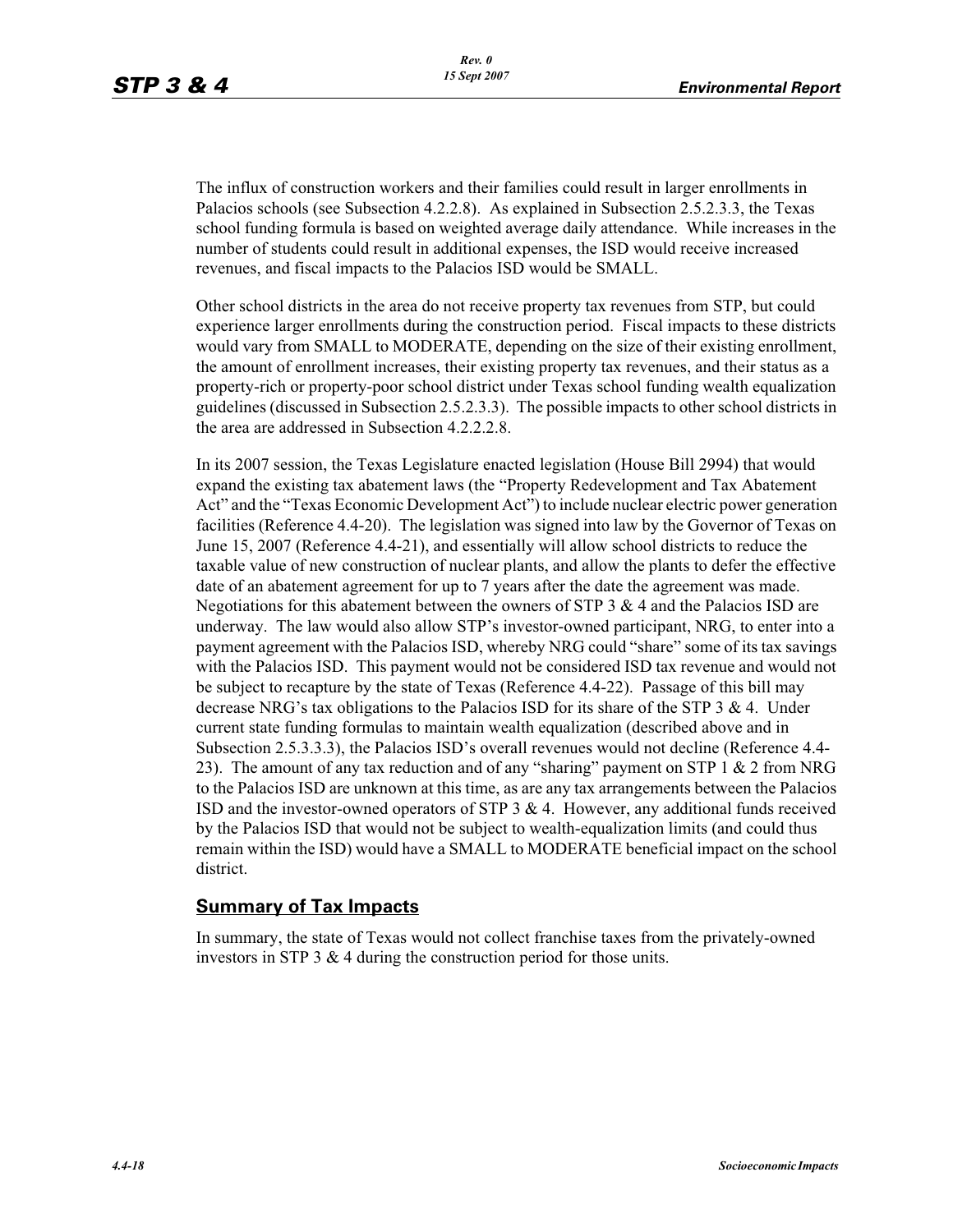In absolute terms, the amount of state sales and use taxes collected over a potential 7-year construction period could be LARGE, but SMALL when compared to the total amount of sales and use taxes collected by Texas (\$18.3 billion in 2006). However, because of their small populations, sales taxes collected by the cities of Bay City and Palacios would have a MODERATE to LARGE positive impact.

The construction site-related property taxes collected and distributed to Matagorda County would be LARGE when compared to the total amount of taxes Matagorda County currently collects. In addition, Matagorda County would benefit from an increase in housing values and inventory caused by the influx of the permanent construction labor force, thereby further increasing property tax revenues for the county and special taxing districts.

If the valuation of the STP site increases during the construction period, any increased property taxes collected by the Palacios ISD for the STP site, its largest taxpayer, would have little effect on the ISD due to Texas school funding formulas (see discussion above and in Subsection 2.5.2.3.3). Increased property tax revenues would likely be a LARGE absolute amount, but relative to total property tax collections by the state of Texas, it would yield a SMALL positive impact overall.

Therefore, the potential beneficial impacts of taxes collected during construction would be MODERATE to LARGE in Matagorda County and to entities within the county, SMALL to MODERATE to the Palacios ISD, and SMALL in surrounding areas and in the state of Texas. Mitigation would not be warranted because all impacts are positive.

## **4.4.2.2.3 Land Use**

In the GEIS (NUREG-1437) (Reference 4.4-4), the NRC presents their method for defining the impact significance of offsite land use during refurbishment (i.e., large construction activities). STPNOC reviewed this methodology and determined that the significance levels were appropriate to apply to an assessment of offsite land use impacts as a result of new construction. Matagorda and Brazoria Counties are the focus of the land use analysis because the new units would be built in Matagorda County and most of the construction labor force would reside in one of the two counties.

In NUREG-1437, the NRC concluded that land use changes during refurbishment at nuclear plants would be:

- Small If population growth results in very little new residential or commercial development compared with existing conditions and if the limited development results only in minimal changes in the area's basic land use pattern.
- Moderate If plant-related population growth results in considerable new residential and commercial development and the development results in some changes to an area's basic land use pattern.
- Large If population growth results in large-scale new residential or commercial development and the development results in major changes in an area's basic land-use pattern.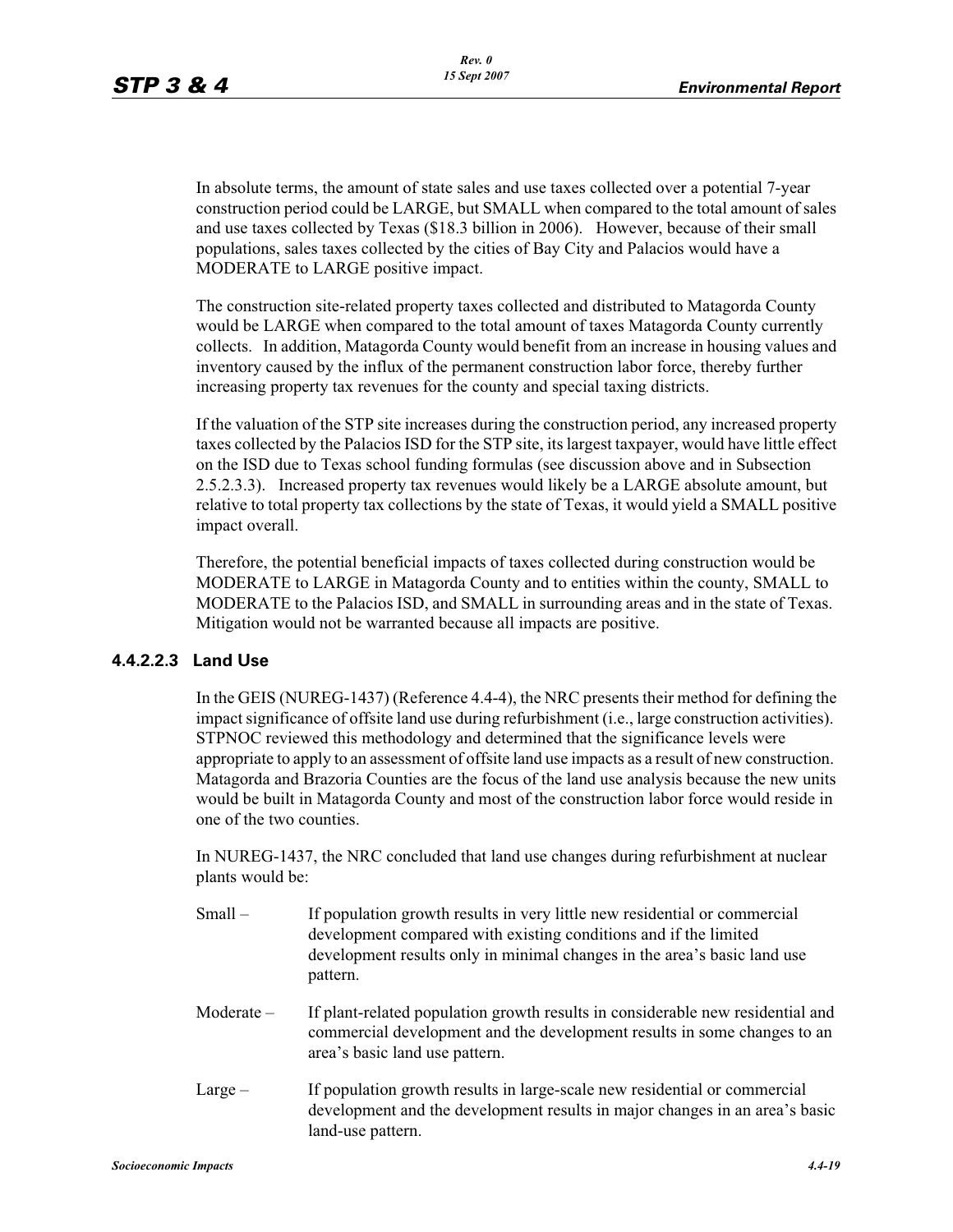Further, NRC defined the magnitude of population changes as follows:

- Small If plant-related population growth is less than 5% of the study area's total population, especially if the study area has established patterns of residential and commercial development, a population density of at least 60 people per square mile, and at least one urban area with a population of 100,000 or more within 50 miles.
- Moderate If plant-related growth is between  $5\%$  and  $20\%$  of the study area's total population, especially if the study area has established patterns of residential and commercial development, a population density of 30 to 60 people per square mile, and one urban area within 50 miles.
- Large If plant-related population growth is greater than 20% of the area's total population and density is less than 30 people per square mile.

## **Land Use**

All or parts of nine Texas counties are located within the 50-mile radius of the STP site: Brazoria, Calhoun, Colorado, Fort Bend, Jackson, Lavaca, Matagorda, Victoria and Wharton. The 50-mile radius encompasses over 4873 square miles. Land use types (Figure 2.2-4 and Table 2.2-5) in the region consist of  $61.3\%$  agricultural, 18.3% forest, 10.1% rangeland, 5.3% wetland, 2.5% urban or built-up, 1.8% water, and 0.6% barren land (Subsection 2.2.3).

Matagorda County covers an area of 1114 square miles (Subsection 2.5.2.4.1). In 2002, approximately 70% of the land area of Matagorda County consisted of farms and ranches (Subsection 2.2.3). The chief agricultural products of Matagorda County are livestock, sorghum, corn, rice, cotton and hay. The chief agricultural products have not changed since the 1992 Census of Agriculture Summary (Reference 4.4-25).

There are only two incorporated cities in Matagorda County—Bay City, the county's seat, and the city of Palacios. These cities have the two largest concentrations of population.

There is currently no formal land use planning or zoning at the county, city, or town level in Matagorda County (Subsection 2.5.2.4.1); however, the city of Bay City is in the process of developing a planning committee and hopes to have it operating in the next several years (Subsection 2.5.2.4.1).

Brazoria County covers an area of 1386 square miles (Subsection 2.5.2.4.2). In 2002, approximately 70% of the land was used in farming and ranching (Subsection 2.2.3). Cattle, hay, rice, sorghum, corn, and cotton are the primary agricultural products. Since 1992, there has been a steady increase of cattle ranches and sorghum farms, while the amount of corn for grain and cotton farms has remained relatively unchanged. Rice production has been steadily declining from 1992 to 2002.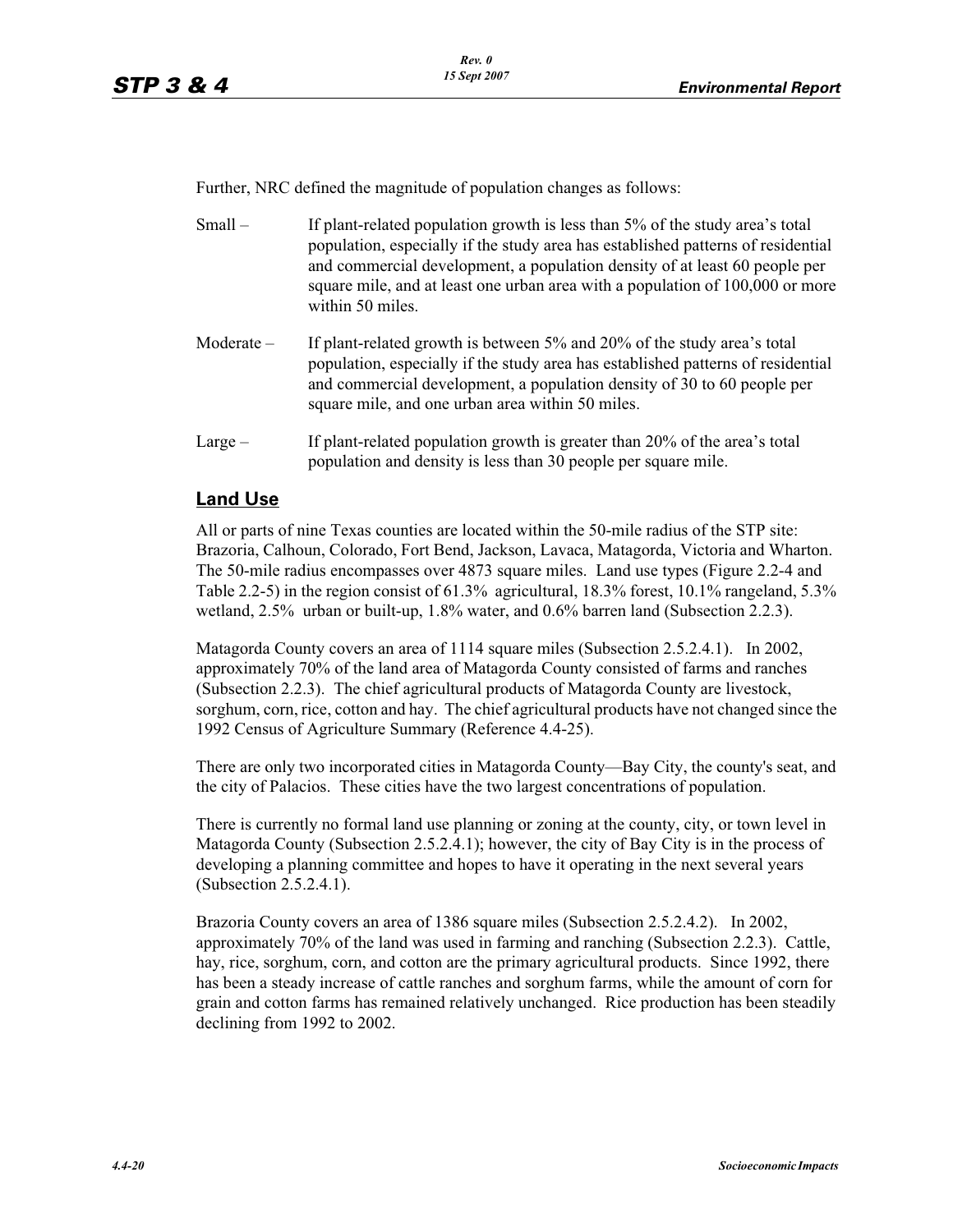The principal urban centers in Brazoria County are: Angleton (the county seat), Alvin, Amsterdam, Brazoria, Damon, Pearland, Rosharon, West Columbia, Holiday Lake, Old Ocean, Bailey's Prairie, Iowa Colony, Bonney, Hillcrest Village, Brookside Village, Danbury, Liverpool, Manvel, Sweeny, and the towns that constitute Brazosport including Clute, Freeport, Quintana, Oyster Creek, Jones Creek, Lake Jackson, Richwood, and Surfside Beach.

While there is no formal land use planning or zoning at the county level in Brazoria County, there are subdivision ordinances for areas outside of the city limits. However, Angleton, Alvin, Pearland, Manvel, Lake Jackson, and Richwood have land use planning and/or zoning and subdivision Code of Ordinances to guide development (Reference 4.4-25).

## **Construction-Related Population Growth**

The construction of STP 1  $\&$  2 began in the summer of 1975 and had large indirect impacts on the economy in the region, especially Matagorda County, as evidenced by an upswing in residential and commercial activity, but those were temporary, and the economy returned to preconstruction impacts levels when construction was completed.

The 2000 population of Matagorda County was 37,957 with a population density of 34.1 people per square mile (Reference 4.4-26). At its peak, construction-related population growth in Matagorda County would reach 5056 people (workers and families) (Subsection 4.4.2.1). According to NRC guidelines (Reference 4.4-5), construction-related population changes would be considered MODERATE to LARGE since the plant-related population growth would be 13.3% of Matagorda County's total 2000 population and 12.2% of Matagorda County's projected 2010 population (Subsection 2.5.1); Matagorda County has some established pattern of residential and commercial development, and the outskirts of the city of Houston are within 50 miles.

The 2000 population of Brazoria County was 241,767 with a population density of 174.4 people per square mile (Reference 4.4-26). At its peak, construction-related population growth in Brazoria County would reach 1866 people (workers and families) (Subsection 4.4.2.1). According to NRC guidelines (NUREG-1555), construction-related population changes would be considered SMALL since plant-related population growth would be 0.8% of Brazoria County's total 2000 population and 0.7% of Brazoria County's projected 2010 population (Subsection 2.5.1); Brazoria County has established some patterns of residential and commercial development, and the outskirts of the city of Houston are within 50 miles.

Upon construction completion, STPNOC estimates that approximately 50% of the movers would migrate back out of the 50-mile region; the remaining 4165 (movers and families) would become permanent residents of the region; and 3461 of those would become permanent residents of Matagorda and Brazoria Counties (Table 2.5-2).

## **Conclusion**

From a land-use perspective, Matagorda and Brazoria Counties are still predominantly rural, and most of the land in both counties, especially Matagorda County, would likely continue to be used for agriculture into the foreseeable future. In Matagorda County, commercial and residential development is minimal and has experienced little change. In Brazoria County, there has been more development in its eastern half due to the expansion of the outskirts of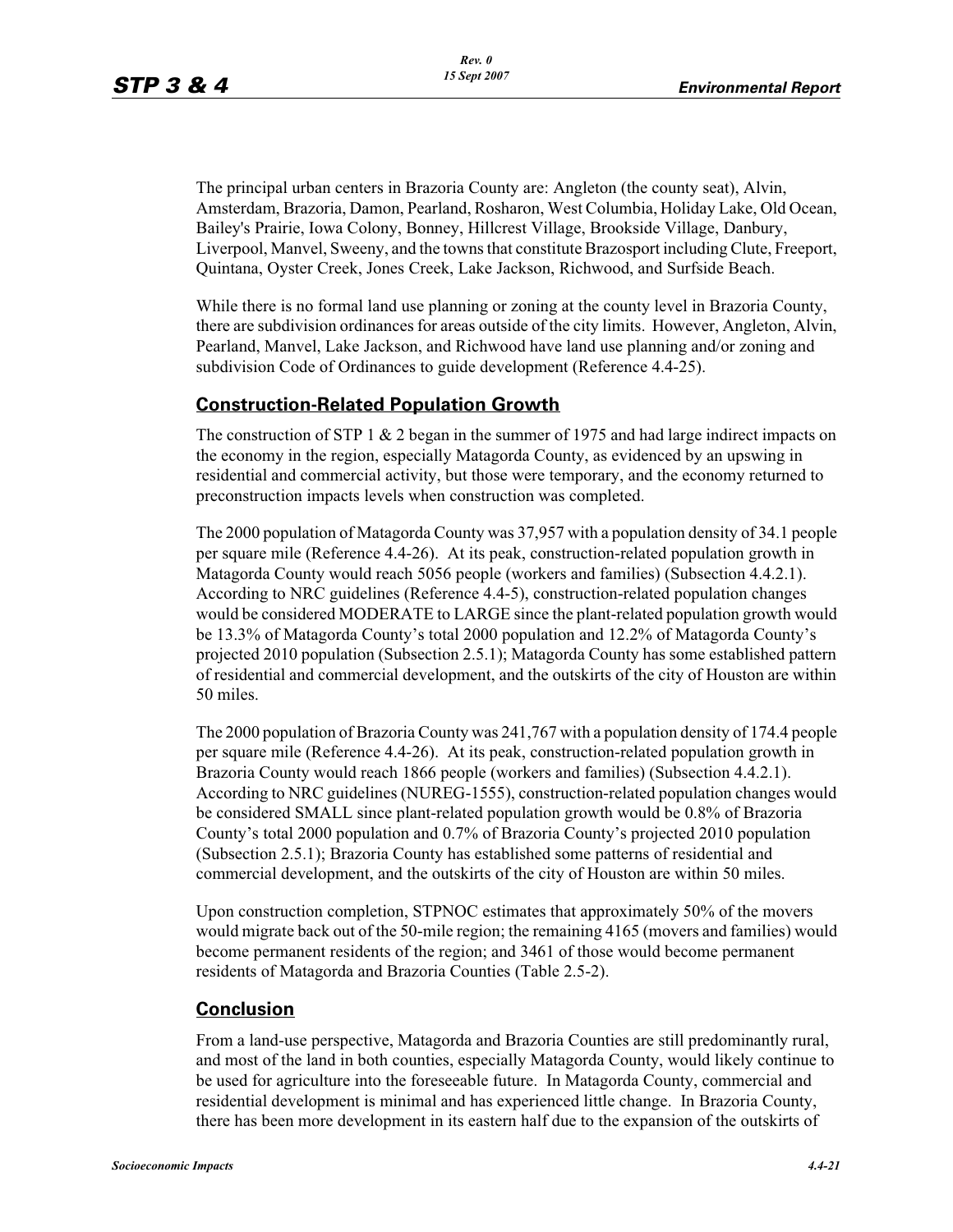Houston. Similar to the construction of STP 1 & 2, the construction of STP 3 & 4 would create an upswing in residential and commercial activity, possibly converting some land to other uses such as trailer parks, convenience stores, hotel/motel property, etc. In Matagorda County, because of its rural nature and the fact that most of the labor force would live there, these land use conversions would be more noticeable. In Brazoria County, the impacts would be smaller and more readily absorbed into the land conversion activities already taking place there.

Upon construction completion, approximately 50% of the movers would migrate back out of the 50-mile region and 50% would become permanent residents. Residential and commercial activity would continue at a higher-than-preconstruction level. Approximately 50% of the converted land could remain converted and the balance of the converted land could return to its preconstruction use. Therefore, employing NRC criteria (NUREG-1555), offsite land use changes would be considered SMALL in all surrounding counties with the exception of Matagorda County, where impacts could be MODERATE to LARGE. To mitigate these impacts, STPNOC would maintain communication with local and regional governmental and nongovernmental organizations, including but not limited to the Department of Housing and Community Affairs and the Matagorda County Economic Development Corporation, to disseminate project information such as housing, business development, and economic growth and stabilization, in a timely manner. These organizations would be given the opportunity to perform their decision-making with the understanding that, (1) a percentage of the land converted for this construction project could be permanently dedicated to its new use and, (2) other converted land could become available for other uses upon construction completion.

#### **4.4.2.2.4 Transportation**

Impacts of the proposed construction on transportation and traffic would be most visible in Matagorda County, particularly Farm-to-Market (FM) 521, a two-lane farm-to-market roadway which provides the only direct access to the STP site. Impacts of construction on traffic are determined by five elements:

- (1) The capacity of the roads
- (2) The projected population growth rate in Matagorda County, the county most affected by the construction (Table 2.5-2)
- (3) The number of construction workers and vehicles on the roads
- (4) The number of truck deliveries to the construction site
- (5) The number of shift changes for the construction labor force

For this analysis, STPNOC has assumed that there would be three construction shifts. The first shift would include 70% of the total construction labor force, the second shift would include 25%, and the third shift would include 5%. Analysis conservatively assumes one worker per vehicle (Section 2.5).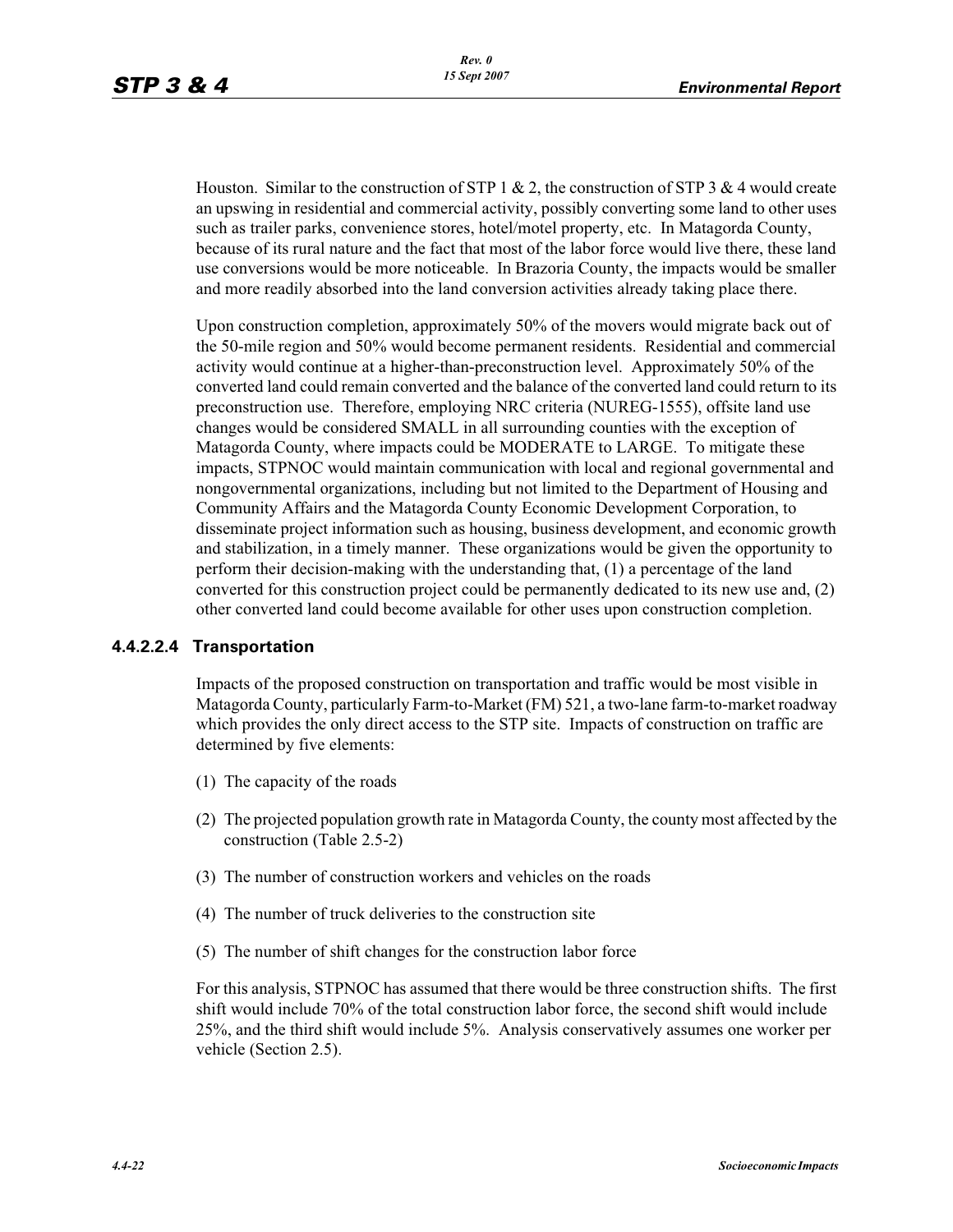## **Roads**

Construction workers would travel daily to the STP site, and truck deliveries would be made daily to the construction site. Truck deliveries and construction worker vehicles would enter the site via the north entrance where FM 1468 meets FM 521. The STP 1  $\&$  2 labor force (and STP 1 & 2 outage labor forces) would all access the STP site via FM 521 (Subsection 3.9S.3.2 and Figure 2.5-5).

## **Public Transportation**

Public transportation in Matagorda County is provided by RTransit. RTransit provides services by appointment to the rural general public, elderly, and people with disabilities (Subsection 2.5.2.2). The increase in population of 60.7% (or approximately 5056 workers and family members) (Subsection 4.4.2.1), due to the construction of STP 3  $\&$  4, could increase public transportation usage in the area as family members and workers would use these services.

## **Traffic Conditions**

Vehicle volume on the roads within a 24-hour period, as measured by Average Annual Daily Traffic (AADT) counts and load zones as measured by esals, reflect the urban and rural character of the counties.

The 2000 Matagorda County population was 37,957. It is expected to increase 9% by 2010 and 18% by 2020 (Table 2.5-5); however, because most of the traffic on FM 521 in the vicinity of the STP site is related to STP 1  $\&$  2 and because of the conservative assumptions STPNOC has made regarding the timing of plant traffic on FM 521, local traffic was not factored into the analysis.

Texas Department of Transportation (TXDOT) considers 9600 passenger vehicles to equal one esal (the esal is currently the method used to compare axle weights of varying loads), or one 18,000 pound tractor trailer (Reference 4.4-27). FM 521 is load zoned for 58,420 pounds equaling 3.25 tractor trailers, or 31,200 passenger vehicles (Reference 4.4-28). Load zone limits for roadways in Texas are calculated taking fatigue cracking, rutting, pavement thickness, and soil composition into consideration. The daily traffic on FM 521 north of STP, as measured by the 2005 AADT count, was 2530 vehicles in the westerly direction and 1543 in the easterly direction in a single 24-hour period (Reference 2.5-29) (see Table 2.5-12). Most traffic on FM 521 is related to STP, although there is a minimal amount of local traffic.

The 2005 AADT unidirectional count on FM 521 was totaled to arrive at an estimate of 4073 vehicles on FM 521 north of the STP site in a single 24-hour period. For purposes of analysis, it was assumed that 100% of the 4073 vehicles were attributable to the current STP labor force. After conservatively assuming that all traffic would be due to STP workers, it is assumed that all traffic on FM 521 would occur during shift change or operating hours. With the addition of 5950 construction workers (Table 4.4-4) at peak construction, to the current 1365 employees total for three shifts in a 24-hour period (a total of 7315 workers), it is assumed that the afternoon shift change would result in the highest hourly traffic count as approximately 5120 day shift workers (70% of 7,315) leave and 1829 night shift workers (25% of 7315) arrive.

The capacity of FM 521 is 31,200 passenger vehicles in a 24-hour period. After factoring traffic from shift change and traffic as measured by the AADT, there is sufficient capacity for an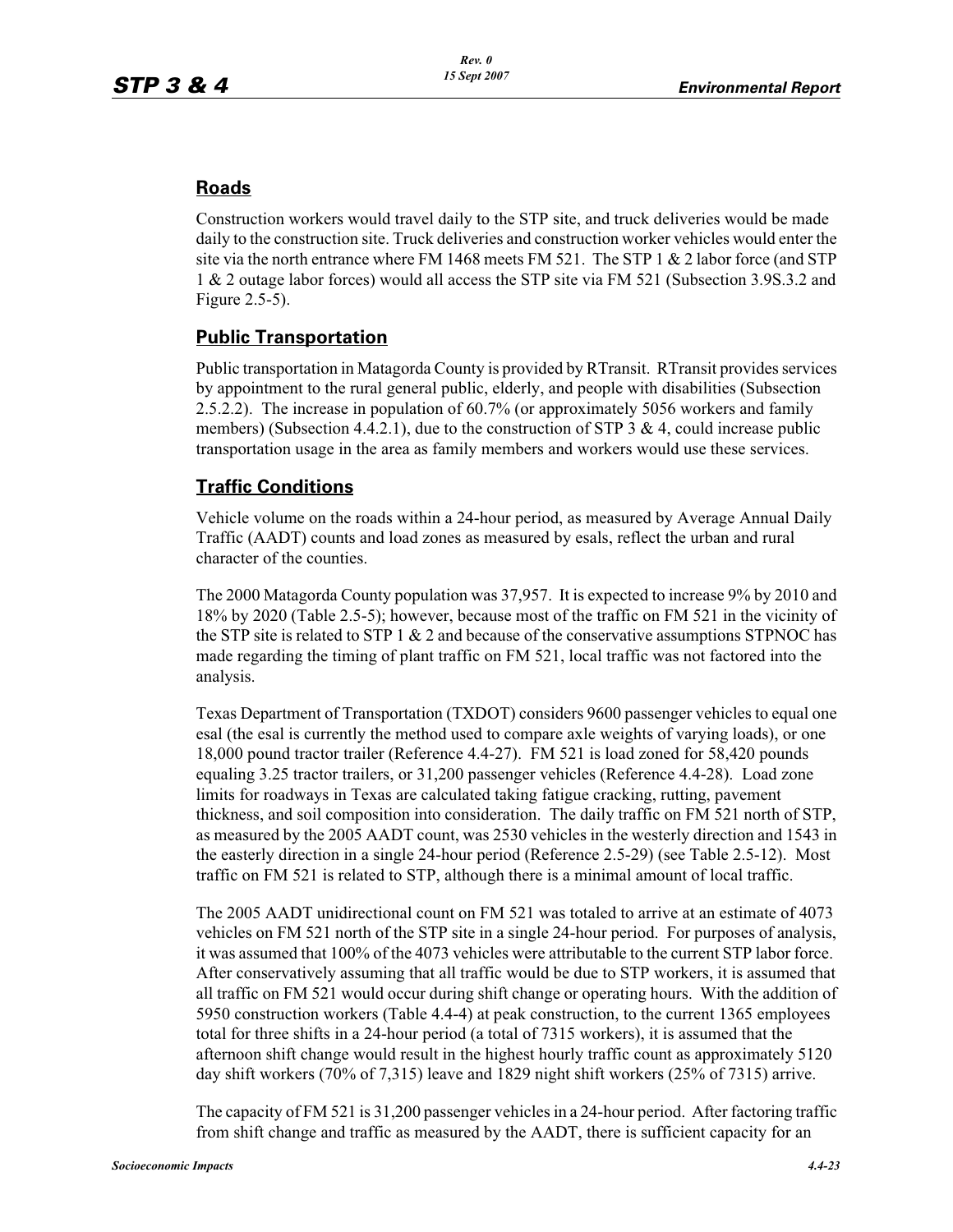additional 20,178  $(4,073 + 5,120 + 1,829)$  passenger vehicles in a 24-hour period or an additional 840 vehicles per hour. For the proposed construction schedule, road capacity could be reached during months 26 through 35. Traffic is expected to begin to abate during month 36 as fewer construction workers would be required for the remainder of construction (Figure 3.10-1).

In addition to the operations and construction work force analyzed above, an average outage work force of approximately 1500 to 2000 workers per unit would use FM 521 for approximately 17–35 days during each refueling outage scheduled for each reactor every 18 months.

Construction workers would have a MODERATE to LARGE impact on the two-lane roadways in Matagorda County, particularly FM 521 and its feeder roads. Mitigation, including but not limited to, widening the roadway and reinforcing/repaving the current roadway, may be necessary to accommodate the additional vehicles on Matagorda County roads, particularly FM 521. These measures are discussed below.

Mitigation measures could be included in a construction management traffic plan developed by STPNOC before the start of construction. Potential mitigation measures could include installing turn lanes at the construction entrance, establishing a centralized parking area away from the site and shuttling construction workers to the site in buses or vans, encouraging carpools, and staggering construction shifts so they do not coincide with operational shifts. STPNOC could also establish a shuttle service from the Bay City area, where many of the construction labor force is likely to reside. The operations work force would continue to enter the plant at the current entrance on FM 521 (Subsection 3.9S.3.2).

## **Hurricane Evacuation Routes**

The designated Hurricane Evacuation Routes for Matagorda County are Highway 60, Highway 35, Highway 71, and FM 1095 (Figure 2.5-4). In Brazoria County, the evacuation routes are State Highway 36 and State Highway 288 (Figure 2.5-4 and Subsection 2.5.2.2). The addition of 5950 construction workers at peak construction would result in an increase in traffic should the need to evacuate arise. Staggered departure times and counterflow on major roadways are commonly used during evacuations to alleviate traffic congestion.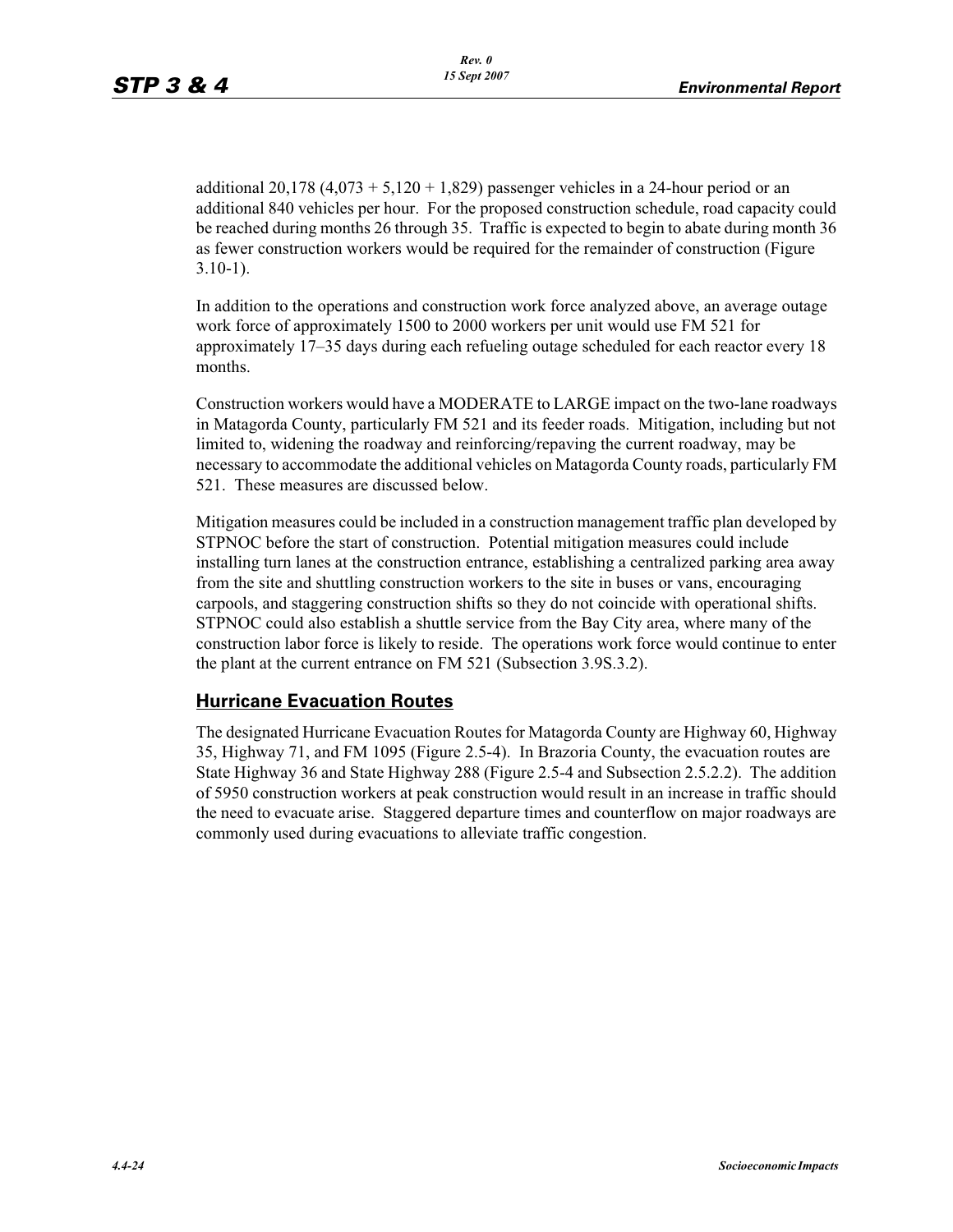## **Rail**

Some heavy modules, components, and oversized equipment would be delivered by rail, entering the STP site via a 9-mile railroad spur north of the plant (Figure 2.5-1 and Subsection 3.9S.3.2). The use of this rail spur, which is not currently in use, is not expected to impact alternate transportation systems used by the local communities.

## **Waterways**

Some large components would be delivered by barge and received at the STP barge slip along the lower Colorado River, 3.5 miles southeast of the STP site. To accommodate the increased usage of the barge slip, heavy equipment would be offloaded onto trucks and brought to the construction site via a heavy haul route (approximately 2-1/2 miles in length) that would be built from the barge slip to the construction area (Subsection 3.9S.3.2). The barge slip (Subsection 2.5.2.2) is in the U.S. Army Corps of Engineers' Galveston District. The Texas Parks & Wildlife Department patrols the area and enforces boating and navigation safety regulations, while the LCRA manages the water quality and supply (Reference 4.4-30). STPNOC would use U.S. Coast Guard-licensed barge transport contractors for deliveries and coordinate with the appropriate authorities including the U.S. Coast Guard, Texas Parks and Wildlife Department, and the U.S. Corps of Engineers (Subsection 2.5.2.2) to make arrangements for the increased barge traffic, as necessary.

## **4.4.2.2.5 Aesthetics and Recreation**

As part of construction, a total of 770 acres would be cleared for the construction of STP 3  $\&$  4 (Figure 3.9S-1). Most of the land clearing would be in the area of STP  $3 \& 4$ , and all clearing would be located within the existing STP site. The clearing and excavation for STP  $3 \& 4$  and adjacent support facilities may be visible from offsite roads, depending on the activities being performed. The riverfront along the Colorado River would be a laydown area for heavy haul equipment. Additionally, the construction equipment could be visible from both FM 521 and the Colorado River. Because aesthetic impacts of construction would be primarily concentrated in the north portion of the STP site, away from the river, and the portion of the Lower Colorado River flowing near the STP site is primarily used for recreational boating by fishermen and seasonal residents, STPNOC has determined that impacts would be SMALL and not warrant mitigation.

The increased activity from the additional construction workers and equipment is not expected to impact the annual North American Audubon Christmas Bird Count, which draws approximately 100 visitors to Matagorda County from Texas and surrounding states, nor is it expected to impact the STP stop along the Great Texas Coastal Birding Trail. This trail runs through several areas within 50 miles of the STP site. With 110 acres of non-jurisdictional man-made prairie wetlands consisting of three seasonally flooded wetlands, the STP site hosts many species of wintering ducks and roosting geese.

The influx of additional construction workers could impact the FM 521 River Park, 4 miles west of the town of Wadsworth on FM 521 at the bank of the Colorado River (Figure 2.2-1). The FM 521 River Park has a boat landing, trails, and picnic areas scattered throughout the park on the Colorado River upstream of the STP property. The FM 521 River Park is used by visitors and the boat landing is used by fishermen and water recreationists during the appropriate seasons.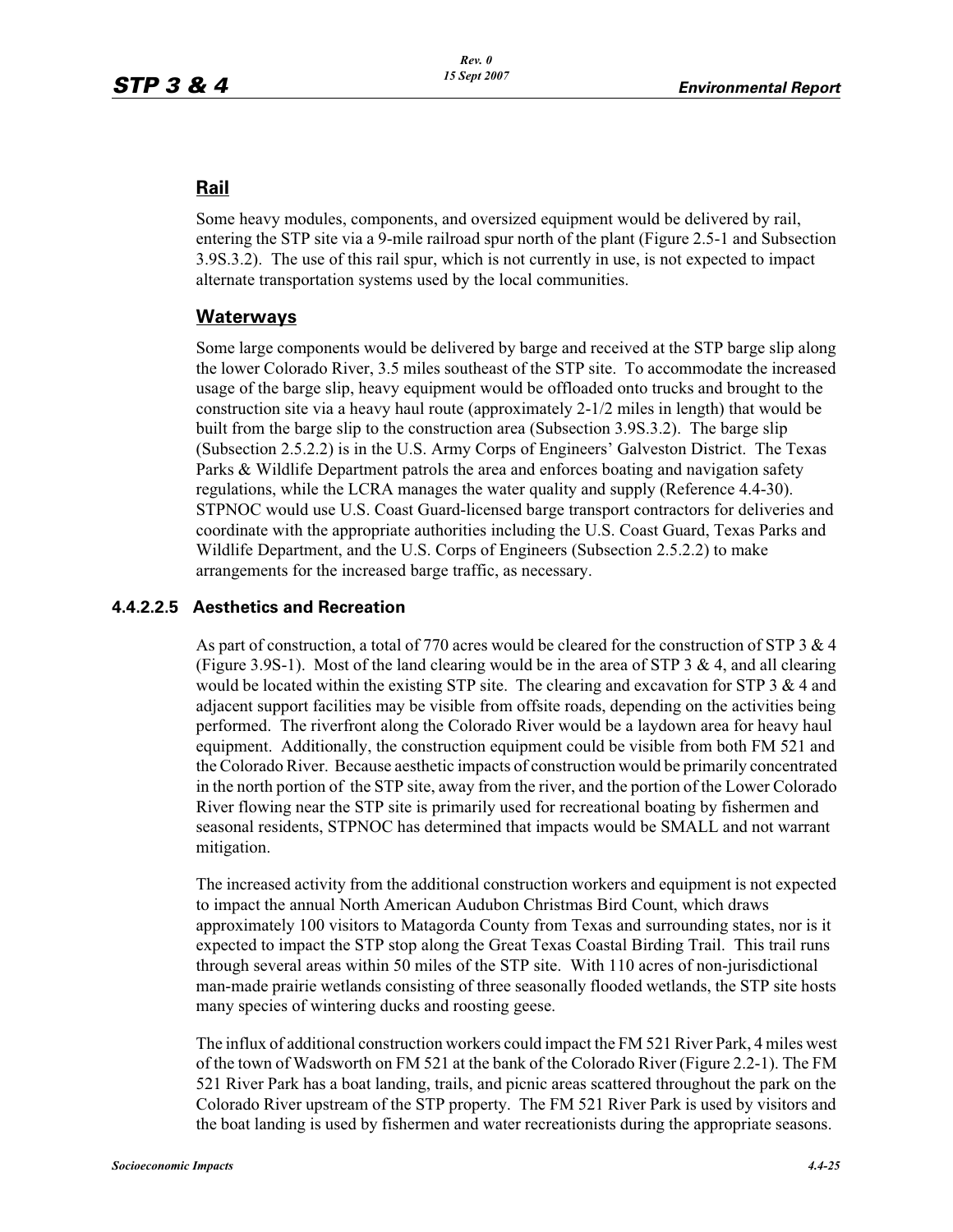Day use of the park/boat landing is seasonal and it would be unlikely that visitors and fishermen would be on FM 521 at the same time as the construction shifts (Subsection 2.5.2.5).

Construction impacts such as noise and air pollutants would be limited to the STP site and would not be noticeable from offsite. Construction would not affect any other recreational facilities in the 50-mile region. Impacts would be SMALL and would not warrant mitigation.

## **4.4.2.2.6 Housing**

Rental property and mobile home facilities are scarce in the rural counties within the 50-mile radius, but are more plentiful in the larger municipalities such as Bay City, Palacios, the Brazosport area, and Angleton. Generally, Brazoria County, the county with the larger population, has more available vacant housing. Subsection 2.5.2.6 details housing in Matagorda and Brazoria Counties.

## **Construction**

Impacts on housing from the construction labor force depend on the number of workers already residing within the 50-mile region and the number that would relocate and require housing.

Based on the assumptions presented in Table 4.4-2, approximately 2975 construction workers would migrate into to the 50-mile region (movers). Of these, approximately 1806 movers would settle in Matagorda County and 666 would settle in Brazoria County.

In 2000, 5081 vacant housing units were available for sale or rent in Matagorda and Brazoria Counties—3853 were vacant rental units and 1228 were vacant housing units available for sale (Subsection 2.5.2.6.1). In absolute numbers, the available housing would be sufficient to house the mover labor force. However, there may not be enough housing of the type desired by the movers in either of the two counties, especially Matagorda County. The median price of housing in Matagorda County in 2000 was \$61,500. The median price of housing in Brazoria County was \$88,500 for the same year (Reference 4.4-31). In this event, workers would relocate to other areas within the 50-mile region, have new homes constructed, bring their own housing, or live in hotels and motels. Given this increased demand for housing, prices of existing housing and rental rates could rise. Matagorda County (and other counties to a lesser extent) would benefit from increased property values and the addition of new houses to the tax rolls. However, increasing the demand for homes could increase rental rates and housing prices. It is possible that some low-income populations could be priced out of the housing market because of upward pressure on housing prices and rents. The increased demand for housing could increase the rate of new home and temporary housing construction. With time, market forces would increase the housing supply to meet this demand. Construction employment would increase gradually, reaching the peak of 5950 (2975 movers) after four years (Table 3.10-2), allowing time for market forces to accommodate the influx and allowing housing prices and rental rates to stabilize.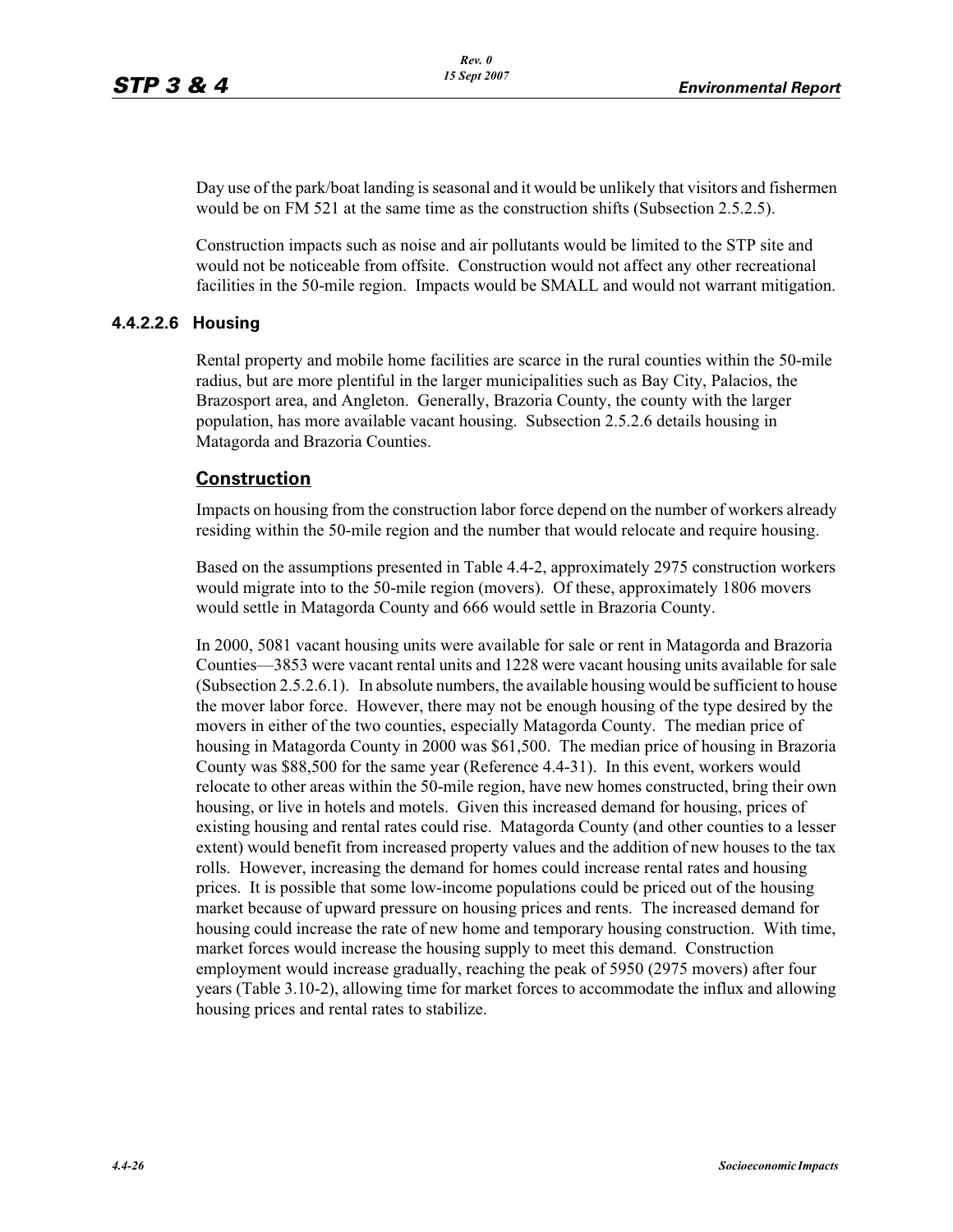## **Post-Construction**

Upon construction completion, STPNOC estimates that approximately 50% of the 1488 movers would migrate back out of the 50-mile region. Of the 1488 movers that would migrate back out of the 50-mile region, approximately 903 movers would leave Matagorda County and 333 would leave Brazoria County. Some percentage of the 1236 vacated housing units would be housing units that would have been constructed as a result of the influx of construction workers for STP 3  $\&$  4. This constructed housing would be vacated, potentially leaving the area with excess housing.

## **Conclusion**

Because Matagorda County contains the proposed construction site, has a small population, and has a relatively small economy, its housing market would likely be the most impacted. Brazoria County's housing markets would also experience an impact, though not as large.

The greatest shortage of housing would be in Matagorda County, and there could be upward pressure on rents and housing prices. Brazoria County would experience a similar impact, though to a lesser extent. Also, the post-construction exodus of workers could leave both counties with excess housing.

In Brazoria County, because there is a larger population and housing market, the upward pressure on rents and housing prices and excess housing would be absorbed into the housing market under normal market forces. In Matagorda County, the upward pressure on rents and housing and excess housing could take longer to be absorbed. However, the excess housing could also serve to reduce the rents and housing prices that would have been caused by the initial shortage in housing at the start of construction.

Therefore, the potential impacts on housing would be SMALL in Brazoria County and MODERATE to LARGE in Matagorda County. Mitigation would not be warranted in Brazoria County where the impacts would be small. Mitigation of the moderate impacts in Matagorda County would most likely be market-driven, but may take some time. To assist in mitigating these impacts, STPNOC would formally and informally maintain communication with local and regional governmental organizations, including the Matagorda County Judge and local and regional economic development agencies, to disseminate project information in a timely manner. These organizations, and, ultimately, developers and real estate agencies, would be given the opportunity to perform their decision-making and plan accordingly, with the understanding that a percentage of the housing developed for this construction project could be difficult to absorb at construction completion.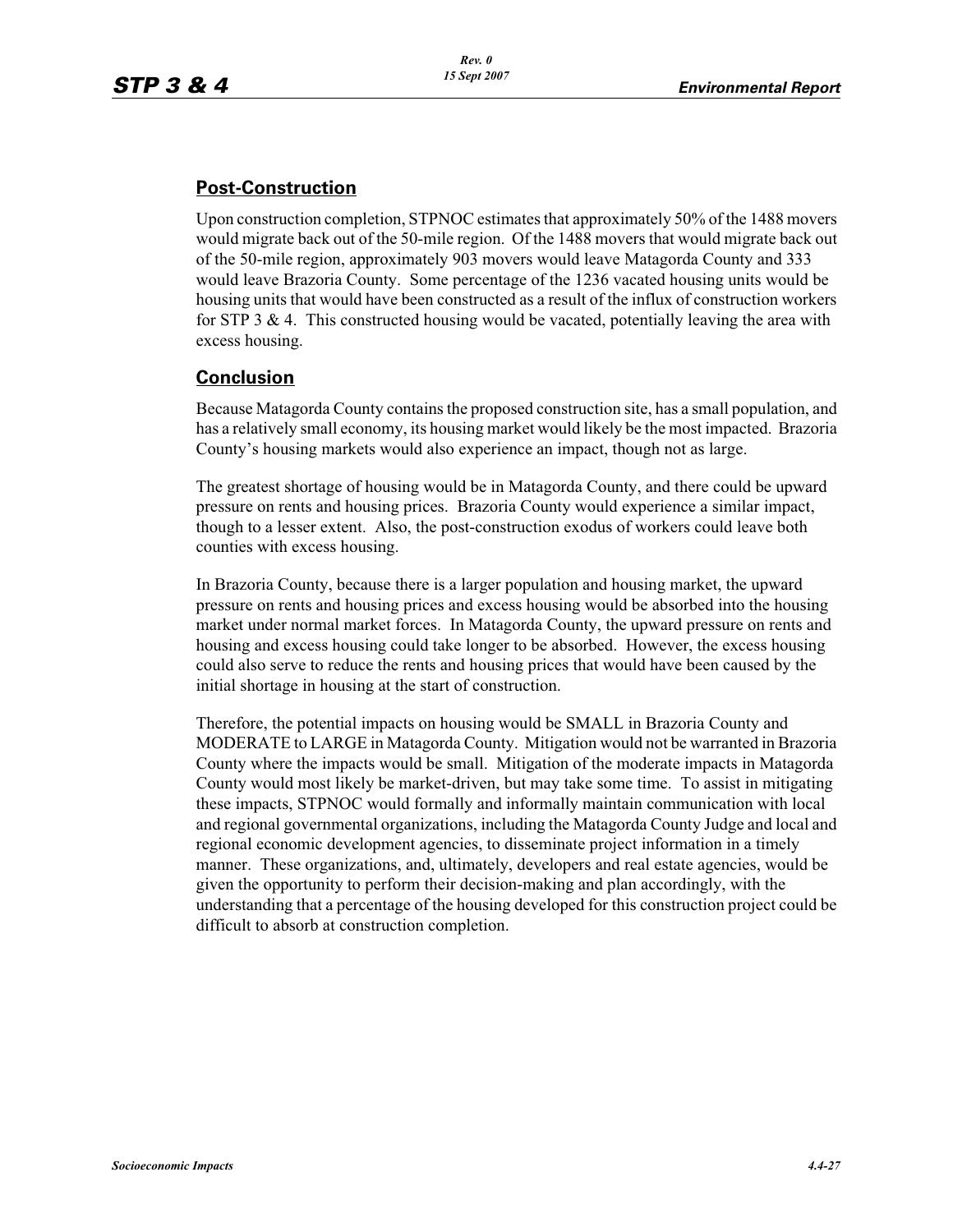## **4.4.2.2.7 Public Services**

## **Water Supply Facilities**

STPNOC considered the impacts of both construction demand and population increases on local water resources. Construction could bring as many as 8330 people (construction workers and their families) to the region. Peak onsite construction labor force could be as high as 5950 workers. The average per capita water usage in the U.S. is 90 gallons per day (gpd) per person. Of that, 26 gallons is used for personal use (Reference 4.4-32). The balance is used for bathing, laundry, and other household uses.

STP does not use water from a municipal system. Therefore, water usage by the labor force, while onsite, would not impact municipal water suppliers. Five active onsite wells provide makeup water, process water, potable water, and supply for the fire protection system for STP 1 & 2. These wells would provide potable water for the construction project as well. The wells extend into the Chicot Aquifer, range in depth from 600 to 700 feet, and have design yields of 200 to 500 gpm. Current permitted total withdrawal rates are 3,000 acre-feet per year (approximately 2.7 million gallons per day). Average daily usage for STP  $1 \& 2$  from 2001 through 2006 was approximately 1.1 million gallons per day (763 gpm), for all purposes (Subsection 4.2.2).

During peak construction, an additional 5950 people on site could increase potable consumption by a maximum of 154,700 gpd for personal use. Estimated maximum construction use, including personal use (potable), concrete batch plant operation, concrete curing, cleanup activities, dust suppression, placement of engineered backfill, and piping hydrotests and flushing operations is approximately 1.7 million gallons per day (1200 gpm) (Subsection 4.2.2). Therefore, STPNOC conservatively estimates that total daily groundwater usage during peak construction activities, including usage by STP 1  $\&$  2, would be approximately 2.8 million gallons per day, which, at a sustained level, could push total annual groundwater usage above the current permitted limit. Therefore, construction impacts to groundwater use during peak construction activities (if peak groundwater usage were sustained) could be MODERATE and would warrant mitigation. To mitigate this shortage of capacity, STPNOC would implement water conservation strategies for STP 3 & 4 construction activities. Conservation strategies for STP 3 & 4 construction activities could include such measures as stand-alone drinking water stations and portable toilets, optimizing the scheduling of water intensive operations, and reusing water from dewatering operations for functions such as dust control.

Municipal water suppliers in the region have excess capacity (see Table 2.5-17). The impact to the local water supply systems from construction-related population growth can be estimated by calculating the amount of water that would be required by the total population increase. The average person in the U.S. uses about 90 gpd (Reference 4.4-32). A construction-related population increase of 8330 people (5056 in Matagorda County; 1866 in Brazoria County; and 1408 in the remainder of the 50-mile radius) could increase consumption by 749,700 gpd. As discussed in Subsection 2.5.2.7.1.1, there is currently excess capacity in every major public water supply system in Matagorda and Brazoria Counties. The total increase in population would not stress these municipal water supplies or the infrastructure.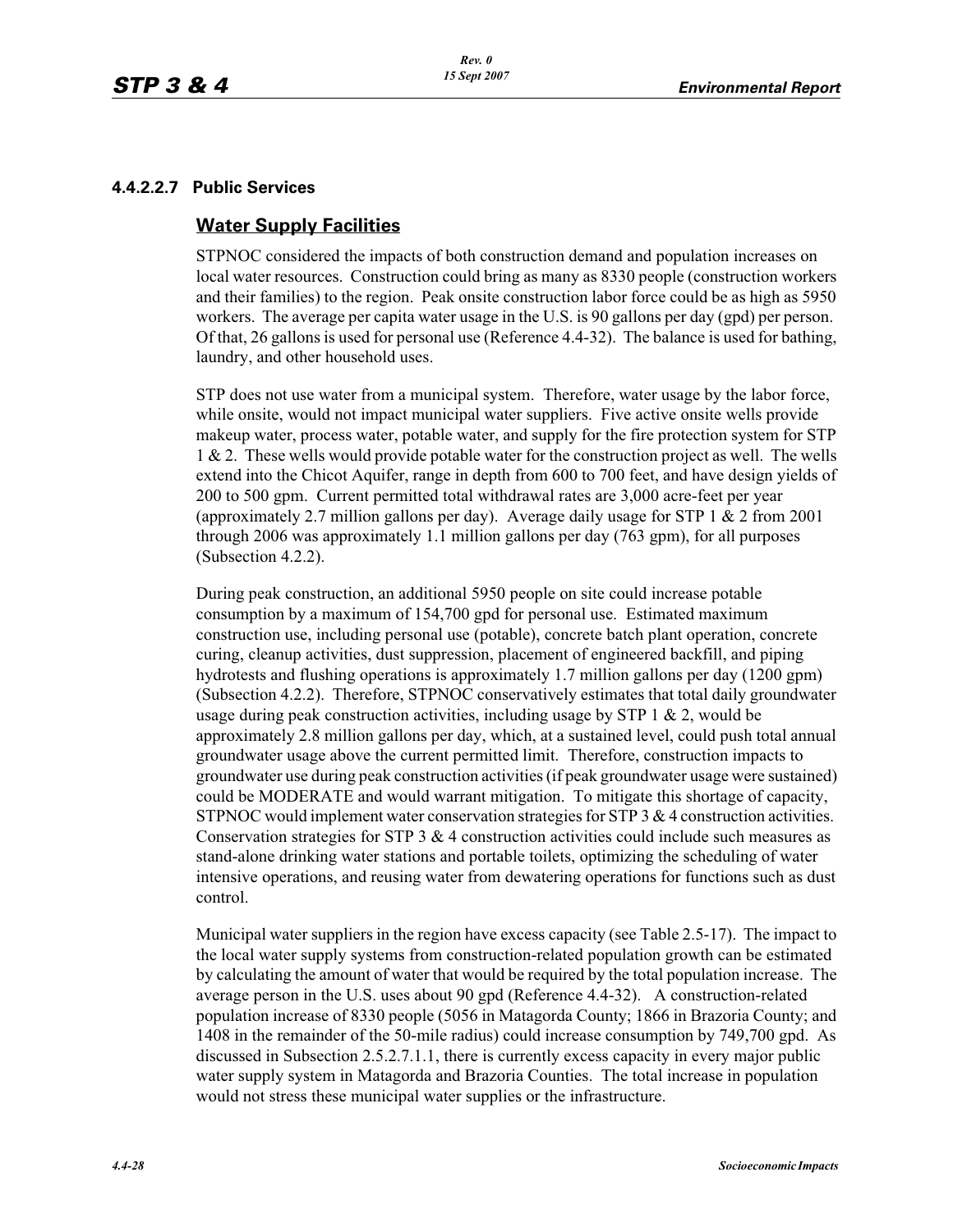However, regional water planning groups (see Subsection 2.5.2.7.1.1) predict that there would be water supply (and, possibly, infrastructure) issues in both Regions K (which includes Matagorda County) and H (which includes Brazoria County) some time after 2010. As shown in Tables 2.5-24 and 2.5-26 for Region K and Tables 2.5-27 and 2.5-29 for Region H, demand is nearly equal to supply in 2010 and, by 2060, demand exceeds supply. Both regions are in the process of analyzing and implementing strategies to mitigate predicted water shortages. As stated previously, construction would increase the population in the 50-mile region by 8330 people. Of those, 5056 people (60.7% of 8330) would locate to Matagorda County and 1866 (22.4% of 8330) people would locate to Brazoria County. These numbers constitute 13.3% and 0.8% of the 2000 Census populations of Matagorda and Brazoria Counties, respectively, and 11.3% and 0.6% of the 2020 population projections of Matagorda and Brazoria Counties, respectively. Additionally, between 2000 and 2020, the in-migrations represent a 75% and 2% increase in the projected additional population for Matagorda and Brazoria Counties, respectively.

Based on current population growth trends, the incremental increase in population resulting from construction of STP 3  $\&$  4 would represent a very small percentage of the Brazoria County's 2000 (0.8%) and 2010 population (0.6%) (see Table 2.5-2). The Region H planning group has already identified water shortage issues for the region and is planning and implementing strategies to mitigate these issues (Subsection 2.5.2.7.1.1). Based on the incremental increase in population of less than 1%, the addition of the construction-related population would not perceptibly add to current stresses experienced by Region H, and therefore, impacts of the in-migrating construction labor force on municipal water supplies in Brazoria County would be characterized as SMALL and would not warrant mitigation implemented by STPNOC.

Impacts of the in-migrating construction labor force on municipal water supplies in Matagorda County (Region K) could be MODERATE to LARGE. The incremental increase in population resulting from STP 3 & 4 construction would represent 13.3% and 11.3% increases in the County's 2000 and projected 2010 populations. This incremental increase would represent 75% of projected additional 2020 population for Matagorda County (see Table 2.5-5 for projected population and annual growth rates). The Region K planning group has already identified water shortage issues for the region, which could begin before construction completion, and is planning and implementing strategies to mitigate these issues. The addition of the construction-related population, which increases the projected 2010 population by 11.3%, and their water needs would perceptibly add to current stresses experienced by Region K. Region K mitigation strategies include reuse, seawater desalination, conservation, and the LCRA/San Antonio Water System Project (Subsection 2.5.2.7.1.1). In addition to the Region K mitigations, STPNOC would maintain communication with local and regional governmental organizations, including the Matagorda County Judge and local and regional planning groups, to disseminate project information in a timely manner. These organizations would be aware of the in-migration of the workers and their families and would have ample opportunity to plan for the influx.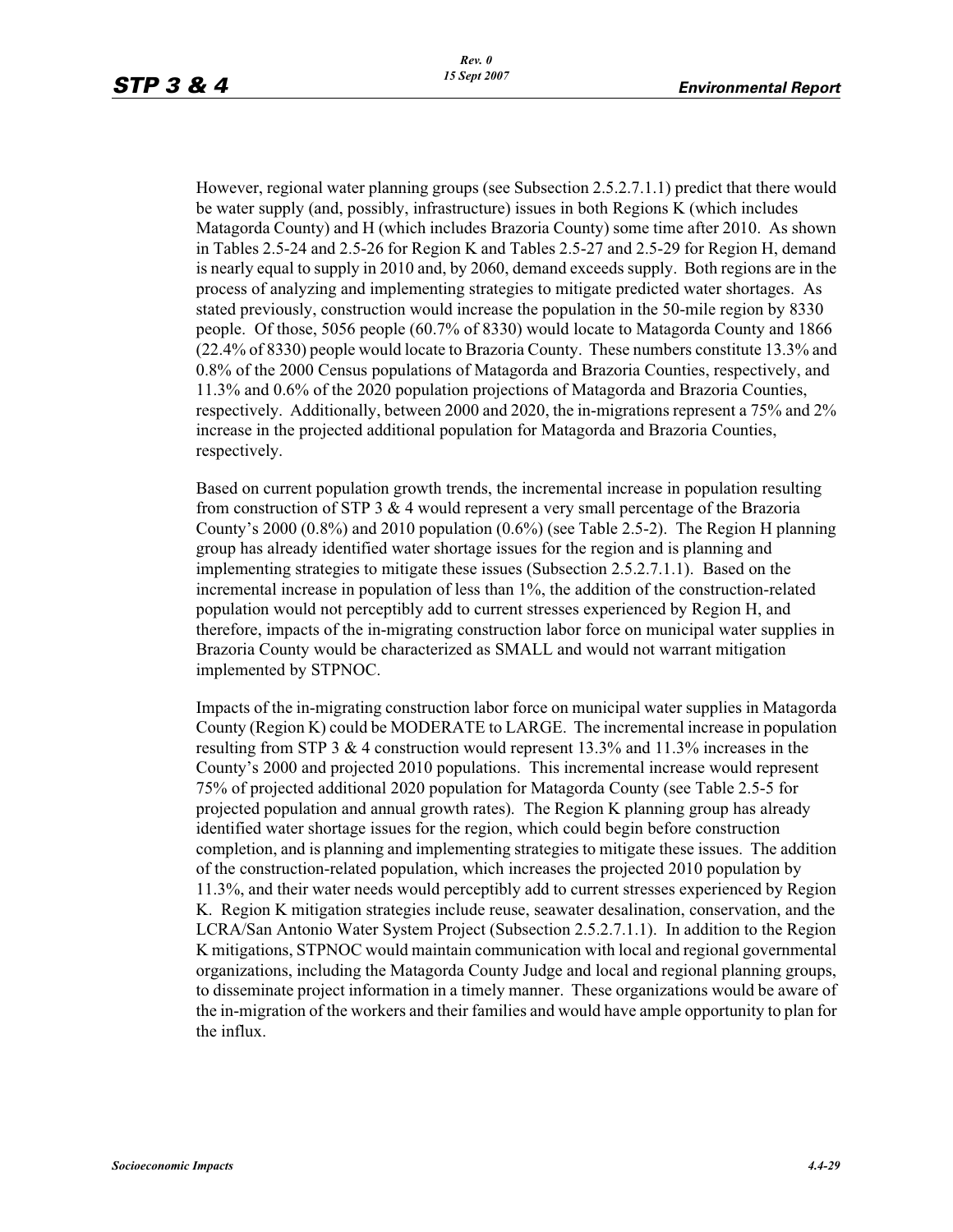## **Wastewater Treatment Facilities**

The STP site has two wastewater treatment systems. Both would be expanded or replaced to meet the increased need for wastewater treatment during STP 3 & 4 construction.

Subsection 2.5.2.7.1.2 describes the public wastewater treatment systems in the Matagorda and Brazoria Counties, their plant-designed average flows, and monthly average wastewater processed. Wastewater treatment facilities in the two counties have excess capacity (see Table 2.5-24). The impact to local wastewater treatment systems from construction-related population increases can be determined by calculating the amount of water that would be used and disposed of by these individuals. The average person in the U.S. uses approximately 90 gpd (Reference 4.4-32). To be conservative, STPNOC estimates that 100% of this water would be disposed of through the wastewater treatment facilities. As shown in Table 4.4-2, the construction-related population increase of 5056 people in Matagorda County and 1866 people in Brazoria County could require 622,980 gpd of additional wastewater treatment capacity in the two counties. Currently, as shown in Table 2.5-23, there is excess treatment capacity in both counties, which indicates that there is sufficient water and infrastructure to meet this need. However, regional water planning groups predict that there would be water supply (and, possibly, infrastructure) issues in both Regions K and H some time after 2010. As stated previously (Subsection 2.5.2.7.1.1), water demand is nearly equal to supply in 2010 and, by 2060, demand exceeds supply. Both regions are in the process of analyzing and implementing strategies to mitigate predicted water shortages. Therefore, impacts of the in-migrating construction labor force on wastewater treatment facilities in the region would be similar to those for public water supplies.

Impacts of the in-migrating construction labor force on wastewater treatment facilities in Brazoria County would be SMALL and would not warrant additional mitigation. The incremental increase in population resulting from STP 3 & 4 construction would represent 0.8% and 0.6% of Brazoria County's 2000 census and projected 2010 populations, respectively. As stated above, the Region H planning group has already identified water shortage (and, possibly, infrastructure including wastewater treatment) issues for the region and is planning and implementing strategies to mitigate these issues (Subsection 2.5.2.7.1.1). The addition of the construction-related population would not perceptibly add to current stresses experienced by Region H.

Impacts of the in-migrating construction labor force on wastewater treatment facilities in Matagorda County (Region K) could be MODERATE to LARGE. The incremental increase in population, resulting from STP 3  $\&$  4 construction, would represent 13.3% and 11.3% of Matagorda County's 2000 census and projected 2010 populations. This construction-related population would have water and wastewater needs of approximately 90 gpd. As stated above, and as discussed in greater detail in Subsection 2.5.2.7.1.1, the Region K planning group has already identified water shortage (and possibly infrastructure including wastewater treatment) issues for the region, which could begin before construction completion, and is planning and implementing strategies to mitigate these issues. The addition of the construction-related population would perceptibly add to current stresses experienced by Region K. In addition to the Region K strategies, STPNOC would maintain communication with local and regional governmental organizations, including the Matagorda County Judge and local and regional economic development agencies, to disseminate project information in a timely manner. Local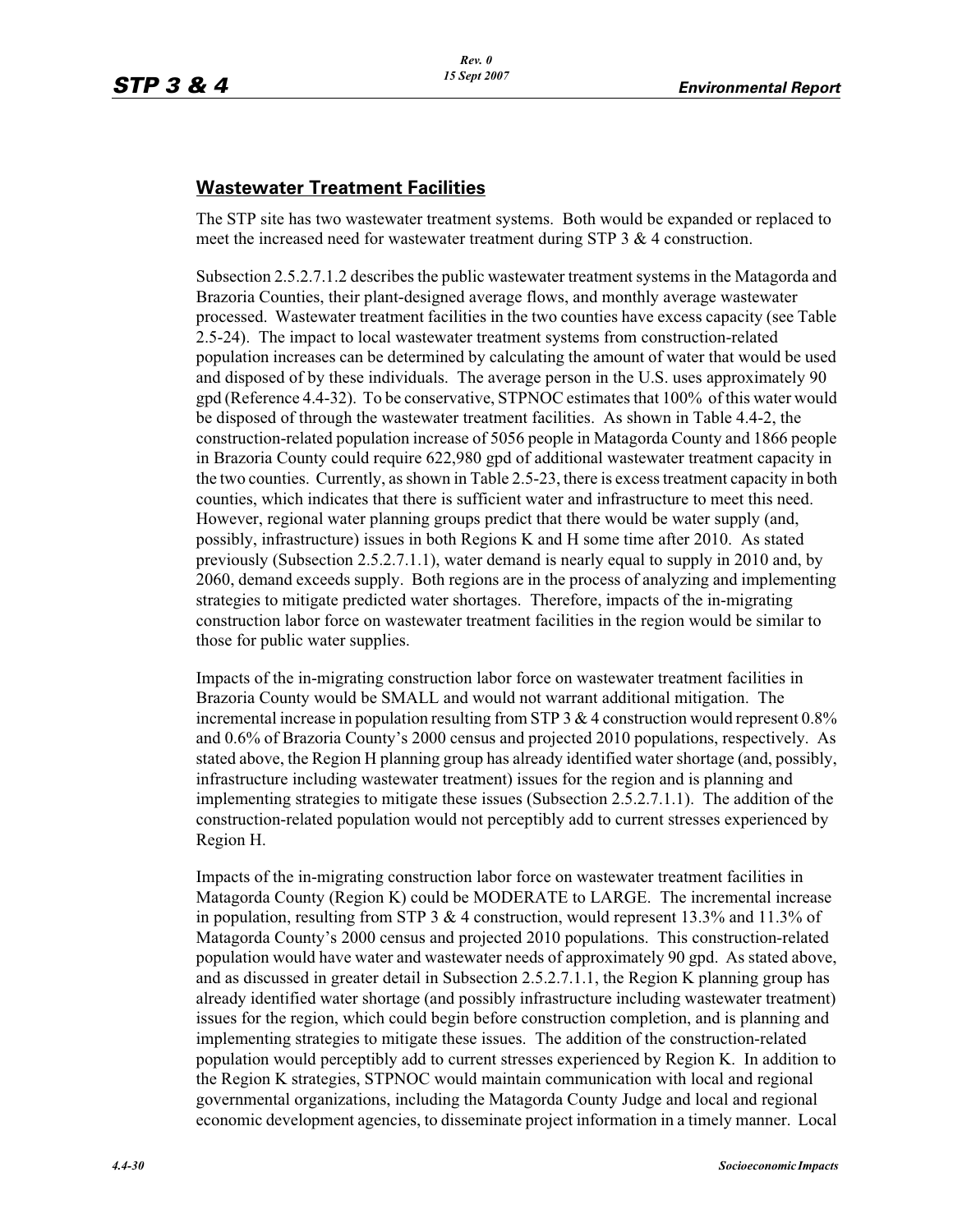governments and planning groups would be made aware of the in-migration of the workers and their families and would have ample opportunity to plan for the influx.

## **Police, Fire, and Medical Services**

#### **Police Services**

In 2002, Matagorda and Brazoria Counties' residents-per-police-personnel ratios were 380:1 and 418:1, respectively (see Table 2.5-30). Between the two counties, Matagorda County has the larger police force relative to the size of its population. Local planning officials state that police protection is adequately provided in the area at this time (Subsection 2.5.2.7.2). STPNOC does now and would continue to employ its own security force.

The construction project would produce an influx of approximately 5056 new residents to Matagorda County (Table 4.4-6). Approximately 1866 new residents would move into Brazoria County. The rest of the construction labor force and families would live in other counties in the 50-mile region. These population increases would increase the persons-perpolice-personnel ratios slightly in Brazoria County and moderately in Matagorda County (Table 4.4-6). The percent increase in ratio attributed to construction would be 13% and 1% in Matagorda and Brazoria Counties, respectively.

Based on the percentage increase in the ratio of persons-per-police-personnel, the impact of the construction on police services would be imperceptible in Brazoria County. In Matagorda County, however, the percentage increase in persons-per-police-personnel ratio would be more perceptible. Therefore, the potential impact of construction on police services in Brazoria County would be SMALL and that mitigation would not be warranted. However, the potential impact on police services could be MODERATE in Matagorda County and would most likely be mitigated by ensuring STPNOC maintains communication with local government officials, such as the Matagorda County Judge, so that expansions in police services could be coordinated, planned, and funded in a timely manner. Most funding for these expansions would most likely be obtained from the increased property tax revenues from the construction project. Should property tax revenues from the construction project not be immediately available, local governments could access other funding sources or issue bonds until the tax revenues would be available.

This conclusion is based in part on an analysis presented in NUREG-1437 that NRC performed of nuclear plant refurbishment impacts sustained during original plant construction. NRC selected seven case study plants whose characteristics resembled the spectrum of nuclear plants in the United States today. NRC reported that, ". . . (n)o serious disruption of public safety services occurred as a result of original construction at the seven case study sites. Most communities showed a steady increase in expenditures connected with public safety departments. Tax contributions from the plant often enabled expansion of public safety services in the purchase of new buildings and equipment and the acquisition of additional staff."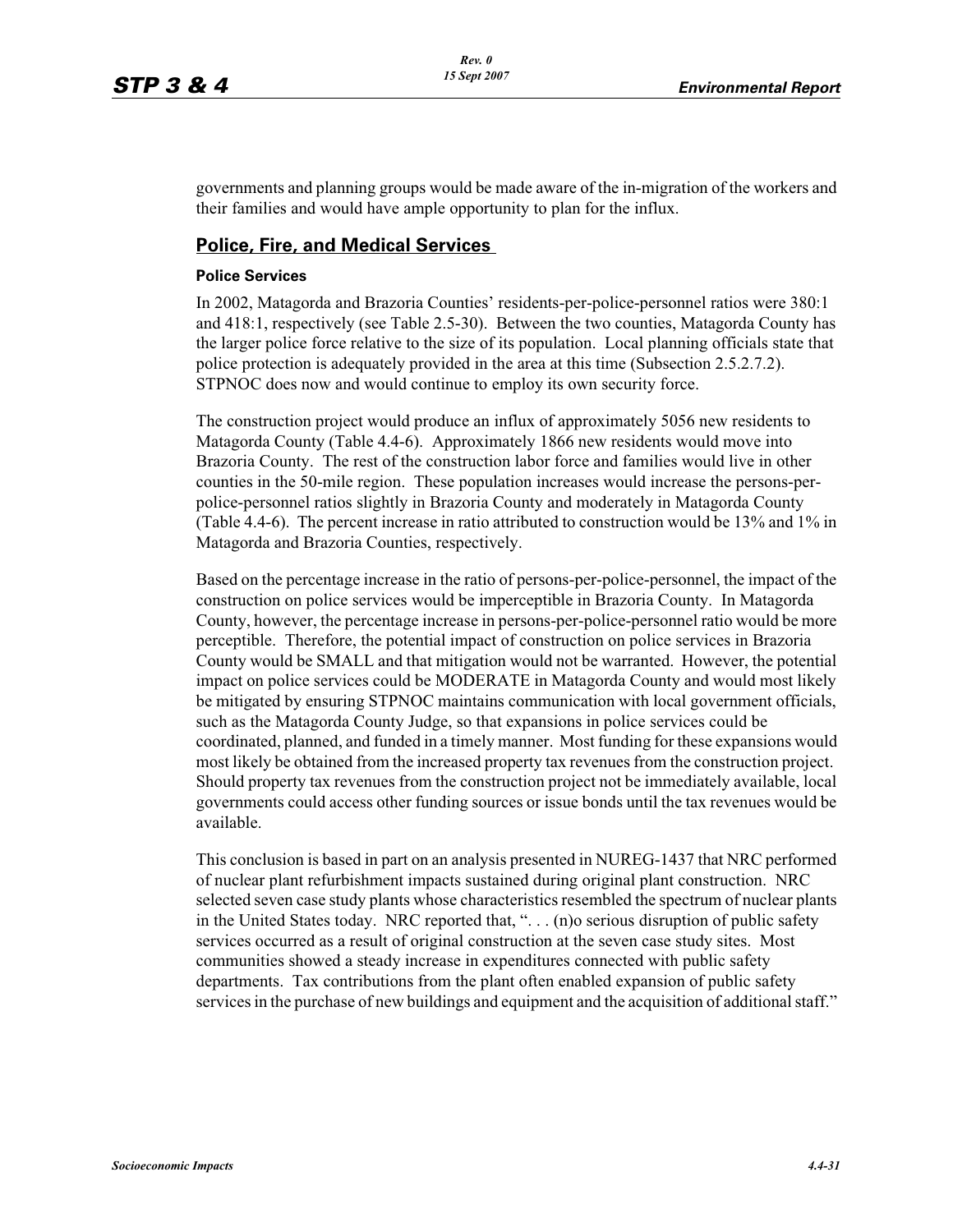#### **Fire Protection Services**

In 2007, Matagorda and Brazoria Counties' persons-per-firefighter ratios were 217:1 and 477:1, respectively (Table 2.5-30). The construction project would produce an influx of approximately 5056 new residents to Matagorda County. Approximately 1866 new residents would move into Brazoria County. The remainder of the construction labor force and families would live in other counties within the 50-mile region. These population increases would increase the persons-per-firefighter ratios by 1% in Brazoria County and 13% in Matagorda County (Table 4.4-7). Brazoria County has the highest persons-per-firefighter ratio.

At 1% in Brazoria County, the percent increase in persons-per-firefighter ratio attributed to construction is considered imperceptible. At 13% in Matagorda County, the percent increase in persons-per-firefighter ratio is considered more perceptible.

Therefore, the potential impacts of nuclear plant construction on fire protection services in Brazoria County would be SMALL and mitigation would not be warranted. The potential impacts on fire protection services could be MODERATE in Matagorda County and would most likely be mitigated by ensuring STPNOC maintains communication with local government officials, such as the Matagorda County Judge, so that expansions in fire protection services could be coordinated, planned, and funded in a timely manner. Most funding for these expansions would likely be obtained from the increased property tax revenues from the construction project. Should property tax revenues from the construction project not be immediately available, local governments could access other funding sources or issue bonds until the tax revenues would be available.

As with the analysis of the adequacy of police protection, the conclusions of this analysis are based in part on NRC's review of original construction impacts on public services. As stated, in NUREG-1437, NRC performed an analysis of nuclear plant refurbishment impacts based on impacts sustained during original plant construction. NRC reported that, "(n)o serious disruption of public safety services occurred as a result of original construction at the seven case study sites. Most communities showed a steady increase in expenditures connected with public safety departments. Tax contributions from the plant often enabled expansion of public safety services in the purchase of new buildings and equipment and the acquisition of additional staff." Based on this statement, the moderate impacts to fire protection services in Matagorda County would be mitigated by the communication between STPNOC and local government officials, such as the Matagorda County Judge, and the increase in tax contributions made by the owners of the plant to the local taxing jurisdictions.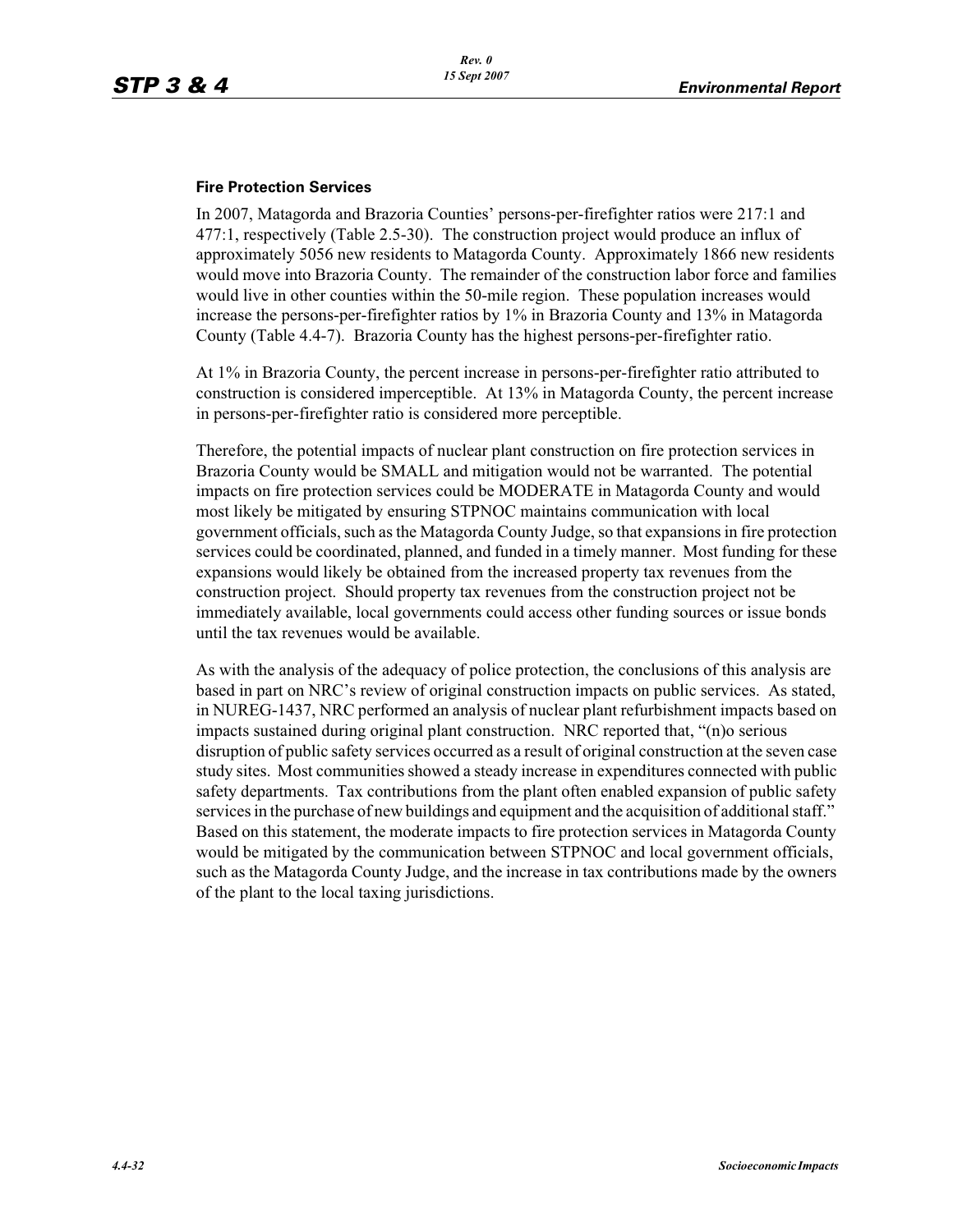#### **Medical Services**

Detailed information concerning the medical services in the two-county region is provided in Subsection 2.5.2.7.3. Minor injuries to construction workers would be assessed and treated by onsite medical personnel. Other injuries would be treated at one of the hospitals in the twocounty region or in the city of Houston, depending on the severity of the injury. For the existing STP 1 & 2 labor force, agreements are in place with some local medical providers to support emergencies. STPNOC would require the construction contractor to reach similar agreements to provide emergency medical services to the construction labor force. Construction activities should not burden existing medical services.

The medical facilities in Matagorda and Brazoria Counties provide medical care to much of the population in the counties. As indicated in Table 2.5-5, the combined 2000 population of Matagorda and Brazoria Counties was 279,724. According to Table 2.5-31, in 2006, there were 296 staffed hospital beds and an average daily census of 107 in the two-county region. Adding 6922 residents to the combined population of the two counties would increase the combined population by 2.5%. A 2.5% increase in the average daily census would increase that number to 110, well below the total number of staffed hospital beds in the two counties. Additionally, the total number of annual admissions, and annual outpatient visits for the two-county region, were 11,084 and 210,946, respectively. A 2.5% increase in these statistics would equate to 11,361 admissions and 216,220 outpatient visits. Adding the projected increase in population in the two counties during the construction period would not exceed capacity. Therefore, the potential impacts of construction on medical services would be SMALL and mitigation would not be warranted.

#### **Social Services**

This section focuses on the potential impacts of construction on the social and related services provided to disadvantaged segments of the population. This section is distinguished from environmental justice issues, which are discussed in Subsection 4.4.3.

Construction could be viewed as economically beneficial to the disadvantaged population served by the Texas Health and Human Services Commission and the local governmental and nongovernmental organizations. Over the construction period, the constructing contractor could hire local unemployed people, thus improving their economic position and decreasing their need for services. At a minimum, the spending by the construction labor force movers for goods and services would have a multiplier effect, increasing the number of jobs that could be filled by the economically disadvantaged.

STPNOC concludes that the potential impacts of construction on the demand for social and related services during the construction period would be SMALL and positive and would not warrant mitigation.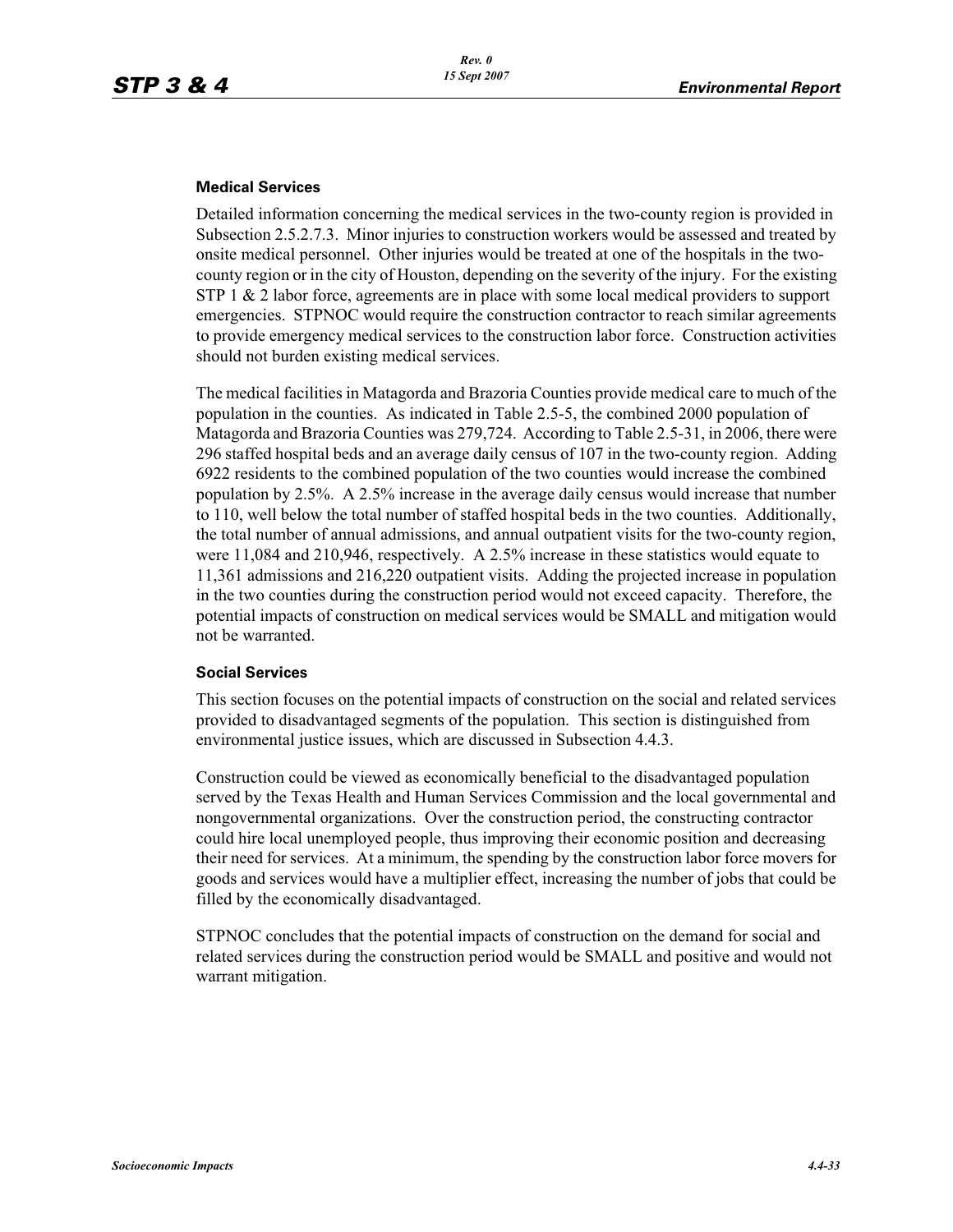## **4.4.2.2.8 Education**

STPNOC assumes that 2380 of the peak construction labor force would relocate to the 50-mile region with their families, increasing the population by approximately 8330 people. Approximately 60.7% would settle in Matagorda County and 22.4% in Brazoria County. The remaining 16.9% would be distributed across the seven other counties within the region.

STPNOC conservatively estimates that in a construction labor-force-related population of 8330, approximately 1904 would be school-aged. Table 4.4-2 applies the population distribution percentage assumptions to the number of school-aged children in the construction labor force population to estimate the number of construction labor force related school-aged children that would settle Matagorda and Brazoria counties. Based on these assumptions, there would be 1156 children added to the enrollments of the ISDs in Matagorda County and 426 children added to the enrollments of the ISDs in Brazoria County.

It is unlikely that the Matagorda County school systems could accommodate the increase in student population (Subsection 2.5.2.8). The analysis is based on the peak construction labor force, which would not be reached until the third year of construction, giving schools several years to make accommodations for the additional influx of students.

Overall, the impact to the counties within the 50-mile region would be SMALL. The Matagorda County student population could increase by 14%, which would be a MODERATE to LARGE impact on its education system and would require mitigation. Matagorda County is not planning to construct additional schools. The quickest mitigation would be to hire additional teachers and move modular classrooms to existing schools. Increased property tax revenues as a result of the increased population, and, in the case of Matagorda County, Palacios ISD, property taxes on the new reactors would fund additional teachers and additional facilities if necessary (Subsection 2.5.2.3). The remaining revenue tax monies not used by the school district would be collected by the state of Texas and combined with tax revenues from all other Texas counties. These monies would be redistributed to "property-poor" school districts throughout the state of Texas, determined annually by the Texas Legislature Texas Education Code (TEC) Chapter 42 (Subsection 2.5.2.3).

## **Matagorda County**

## **Bay City ISD**

Bay City ISD had a Pre-K through Grade 12 total enrollment of 4140 students in October 2005 (Reference 4.4-33). The current ISD infrastructure could support approximately 4600 to 4700 students. However, if enrollments reach the historic peaks (4900 students) experienced during the construction of STP 1  $\&$  2, the existing infrastructure would not be sufficient and portable buildings would be necessary.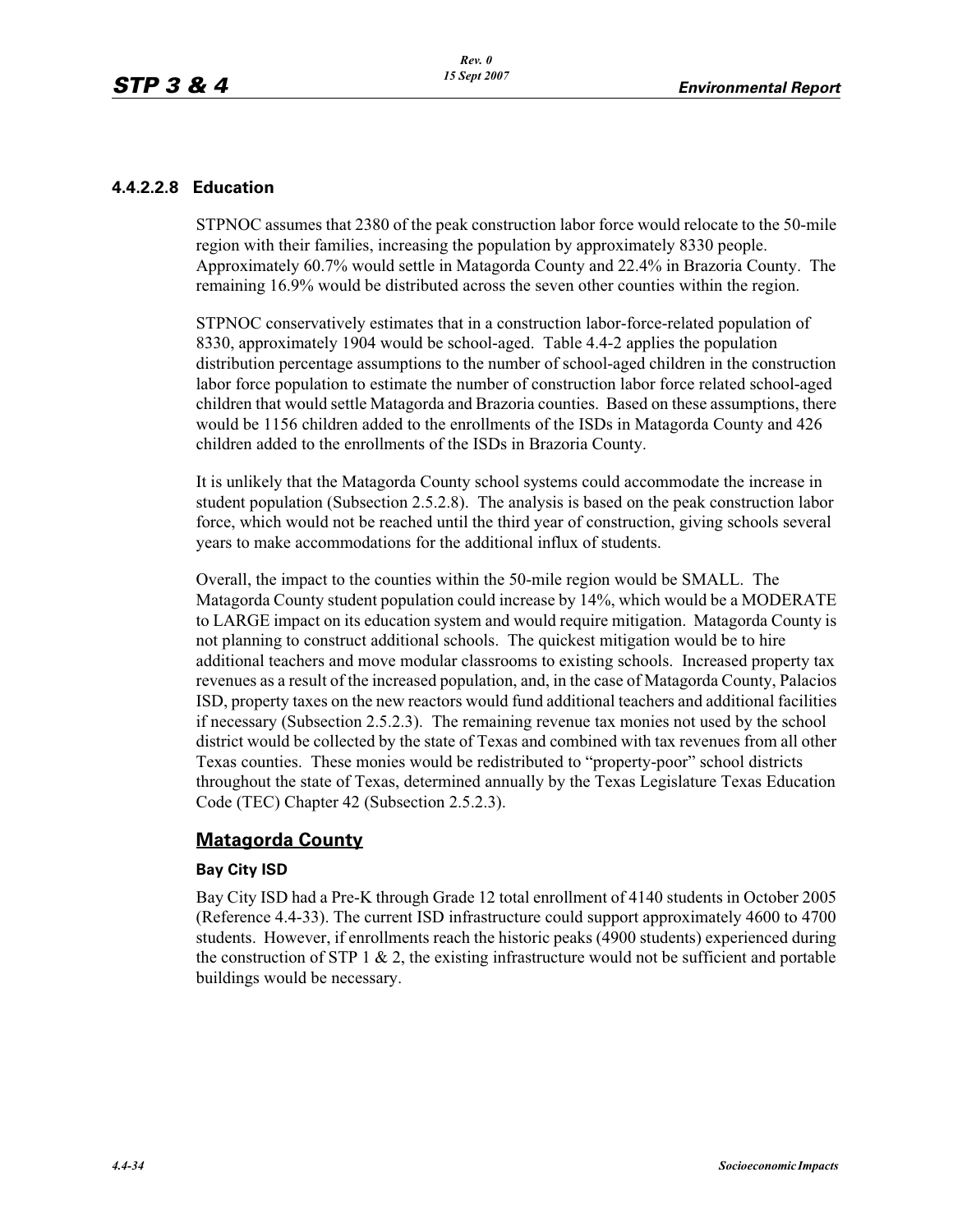#### **Matagorda ISD**

Matagorda ISD, consisting of only Matagorda Elementary, had a pre-K through grade 6 enrollment of 56 students in October 2005 (Reference 4.4-33). According to the superintendent, the ISD is only at 50% capacity; however, the Board of Trustees has recently called for a bond election to improve and enlarge the existing facilities. Because of the recent growth potential, the ISD is also considering expanding classes to include seventh and eighth grade.

## **Palacios ISD**

Palacios ISD had a pre-K through grade 12 enrollment of 1638 students in October 2005 (Reference 4.4-34). According to the Director of Business Services for Palacios ISD, the current enrollment in the district is approximately 1540 students. The enrollment decreased from 2005 by approximately 100 students – indicative of a downward trend in their enrollment numbers.

## **Tidehaven ISD**

Tidehaven ISD has a pre-K through grade 12 enrollment of 871 students (Reference 4.4-35). The district's Program and Facilities Committee is developing a recommendation concerning the facility needs of the district. According to the superintendent, the district has the capacity to handle approximately 1050 students. Based on the current enrollment, this would leave an available capacity of approximately 180 students.

## **Van Vleck ISD**

Van Vleck ISD had a pre-K through grade 12 enrollment of 963 students in October 2005 (Reference 4.4-34).

## **Brazoria County**

It is likely that Brazoria County school systems could accommodate the increase in student population (Subsection 2.5.2.8). The analysis is based on the peak construction labor force, which would not be reached sooner than the third year of construction, giving schools several years to make accommodations for the additional influx of students.

#### **Alvin ISD**

Alvin ISD has a pre-K through grade 12 enrollment of 14,300 students. The Board of Trustees estimates that approximately 12,000 more students will enroll in Alvin ISD in the next 10 years (Reference 4.4-36). As a result, Alvin ISD has an extensive building development program underway. Construction continues with plans for a new elementary school to open in August 2007. Two new junior high schools are scheduled to open in 2008—one in Alvin and one in Shadow Creek Ranch. The new academic building at Alvin High School is slated for occupancy in December 2007. When the two new junior high schools open in 2008, all junior high schools will be reconfigured to serve grades 6 through 8, and the elementary schools will serve pre-K through grade 5 (Reference 4.4-36).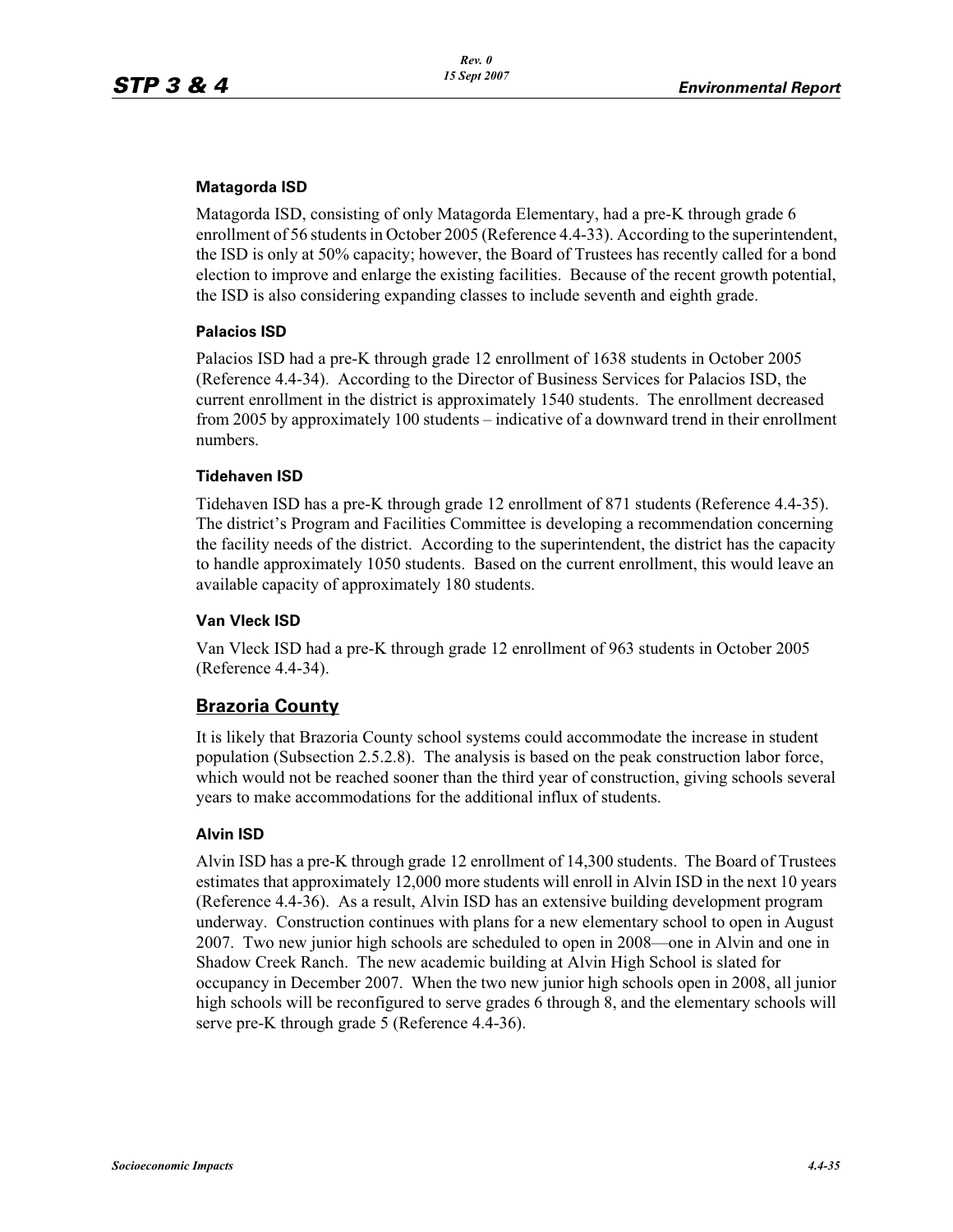#### **Angleton ISD**

Angleton ISD has a pre-K through grade 12 enrollment of 6380 students (Reference 4.4-37). The early childhood campus only has enough available capacity to accommodate 64 additional students; however the elementary school, middle school, intermediate school, and high school all have additional capacities available ranging from approximately 450 students to 900 students in the middle school and high school, respectively (Reference 4.4-38).

#### **Brazosport ISD**

Brazosport ISD has a pre-K through grade 12 enrollment of 13,043 students (Reference 4.4-39). A new elementary school, a new intermediate school, and a new middle/intermediate school have been built. These schools were built primarily to alleviate overcrowding, address growth, realign grade levels, and update old facilities. In addition to the new schools, renovations are taking place at the high schools and one of the existing middle schools to include additional classrooms. Because of the construction and renovations, Brazosport ISD would have capacity for additional students.

## **Columbia-Brazoria ISD**

Columbia-Brazoria ISD has a current pre-K through grade 12 enrollment of 3107 students (Reference 4.4-40). The district recently opened a new junior high school and a new elementary school as replacements to older buildings, and the Board of Trustees is nominating members to a Facility Task Force Committee to study future building development plans. The district currently has five schools with available capacities ranging from approximately 120 students to 55 students.

#### **Damon ISD**

Damon ISD had a pre-K through grade 8 enrollment of 164 students in October 2005 (Reference 4.4-33). The ISD is at maximum capacity with no official building development plans established. However, Damon ISD recognizes the need to address building development in the next year or two.

#### **Danbury ISD**

Danbury ISD has a pre-K through grade 12 enrollment of 777 students. The district has a Facilities Study underway, but the study has not been completed. Renovations or new construction are expected to take place in the district in the next five years.

#### **Pearland ISD**

Pearland ISD has a current pre-K through grade 12 enrollment of 16,116 students. According to the Pearland ISD Director of Communications, the district plans to open two additional elementary schools, one middle school, one junior high school, and one high school between the fall of 2007 and the fall of 2008. Once these new schools are used, the district will have an available capacity of over 1300 students in elementary schools, and 1000 students each in both junior high and high schools.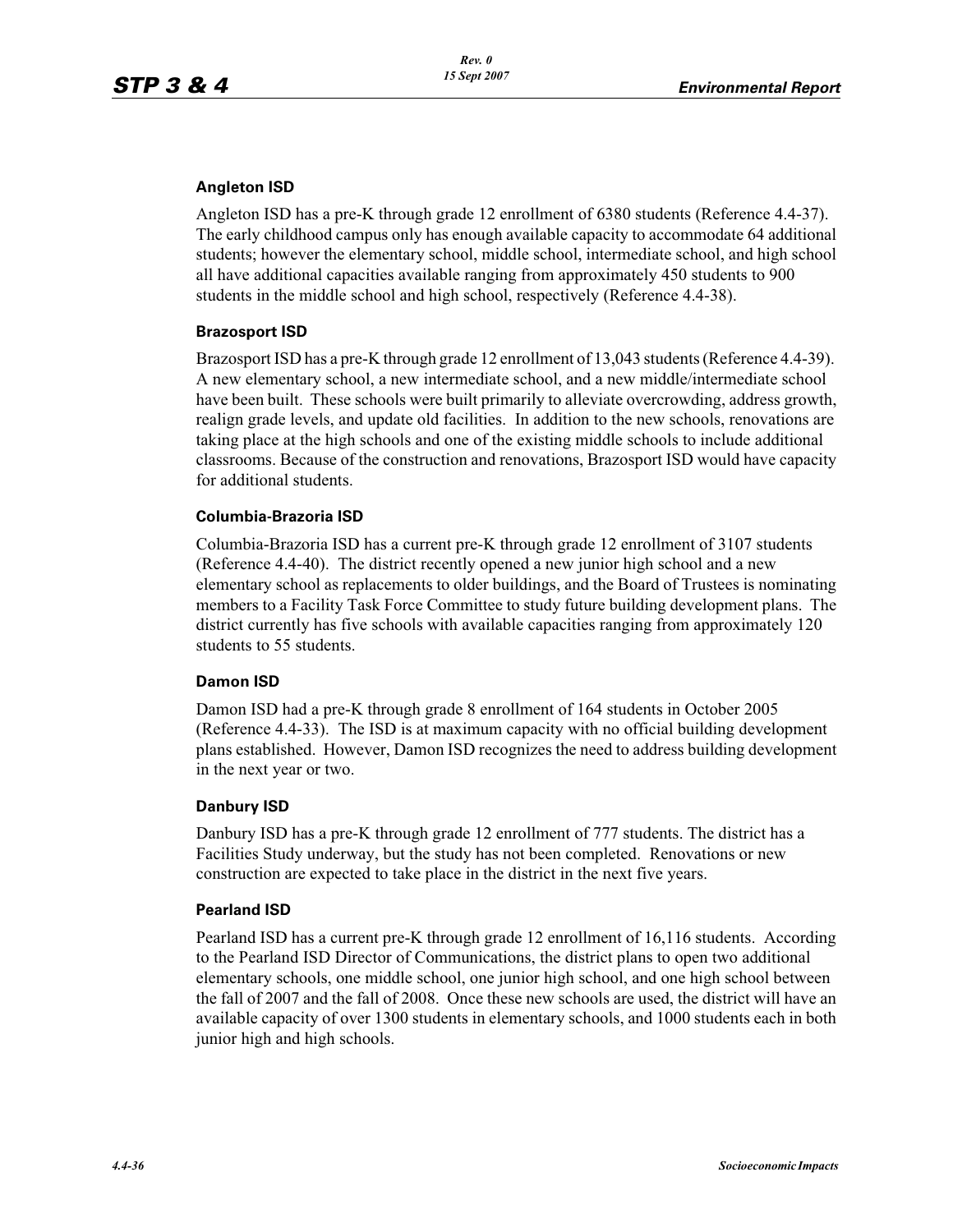#### **Sweeny ISD**

Sweeny ISD had a pre-K through grade 12 enrollment of 2086 students in October 2005 (Reference 4.4-41). The high school is currently undergoing construction and renovations that should be complete before the start of the 2008–2009 school year. The new high school will be able to accommodate over 800 students, increasing the capacity of the existing high school by approximately 150 students. In addition, there is available capacity at both the junior high and elementary schools.

Overall, the impact to the nine counties within the 50-mile region would be SMALL. The Brazoria County student population could increase by 5%, which would be a MODERATE impact on its education system and would require mitigation. Matagorda County is not planning to construct additional schools.

The quickest mitigation would be to hire additional teachers and move modular classrooms to existing schools. Increased property tax revenues as a result of the increased population, and the remaining revenue tax monies not used by the school district would be collected by the state of Texas and combined with tax revenues from all other Texas counties. These monies would be redistributed to "property-poor" school districts throughout the state of Texas, determined annually by the Texas Legislature TEC Chapter 42 (Subsection 2.5.2.3), and would fund additional teachers and facilities.

## **4.4.3 Environmental Justice Impacts**

Environmental justice refers to a federal policy under which each federal agency identifies and addresses, as appropriate, disproportionately high and adverse human health or environmental effects of its programs, policies, and activities on minority or low-income populations. The NRC has a policy on the treatment of environmental justice matters in licensing actions (69 FR 52040), which states, "NRC believes that an analysis of disproportionately high and adverse impacts needs to be done as part of the agency's NEPA obligations to accurately identify and disclose all significant environmental impacts associated with a proposed action. Consequently, while the NRC is committed to the general goals of E.O. 12898, it will strive to meet those goals through its normal and traditional NEPA review process."

STPNOC evaluated whether the health or welfare of minority and low-income populations could be disproportionately adversely affected by potential construction impacts. STPNOC first located minority and low-income populations within the 50-mile radius of the STP site (Figures 2.5-10 through 2.5-15). Nineteen census block groups within the 50-mile radius have significant Black or African American populations. One block group has a significant Asian minority population and six block groups have a significant "some other race" population. Thirty census block groups within the 50-mile radius have significant Hispanic ethnicity populations.

STPNOC next identified the most likely pathways by which adverse environmental impacts associated with construction at the STP site could affect human populations. Exhaust emissions from construction equipment and dust would cause minor and localized adverse impacts to air quality; however, the air quality beyond the site boundary would not be affected. No contaminants, including sediments, are expected to reach the Colorado River because all construction would be carried out using Best Management Practices as discussed in Section 3.9.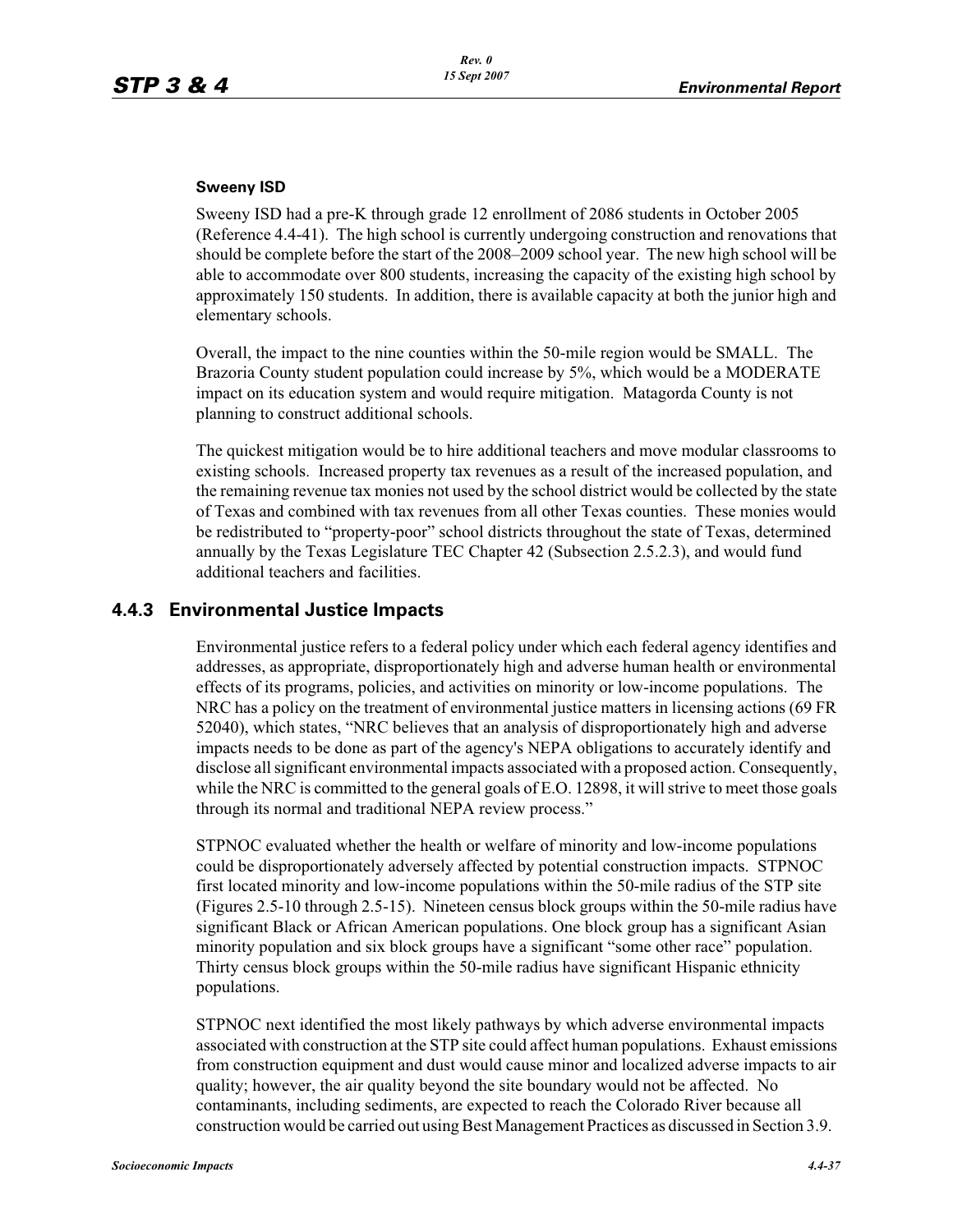Impacts could occur in Matagorda County, as the influx of construction workers could cause landowners to convert some undeveloped land to other uses such as trailer parks, convenience stores, hotel/motel property, etc. Local low-income and minority populations could benefit by gaining access to new services or employment at these small businesses. However, the new uses are considered temporary, as completion of the construction project would eliminate the demand for the services. Therefore, impacts in all of these resource areas would be SMALL and mitigation would not be required.

Traffic could increase beyond the capacity of some local roads; however, STPNOC would mitigate impacts by encouraging car pooling, providing van pools, or staggering work shifts. The construction project likely would provide additional temporary jobs for some of the unemployed work force, thus decreasing their need for social services and freeing funding up for other populations in need. Matagorda County's police and fire protection services would be impacted by the increase in population due to construction, but the increase in property tax revenues as a result of the construction project (particularly in the latter stages of construction) would fund facilities, equipment, and additional personnel to meet these needs. The local Matagorda County school systems would be adversely affected by an influx of new students; however, the additional property tax revenues would fund additional teachers and facilities. Rental housing rates could increase, potentially displacing low-income renters. However, it is unlikely the construction workforce would need low-income housing. Impacts to the local communities in these areas from construction of STP  $3 \& 4$  would be MODERATE to LARGE and would be subject to the mitigation measures discussed above. Except for increased rental housing rates, no adverse impacts in Matagorda County would disproportionably affect minority or low-income populations.

Environmental impacts in the other counties in the 50-mile radius would be less than those in Matagorda County. Impacts in the other counties in the 50-mile region of interest would all be SMALL and mitigation would not be required. Therefore, the likelihood of disproportionate impacts to minority or low-income populations in those counties would be remote.

STPNOC also investigated the possibility of subsistence-living populations in the vicinity of the STP site by contacting local government officials, the staff of social welfare agencies, and local businesses concerning any known unusual resource dependencies or practices that could result in potentially disproportionate impacts to minority and low-income populations. STPNOC asked about the presence of minority, low-income, or migrant populations of particular concern, and whether subsistence living conditions were evident. No agency reported such dependencies or practices, such as subsistence agriculture, hunting, or fishing, through which the populations could be disproportionately adversely affected by the construction project.

Construction-related moderate adverse socioeconomic impacts were identified in Matagorda County. However, except for increased rental housing rates, no adverse impacts in Matagorda County would disproportionately affect minority or low-income populations. Impacts in the other counties in the 50-mile region of interest would all be SMALL. Mitigation beyond that previously described would not be warranted.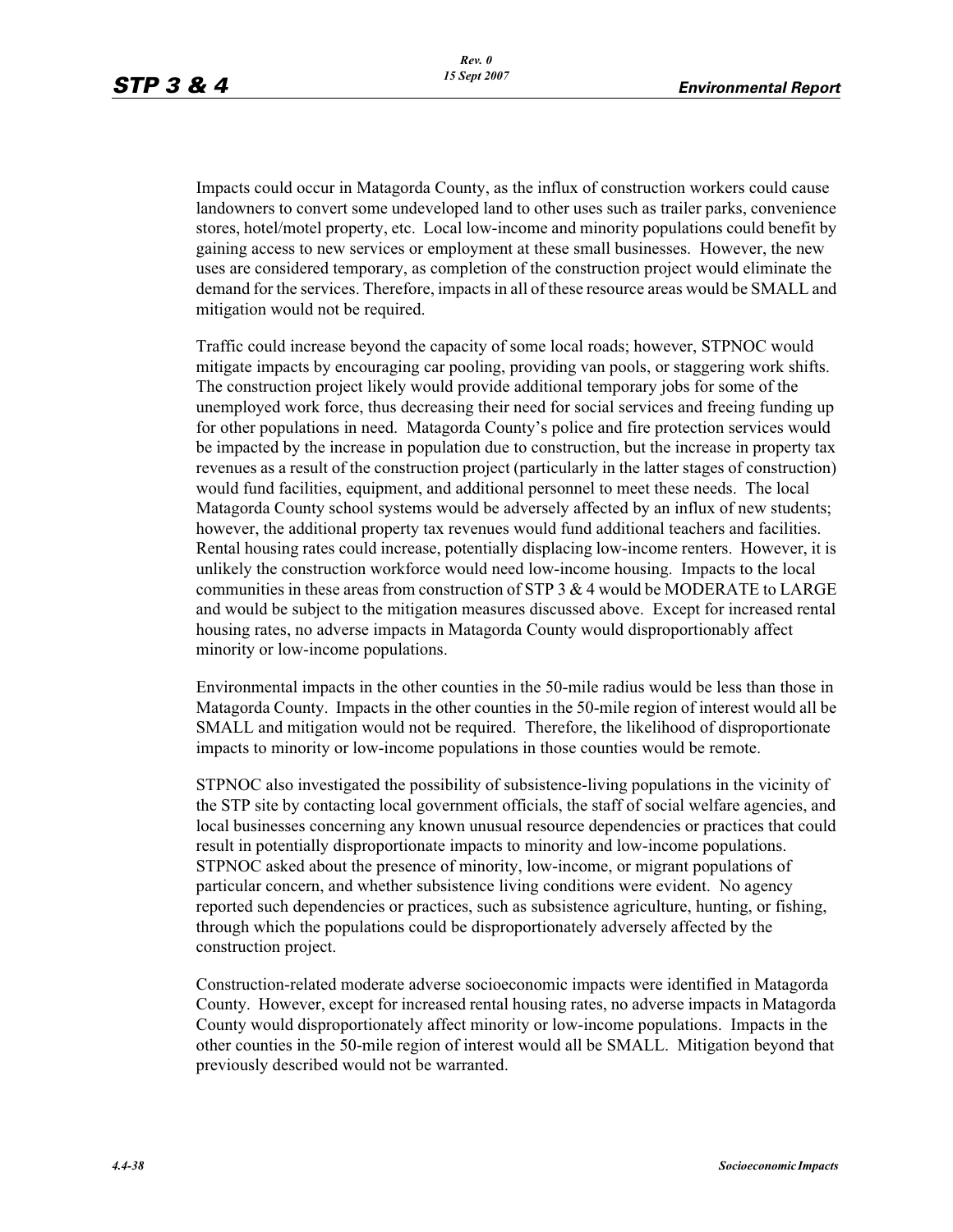## **4.4.4 References**

- 4.4-1 2005 Annual Environmental Operating Report, South Texas Project Electric Generating Station, April 2005.
- 4.4-2 South Texas Project Units 1 & 2 Environmental Report, Amendment 3. Houston, Texas, December 9, 1974.
- 4.4-3 "Construction Noise Hazard Alert," Center to Protect Worker's Rights. Available at http://www.cpwr.com/hazpdfs/kfnoise.pdf, accessed April 17, 2007.
- 4.4-4 NRC (U. S. Nuclear Regulatory Commission), Generic Environmental Impact Statement for License Renewal of Nuclear Plants, NUREG-1437 Vol. 1, 1996.
- 4.4-5 "Standard Review Plans For Environmental Reviews For Nuclear Power Plants," NRC, NUREG 1555, 1999.
- 4.4-6 Code of Federal Regulations, Title 40, part 81, section 38, Designation of Areas for Air Quality Planning Purposes; Texas; Revised Geographical Designation of Certain Air Quality Control Regions.
- 4.4-7 TCEQ (Texas Commission on Environmental Quality) 2007. "Texas Attainment Status by Region," Available at http://www.tceq.state.tx.us/implementation/ air/sip/siptexas.html, accessed April 24, 2007.
- 4.4-8 Code of Federal Regulations, Title 40, part 50, National Primary and Secondary Ambient Air Quality Standards.
- 4.4-9 Malhotra (Malhotra, S., and D. Manninen). 1981a. Migration and Residential Location of Workers at Nuclear Power Plant Construction Sites; Forecasting Methodology (Volume 1) and Profile Analysis of Worker Surveys (Volume 2). Prepared by Pacific Northwest Laboratory for U. S. Nuclear Regulatory Commission, NUREG/CR-2002, PNL-3757, April. NRC Accession Numbers 8105180373 (Volume 1) and 8105180378 (Volume 2).
- 4.4-10 "Socioeconomic Impacts of Nuclear Generating Stations; Summary Report on the NRC Post-Licensing Studies," Mountain West (Mountain West Research, Inc.), Prepared for U. S. NRC, NUREG/CR-2750, NRC Assession Number 8208130473, July 1982.
- 4.4-11 "Socioeconomic Impacts of Nuclear Generating Stations; Arkansas Nuclear One Station Case Study," Mountain West (Mountain West Research, Inc.),. NUREG.CR-2749, Vol. 1, NRC Assession Number 8208090021, July 1982.
- 4.4-12 "Socioeconomic Impacts of Nuclear Generating Stations; Calvert Cliffs Case Study," Mountain West, NUREG/CR-2749, Vol. 2, NRC Assession Number 8208040323, July 1982.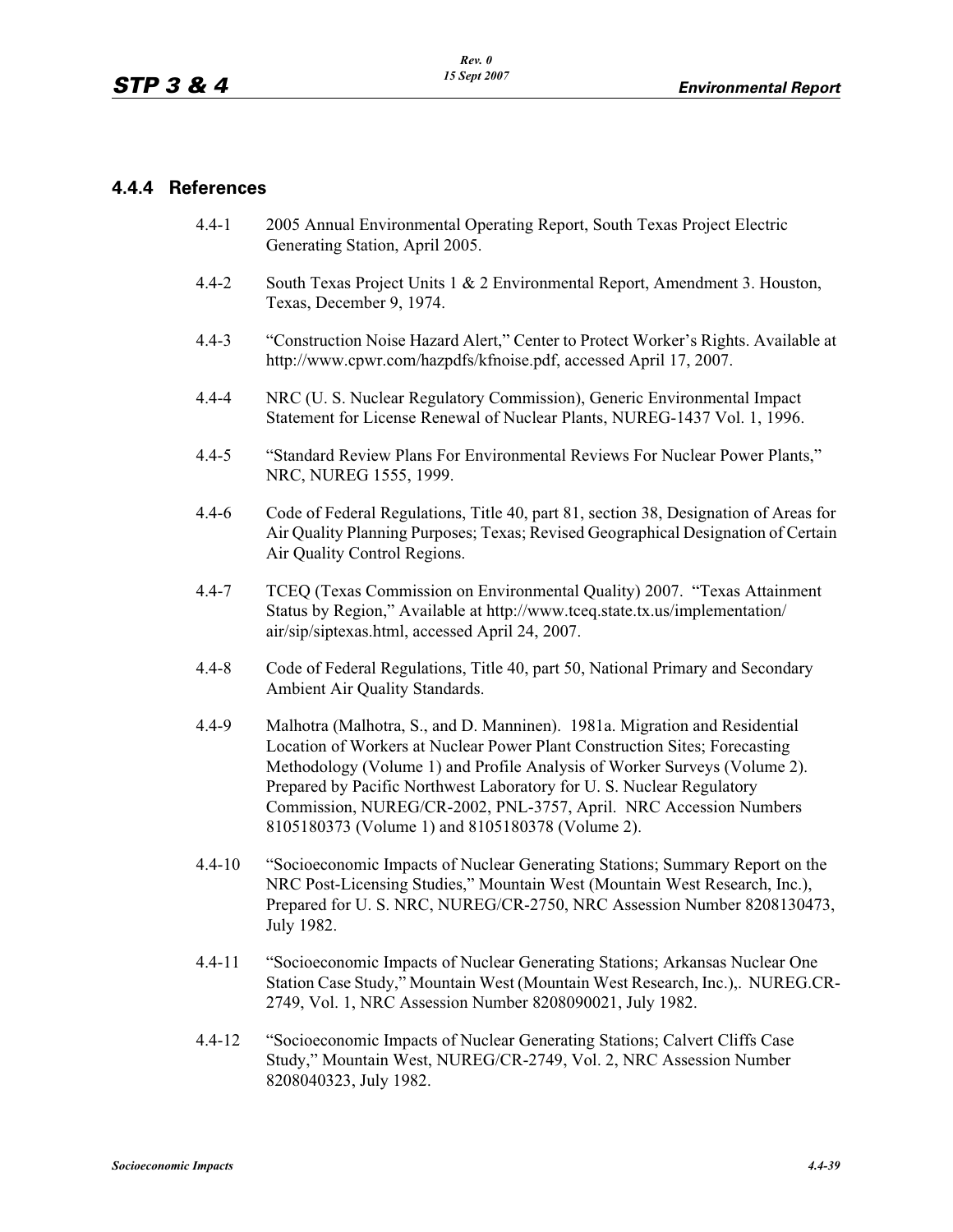- 4.4-13 "Socioeconomic Impacts of Nuclear Generating Stations; D. C. Cook Case Study," Mountain West, NUREG/CR-2729, Vol. 4, NRC Assession Number 8208090019, July 1982.
- 4.4-14 "Socioeconomic Impacts of Nuclear Generating Stations; Oconee Case Study," Mountain West, NUREG/CR-2749, Vol. 7, NRC Assession Number 8208040311, July 1982.
- 4.4-15 "Generic Environmental Impact Statement for License Renewal of Nuclear Plants; Main Report," NRC, NUREG-1437, Vol. 1, NRC Assession Number ML040690705, May 1996.
- 4.4-16 "Generic Environmental Impact Statement for License Renewal of Nuclear Plants; Appendices," NRC, NUREG-1437, Vol. 2, NRC Assession Number ML040690738, May 1996.
- 4.4-17 "RIMS II Multipliers for Matagorda and Brazoria Counties, Texas," BEA (U.S. Bureau of Economic Analysis), U. S. Department of Commerce. Economic and Statistics Administration. Bureau of Economic Analysis, Washington, D.C. February 2, 2007.
- 4.4-18 "Texas Net Revenue by Source, Fiscal 2006," Texas Comptroller of Public Accounts. 2007. Available at http://www.window.state.tx.us/taxbud/ revenue.html, accessed July 2, 2007.
- 4.4-19 "Texas Sales Tax Frequently Asked Questions," Texas Comptroller of Public Accounts. Available at http://www.window.state.tx.us/taxinfo/sales/faq\_ exempt.html, accessed July 30, 2007.
- 4.4-20 Texas Legislative Budget Board, 2007. Fiscal Note, 80th Legislative Regular Session—In Re: HB2994 (Relating to the authority of certain taxing units to enter into an agreement under the Property Redevelopment and Tax Abatement Act or the Texas Economic Development Act with the owner of certain electric power generation facilities). April 16, 2007. Available at http://www.capitol. state.tx.us/tlodocs/80R/fiscalnotes/html/HB02994H.htm, accessed May 2007.
- 4.4-21 Texas Legislature Online, 2007. Status of House Bill (HB) 2994. Available at http://www.legis.state.tx.us/billlookup/History.aspx?LegSess=80R&Bill=HB2994, accessed June 22, 2007.
- 4.4-22 Palacios Independent School District, Information from Herbert Ressler, Business Manager, Palacios ISD regarding tax abatement legislation, May 2007.
- 4.4-23 U.S.NRC, 1996. License Renewal Generic Environmental Impact Statement (NUREG-1437). Available at http://www.nrc.gov/reading-rm/doccollections/nuregs/staff/sr1437/.
- 4.4-24 USDA (United States Department of Agriculture) NASS (National Agricultural Statistics Service), 2002 census. Available at http://www.nass.usda.gov/.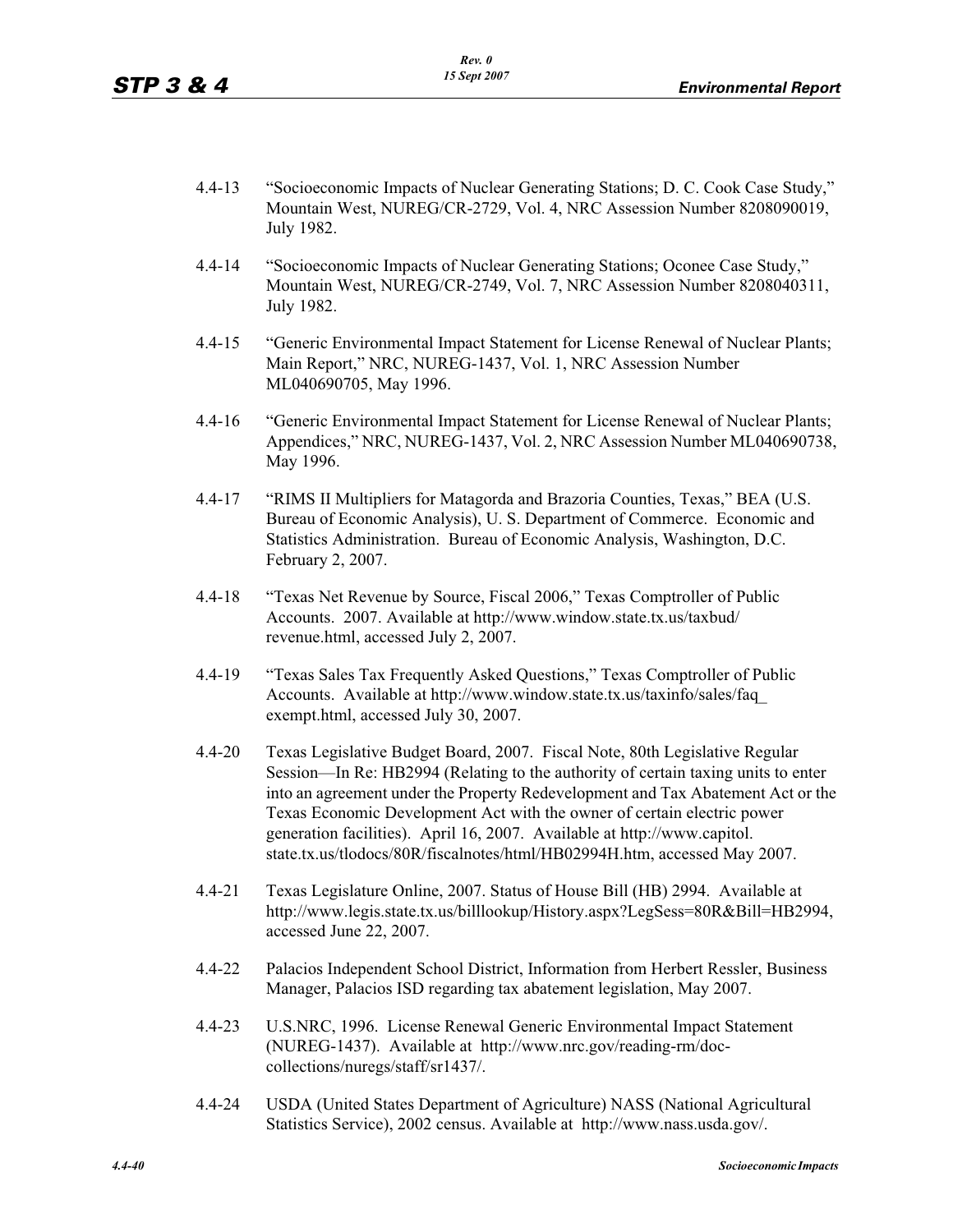- 4.4-25 Municode.com, 2007. Available at http://www.municode.com/Resources/ code\_list.asp?stateID=43.
- 4.4-26 "State and County Quickfacts. Matagorda County, Texas and Brazoria County, Texas," USCB 2007. Available at http://factfinder.census.gov/, accessed May 16, 2007.
- 4.4-27 TXDOT (Texas Department of Transportation), Capacity Weights, Email communication from Paul Rollins (Transportation Planning and Programming Division) to Bridget Twigg (Tetra Tech NUS), May 2, 2007.
- 4.4-28 TXDOT, Roadway Capacity, Email communication from Alberta Garley (Transportation Planning and Programming Division) to Bridget Twigg (Tetra Tech NUS), May 2, 2007.
- 4.4-29 "Yoakum District Highway Traffic Map," TXDOT, Transportation Planning and Programming Division, 2005.
- 4.4-30 LCRA (Lower Colorado River Authority), 2007. Available at http://www.lcra. org/about/index.html.
- 4.4-31 "QT-H14. Value, Mortgage Status, and Selected Condition 2000. Data Set: Census 2000 Summary File 3 (SF 3) Sample Data," USCB, 2000. Available at http://factfinder.census.gov/, accessed February 20, 2007.
- 4.4-32 "Water on Tap: What You Need to Know," EPA (U.S. Environmental Protection Agency), EPA 815- K-03-007, Office of Water, Washington, D.C., 2003.
- 4.4-33 TEA (Texas Education Agency) 2007a. Texas Public Schools District and School Directory for Matagorda County. Available at http://askted.tea.state. tx.us/org-bin/school/ SCHOOL\_ RPT?Y::County::Directory, accessed February 26, 2007.
- 4.4-34 "About HHSC," Texas Health and Human Services Commission, Undated. Available at http://www.hhsc.state.tx.us/about\_hhsc/index.html, accessed February 23, 2007.
- 4.4-35 TISD (Tidehaven Independent School District) 2007. TIDEHAVEN I.S.D. Available at www.tidehavenisd.com/District/tisd percent20brochure percent202006-2007.doc, accessed February 26, 2007.
- 4.4-36 Alvin Independent School District 2006. Message from Dr. Greg Smith. Available at http://www.alvinisd.net/administration/superintendent/ aisdmfts.html, accessed March 6, 2007.
- 4.4-37 Angleton Independent School District 2007. District Enrollment: January 30, 2007.
- 4.4-38 PBKA (PBK Architects, Inc.) 2007. Master Planning Angleton Independent School District.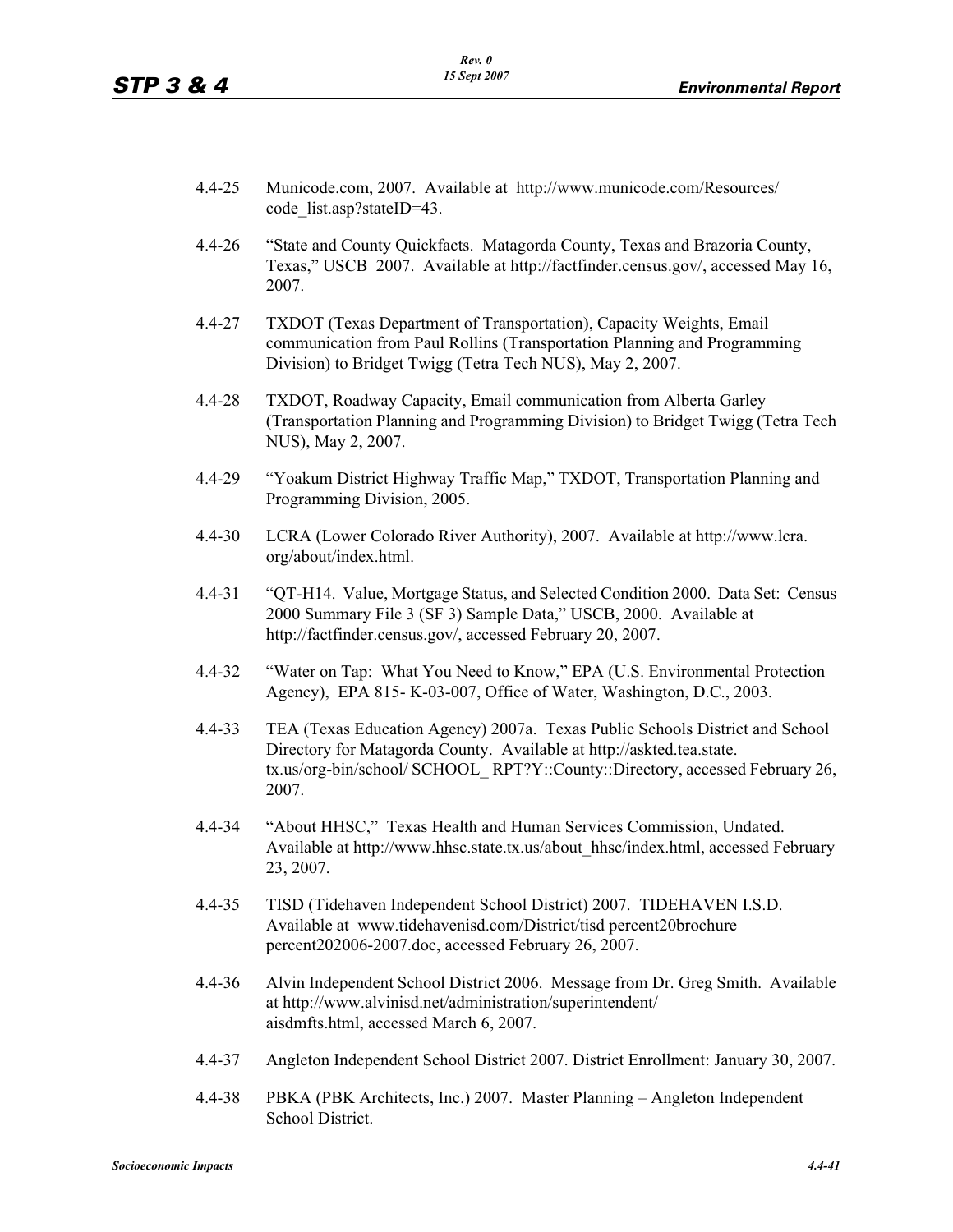- 4.4-39 BISD (Brazosport Independent School District) 2007. Enrollment: February 23, 2007.
- 4.4-40 "Demographics: Largest Employers," EDABC (The Economic Development Alliance for Brazoria County) 2003. Available at http://www.eda-bc.com/ demographics /employment.asp, accessed on February 19, 2007.
- 4.4-41 TEA (Texas Education Agency) 2007b. Texas Public Schools District and School Directory for Brazoria County. Available at http://askted.tea.state.tx.us/ org-bin/school/SCHOOL\_RPT?Y::County::Directory, accessed February 26, 2007.
- 4.4-42 City of Bay City, TX. 2006. Comprehensive Annual Financial Report of the City of Bay City, Texas, Fiscal Year Ended September 30, 2005. Available at http://www.cityofbaycity.org/DocumentCenter.asp?Folder=Finance, accessed July 9, 2007.
- 4.4-43 "Quarterly Census of Employment and Wages," LBLS (U.S. Department of Labor, Bureau of Labor Statistics) 2005. Available at http://data.bls.gov/. accessed March 7, 2007.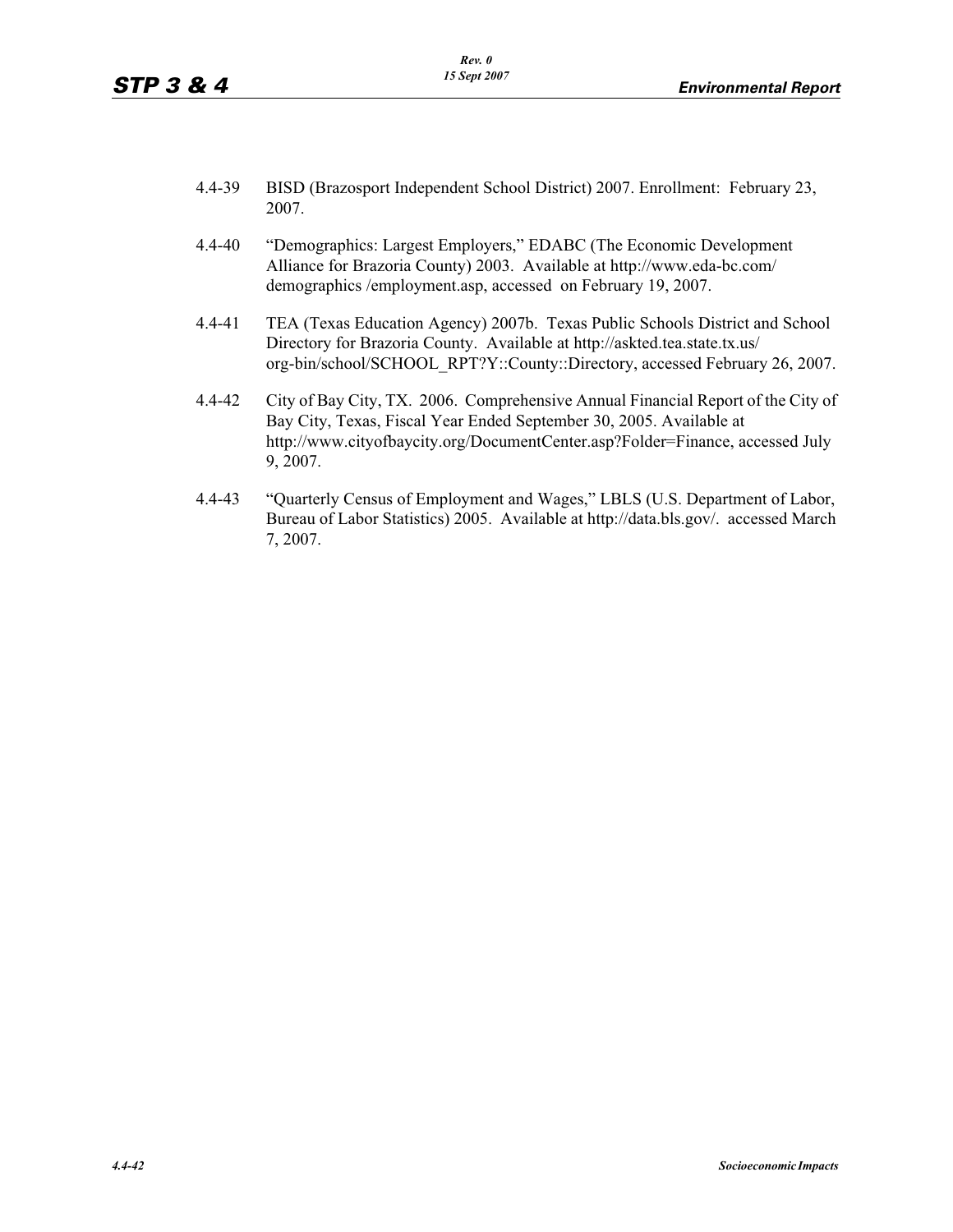## **Table 4.4-1 Equipment and Approximate Noise Level in the Immediate Vicinity of the Equipment [1]**

| <b>Equipment</b>      | Noise Level (dBA)<br>within 10 ft |
|-----------------------|-----------------------------------|
| Pneumatic chip hammer | 103-113                           |
| Earth tamper          | $90 - 96$                         |
| Jackhammer            | 102-111                           |
| Crane                 | $90 - 96$                         |
| Concrete joint cutter | 99-102                            |
| Hammer                | $87 - 95$                         |
| Portable saw          | 88-102                            |
| Earthmover            | $87 - 94$                         |
| Stud welder           | 101                               |
| Front-end loader      | 86-94                             |
| <b>Bulldozer</b>      | $93 - 96$                         |
| <b>Backhoe</b>        | 84-93                             |

[1]Reference 4.4-3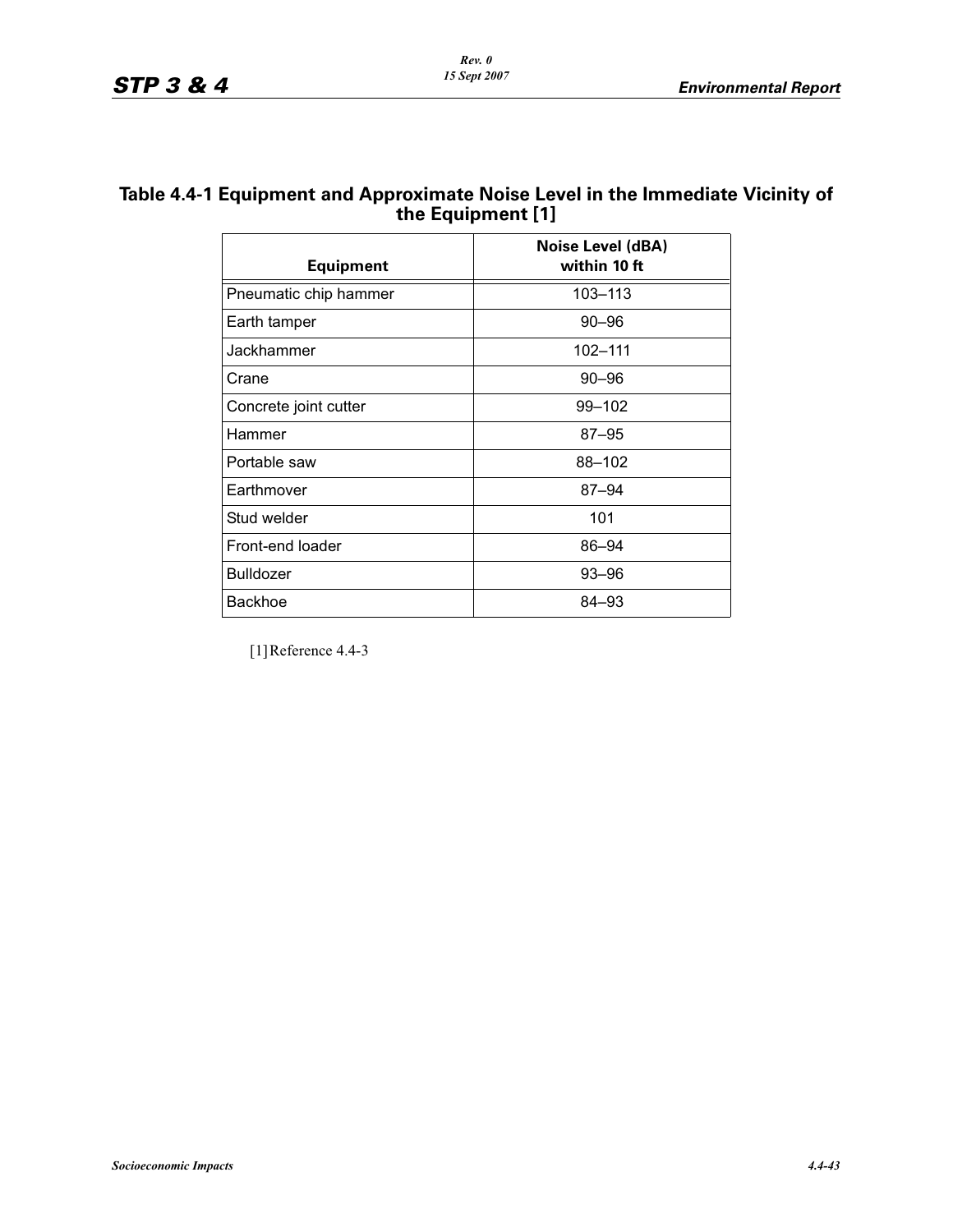## **Table 4.4-2 Assumptions for Construction Labor Force Migration and Residential Distribution for the STP Site**

| <b>Assumption</b> | <b>Description</b>                                                                                                                                                  |
|-------------------|---------------------------------------------------------------------------------------------------------------------------------------------------------------------|
|                   | <b>Construction Labor Force Distribution</b>                                                                                                                        |
| 5,950             | Peak number of workers during construction                                                                                                                          |
| 2,975             | Number of workers who change residence to work at site (movers) (50% of<br>peak)                                                                                    |
| 1,806             | Number of movers who settle in Matagorda County (same percent as existing<br>labor force) (60.7%)                                                                   |
| 666               | Number of movers who settle in Brazoria County (same percent as existing<br>labor force) (22.4%)                                                                    |
| 503               | Number of movers who settle in other counties in the 50-mile region (16.9%).                                                                                        |
|                   | <b>Families</b>                                                                                                                                                     |
| 2,380             | Number of movers who bring families into 50-mile radius (80% of movers)                                                                                             |
| 595               | Number of movers who don't bring families into 50-mile radius (20% of<br>movers)                                                                                    |
| 1,445             | Number of movers that bring families to Matagorda County (80% of movers<br>who settle in Matagorda County)                                                          |
| 361               | Number of movers who move to Matagorda County and don't bring families<br>(20% of movers who settle in Matagorda County)                                            |
| 533               | Number of movers that bring families to Brazoria County (80% of movers who<br>settle in Brazoria County)                                                            |
| 133               | Number of movers who move to Brazoria County and don't bring families<br>(20% of movers who settle in Brazoria County)                                              |
| 402               | Number of movers who locate outside of Matagorda and Brazoria Counties<br>(within the 50-mile radius) and bring families                                            |
| 101               | Number of movers that locate outside of Matagorda and Brazoria Counties<br>(within the 50-mile radius) and don't bring families                                     |
| 3.25              | Average mover family size (worker, spouse, children)                                                                                                                |
| 8,330             | Total in-migration (7,735 (movers plus families) plus 595 (movers who don't<br>bring families))                                                                     |
| 5,056             | Total in-migration in Matagorda County (4,695 (movers plus families) plus 361<br>(movers without families))                                                         |
| 1,866             | Total in-migration in Brazoria County (1,733 (movers plus families) plus 133<br>(movers without families))                                                          |
| 1,408             | Total in-migration outside of Matagorda and Brazoria Counties and within the<br>50-mile radius (1,307 (movers plus families) plus 101 (movers without<br>families)) |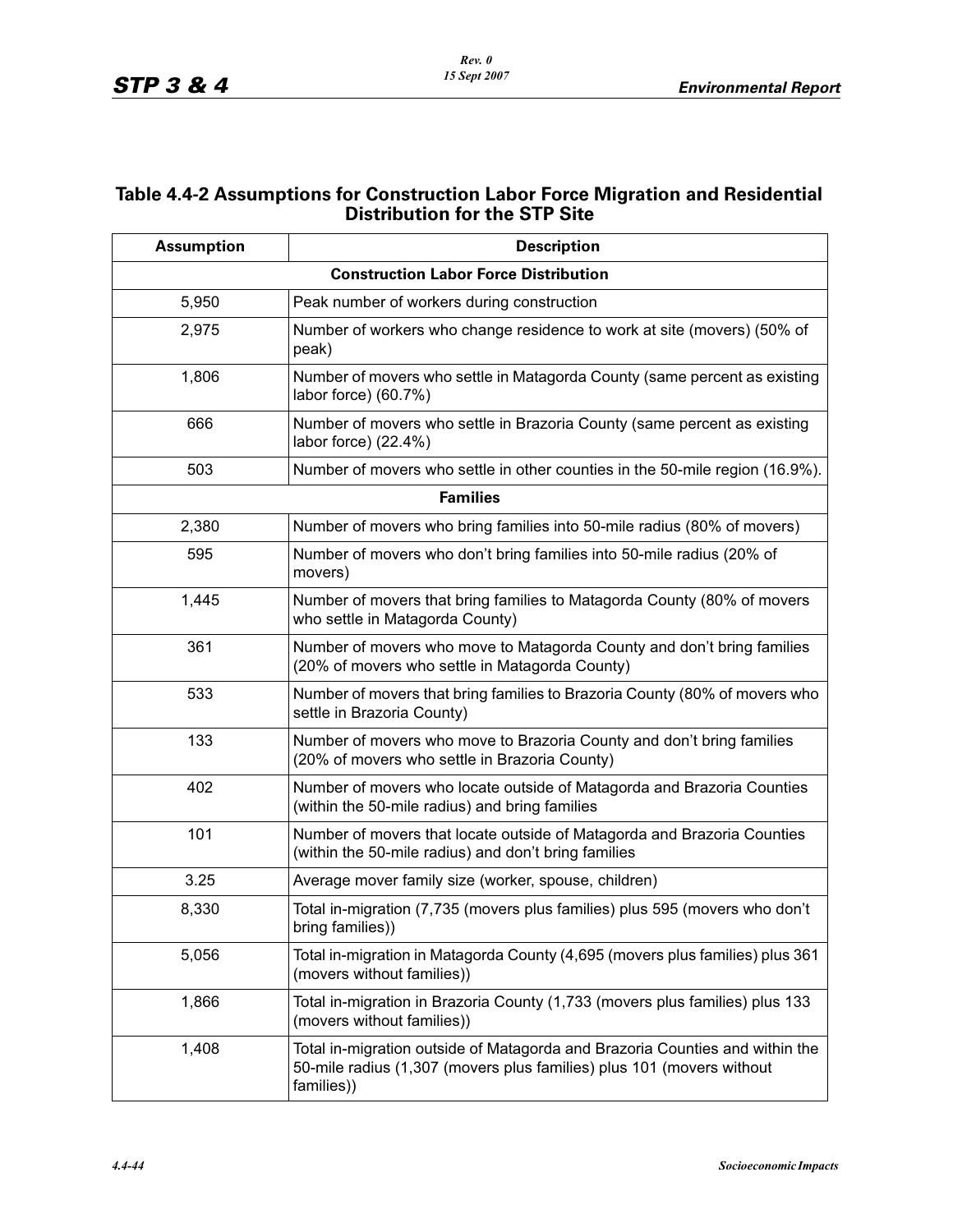## **Table 4.4-2 Assumptions for Construction Labor Force Migration and Residential Distribution for the STP Site (Continued)**

| <b>Assumption</b> | <b>Description</b>                                                                                                                                             |
|-------------------|----------------------------------------------------------------------------------------------------------------------------------------------------------------|
|                   | <b>Children</b>                                                                                                                                                |
| 1,904             | Number of mover school-age children (0.8 per mover family)                                                                                                     |
| 1,156             | Number of mover school-age children (0.8 per mover family) relocating to<br>Matagorda County                                                                   |
| 426               | Number of mover school-age children (0.8 per mover family) relocating to<br><b>Brazoria County</b>                                                             |
|                   | <b>Post-Construction Labor Force Retention</b>                                                                                                                 |
| 1,488             | Average number of movers who leave 50-mile radius post-construction (50%)<br>of movers)                                                                        |
| 903               | Average number of movers who leave Matagorda County post-construction<br>(50% of Matagorda County movers)                                                      |
| 333               | Average number of movers who leave Brazoria County post-construction<br>(50% of Brazoria County movers)                                                        |
| 4,165             | Average number of movers plus families plus movers without families who<br>leave 50-mile radius post-construction (50% of total in-migration)                  |
| 2,528             | Average number of movers plus families plus movers without families who<br>leave Matagorda County post-construction (50% of Matagorda County in-<br>migration) |
| 933               | Average number of movers plus families plus movers without families who<br>leave Brazoria County post-construction (50% of Brazoria County in-<br>migration)   |
| 952               | Average number of mover school-age children who leave area post-<br>construction (50%)                                                                         |
| 578               | Average number of mover school-age children who leave Matagorda County<br>post-construction (50%)                                                              |
| 213               | Average number of mover school-age children who leave Brazoria County<br>post-construction (50%)                                                               |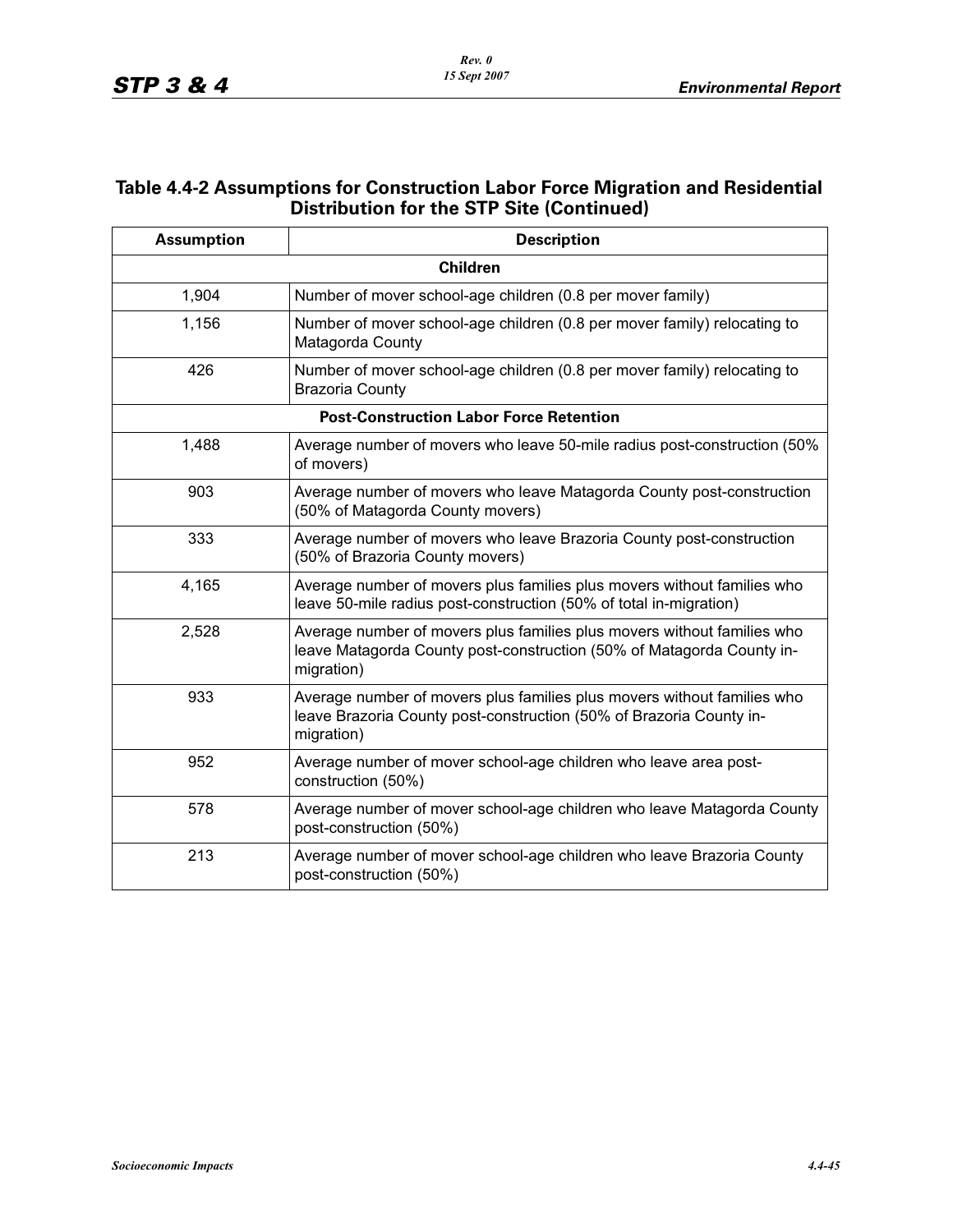| Year | <b>Sales Tax</b> | <b>Total Tax</b> | <b>Percent of</b><br>total | STP <sub>3</sub> | STP <sub>4</sub> | <b>Estimated</b><br><b>Pmts for</b><br><b>STP 3 &amp; 4 as</b><br><b>Percent of</b><br><b>Total Sales</b><br>Tax |
|------|------------------|------------------|----------------------------|------------------|------------------|------------------------------------------------------------------------------------------------------------------|
| 2006 | 3,762,374        | 8,793,315        | 43%                        |                  |                  |                                                                                                                  |
| 2007 | 3,844,926        | 8,993,489        | 43%                        |                  |                  |                                                                                                                  |
| 2008 | 3,929,289        | 9,198,220        | 43%                        |                  |                  |                                                                                                                  |
| 2009 | 4,015,503        | 9,407,611        | 43%                        | 827,706          |                  | 21%                                                                                                              |
| 2010 | 4,103,608        | 9,621,770        | 43%                        | 827,706          | 827,706          | 41%                                                                                                              |
| 2011 | 4,193,647        | 9,840,803        | 43%                        | 827,706          | 827,706          | 40%                                                                                                              |
| 2012 | 4,285,662        | 10,064,823       | 43%                        | 827,706          | 827,706          | 39%                                                                                                              |
| 2013 | 4,379,695        | 10,293,942       | 43%                        | 827,706          | 827,706          | 39%                                                                                                              |
| 2014 | 4,475,791        | 10,528,277       | 43%                        | 827,706          | 827,706          | 38%                                                                                                              |
| 2015 | 4,573,996        | 10,767,946       | 42%                        |                  | 827,706          | 18%                                                                                                              |

## **Table 4.4-3 Bay City Sales Taxes Projected to 2015 with Estimated STP Sales Tax Payments During Construction of STP 3 & 4 [1]**

Data source for Taxes 1996-2005: Reference 4.4-42

[1]Projections based on average annual rate of change between 1996 and 2005.

*Calculation Assumptions*:

- 1. STP construction expenditures would be distributed evenly over a 6-year construction period for each unit.
- 2. Bay City sales taxes will increase at a constant rate based on historic rate (1996-2005).
- 3. The projected rate of increase in Bay City sales tax is conservative in that it does not take into account likely increases in population or business activity that could occur as a result of STP construction.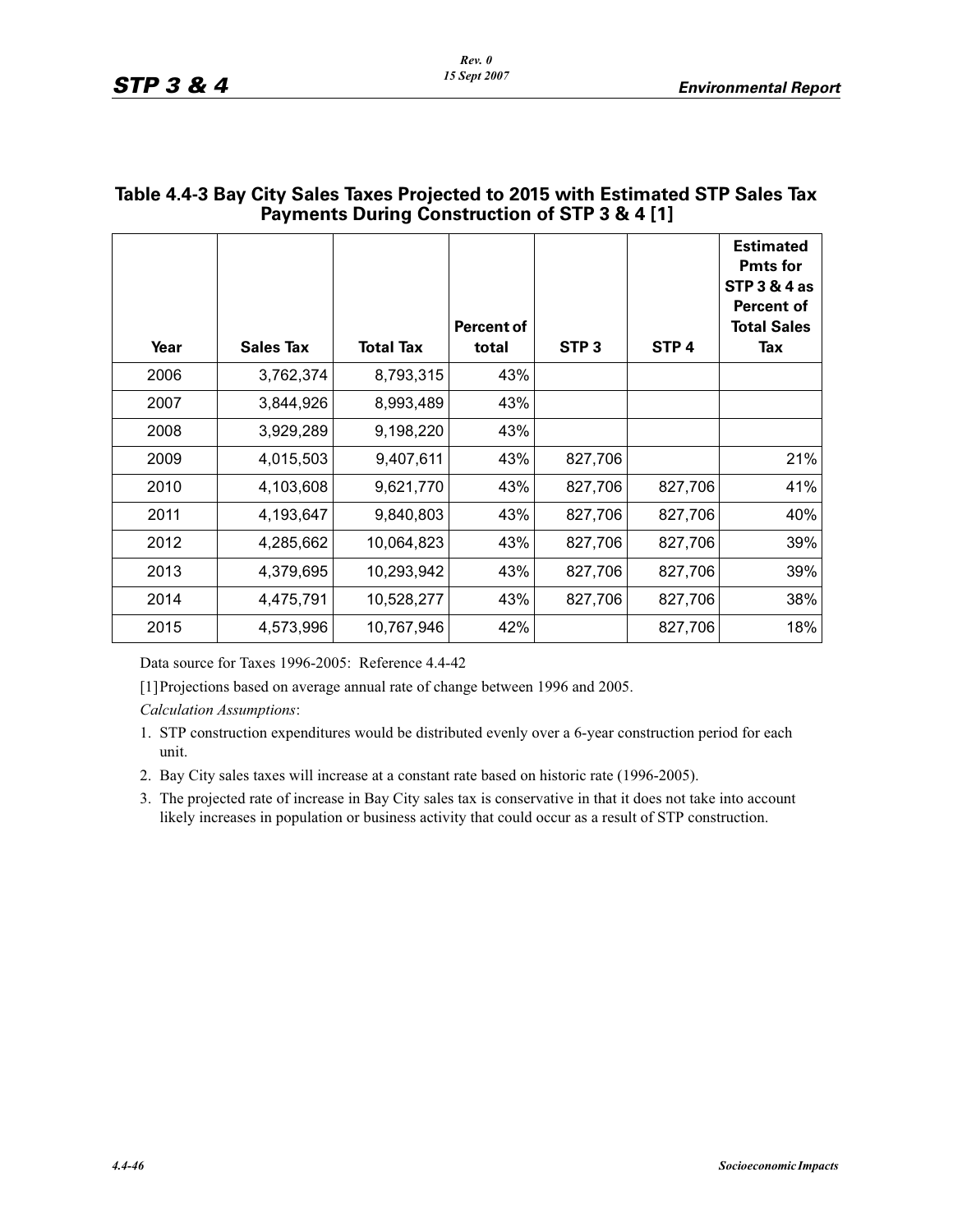| Demographic                                                                                                         | <b>ABWR</b><br>2 Units |
|---------------------------------------------------------------------------------------------------------------------|------------------------|
| Construction Labor Force Peak (Table 4.4-2)                                                                         | 5,950                  |
| Number of workers who change residence to work at site (movers) (50% of<br>peak) (assumed)                          | 2,975                  |
| Indirect jobs $(2,975 \times 0.61)$                                                                                 | 1.815                  |
| 2005 unemployed in the two counties [1]                                                                             | 8,870                  |
| Total number of indirect jobs as a percent of unemployed population in two-<br>county area ((1,815 / 8,870) X 100%) | 20%                    |

# **Table 4.4-4 Direct and Indirect Employment**

[1]See Table 2.5-9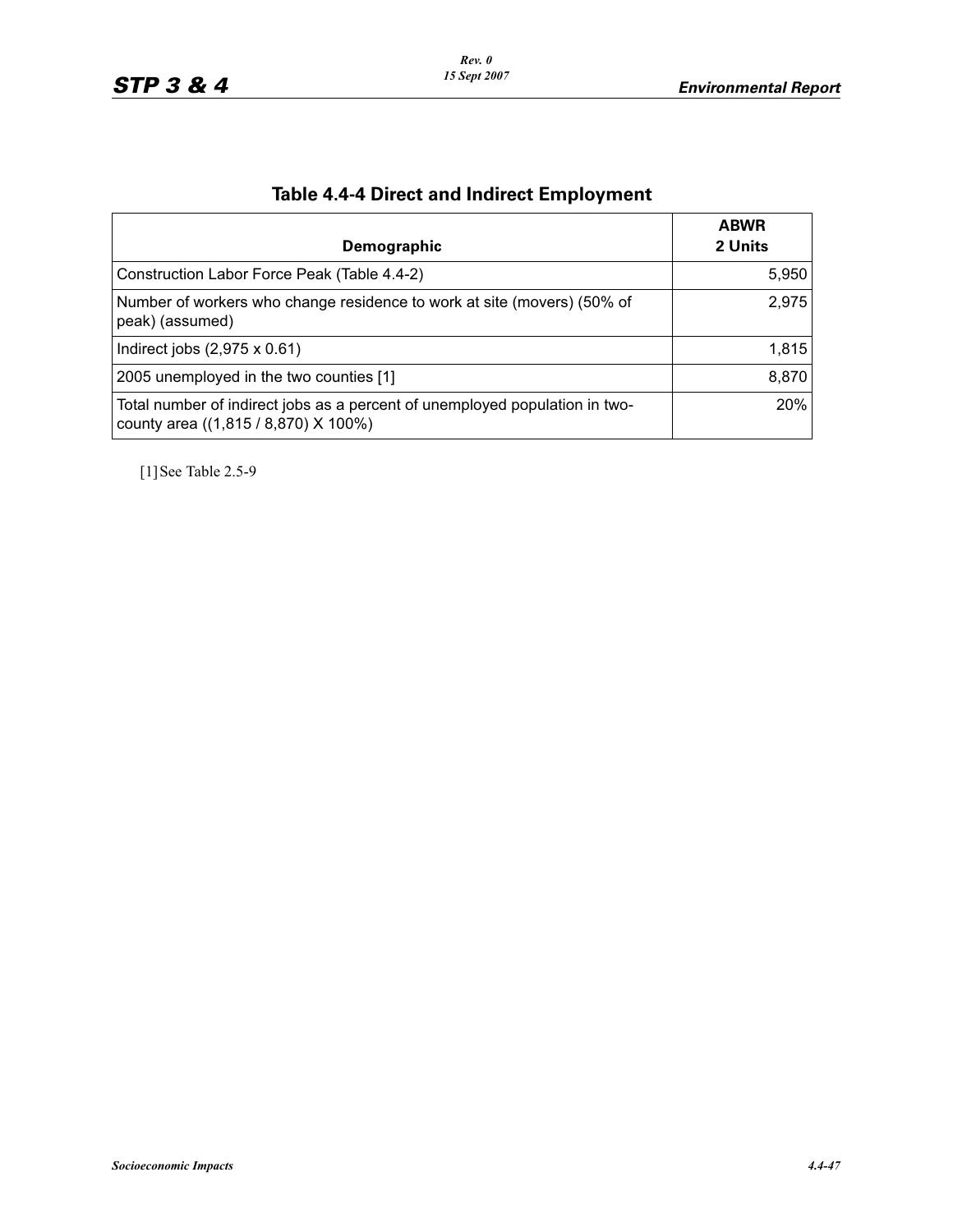|                   |                       |                               | Table 4.4-5 Impact                        |                  |                       |                               | of Mover's Construction Wages on Regional Economy [1] |              |                       |                               |                                           |
|-------------------|-----------------------|-------------------------------|-------------------------------------------|------------------|-----------------------|-------------------------------|-------------------------------------------------------|--------------|-----------------------|-------------------------------|-------------------------------------------|
| Month             | Workforce<br>Strength | Avg. Monthly<br>Wage [2] (\$) | Construction<br>\$ Earned by<br>Workforce | Month            | Workforce<br>Strength | Avg. Monthly<br>Wage [2] (\$) | Construction<br>\$ Earned by<br>Workforce             | <b>Month</b> | Workforce<br>Strength | Avg. Monthly<br>Wage [2] (\$) | Construction<br>\$ Earned by<br>Workforce |
| $-24$             | SO                    | \$2,999                       | \$149,950                                 | 15               | 2,240                 | \$2,999                       | \$6,717,760                                           | 53           | 1,650                 | \$2,999                       | \$4,948,350                               |
| $-23$             | $\overline{100}$      | \$2,999                       | \$299,900                                 | $\frac{6}{5}$    | 2,305                 | \$2,999                       | \$6,912,695                                           | 54           | 1,600                 | \$2,999                       | \$4,798,400                               |
| $-22$             | 150                   | \$2,999                       | \$449,850                                 | 17               | 2,370                 | \$2,999                       | \$7,107,630                                           | 55           | 1,500                 | \$2,999                       | \$4,498,500                               |
| $\tilde{S}$       | 200                   | \$2,999                       | \$599,800                                 | $\frac{8}{1}$    | 2,435                 | \$2,999                       | \$7,302,565                                           | 56           | 1,400                 | \$2,999                       | \$4,198,600                               |
| $-20$             | 250                   | \$2,999                       | \$749,750                                 | e,               | 2,500                 | \$2,999                       | \$7,497,500                                           | 57           | 1,300                 | \$2,999                       | \$3,898,700                               |
| $\frac{9}{1}$     | 300                   | \$2,999                       | \$899,700                                 | $\Omega$         | 2,565                 | \$2,999                       | \$7,692,435                                           | 58           | 1,200                 | \$2,999                       | \$3,598,800                               |
| $\frac{8}{1}$     | 350                   | \$2,999                       | \$1,049,650                               | $\overline{2}$   | 2,630                 | \$2,999                       | \$7,887,370                                           | 59           | 1,100                 | \$2,999                       | \$3,298,900                               |
| $-17$             | 400                   | \$2,999                       | \$1,199,600                               | 22               | 2,695                 | \$2,999                       | \$8,082,305                                           | 60           | 1,000                 | \$2,999                       | \$2,999,000                               |
| $-16$             | 450                   | \$2,999                       | \$1,349,550                               | 23               | 2,760                 | \$2,999                       | \$8,277,240                                           | 67           | 900                   | \$2,999                       | \$2,699,100                               |
| $-15$             | 500                   | \$2,999                       | \$1,499,500                               | $\overline{24}$  | 2,825                 | \$2,999                       | \$8,472,175                                           | 62           | 800                   | \$2,999                       | \$2,399,200                               |
| $\frac{4}{1}$     | 550                   | \$2,999                       | \$1,649,450                               | 25               | 2,900                 | \$2,999                       | \$8,697,100                                           | 63           | 700                   | \$2,999                       | \$2,099,300                               |
| $\frac{3}{1}$     | 600                   | \$2,999                       | \$1,799,400                               | 26               | 2,975                 | \$2,999                       | \$8,922,025                                           | 64           | 600                   | \$2,999                       | \$1,799,400                               |
| $-12$             | 650                   | \$2,999                       | \$1,949,350                               | 27               | 2,975                 | \$2,999                       | \$8,922,025                                           | 65           | 550                   | \$2,999                       | \$1,649,450                               |
| 두                 | 700                   | \$2,999                       | \$2,099,300                               | 28               | 2,975                 | \$2,999                       | \$8,922,025                                           | 66           | 263                   | \$2,999                       | \$787,238                                 |
| $\frac{0}{1}$     | 750                   | \$2,999                       | \$2,249,250                               | 29               | 2,975                 | \$2,999                       | \$8,922,025                                           | 67           | $\circ$               | \$2,999                       | \$0                                       |
| ႁ                 | 800                   | \$2,999                       | \$2,399,200                               | $\boldsymbol{S}$ | 2,975                 | \$2,999                       | \$8,922,025                                           |              |                       |                               |                                           |
| $\gamma$          | 850                   | \$2,999                       | \$2,549,150                               | $\overline{5}$   | 2,975                 | \$2,999                       | \$8,922,025                                           |              |                       |                               |                                           |
| $\overline{1}$    | 900                   | \$2,999                       | \$2,699,100                               | 32               | 2,975                 | \$2,999                       | \$8,922,025                                           |              |                       |                               |                                           |
| ۴                 | 950                   | \$2,999                       | \$2,849,050                               | 33               | 2,975                 | \$2,999                       | \$8,922,025                                           |              |                       |                               |                                           |
| ပှ                | 1,000                 | \$2,999                       | \$2,999,000                               | 34               | 2,975                 | \$2,999                       | \$8,922,025                                           |              |                       |                               |                                           |
| 4                 | 1,050                 | \$2,999                       | \$3,148,950                               | 35               | 2,975                 | \$2,999                       | \$8,922,025                                           |              |                       |                               |                                           |
| ႁ                 | 1,100                 | \$2,999                       | \$3,298,900                               | 36               | 2,925                 | \$2,999                       | \$8,772,075                                           |              |                       |                               |                                           |
| $\gamma$          | 1,150                 | \$2,999                       | \$3,448,850                               | 57               | 2,875                 | \$2,999                       | \$8,622,125                                           |              |                       |                               |                                           |
| ፕ                 | 1,200                 | \$2,999                       | \$3,598,800                               | $38\,$           | 2,825                 | \$2,999                       | \$8,472,175                                           |              |                       |                               |                                           |
| $\overline{ }$    | 1,250                 | \$2,999                       | \$3,748,750                               | 39               | 2,725                 | \$2,999                       | \$8,172,275                                           |              |                       |                               |                                           |
| $\mathbf{\Omega}$ | 1,325                 | \$2,999                       | \$3,973,675                               | $\overline{6}$   | 2,625                 | \$2,999                       | \$7,872,375                                           |              |                       |                               |                                           |
| ω                 | 1,400                 | \$2,999                       | \$4,198,600                               | $\tilde{t}$      | 2,525                 | \$2,999                       | \$7,572,475                                           |              |                       |                               |                                           |
| 4                 | 1,475                 | \$2,999                       | \$4,423,525                               | 42               | 2,425                 | \$2,999                       | \$7,272,575                                           |              |                       |                               |                                           |
| Ю                 | 1,550                 | \$2,999                       | \$4,648,450                               | 43               | 2,325                 | \$2,999                       | \$6,972,675                                           |              |                       |                               |                                           |
| G                 | 1,625                 | \$2,999                       | \$4,873,375                               | $\frac{4}{3}$    | 2,225                 | \$2,999                       | \$6,672,775                                           |              |                       |                               |                                           |
| $\overline{ }$    | 1,700                 | \$2,999                       | \$5,098,300                               | 45               | 2,125                 | \$2,999                       | \$6,372,875                                           |              |                       |                               |                                           |
| ∞                 | 1,775                 | \$2,999                       | \$5,323,225                               | 46               | 2,025                 | \$2,999                       | \$6,072,975                                           |              |                       |                               |                                           |
| σ                 | 1,850                 | \$2,999                       | \$5,548,150                               | 47               | 1,950                 | \$2,999                       | \$5,848,050                                           |              |                       |                               |                                           |
| 5                 | 1,915                 | \$2,999                       | \$5,743,085                               | 48               | 1,900                 | \$2,999                       | \$5,698,100                                           |              |                       |                               |                                           |

# *STP 3 & 4 Environmental Report*

*4.4-48 Socioeconomic Impacts*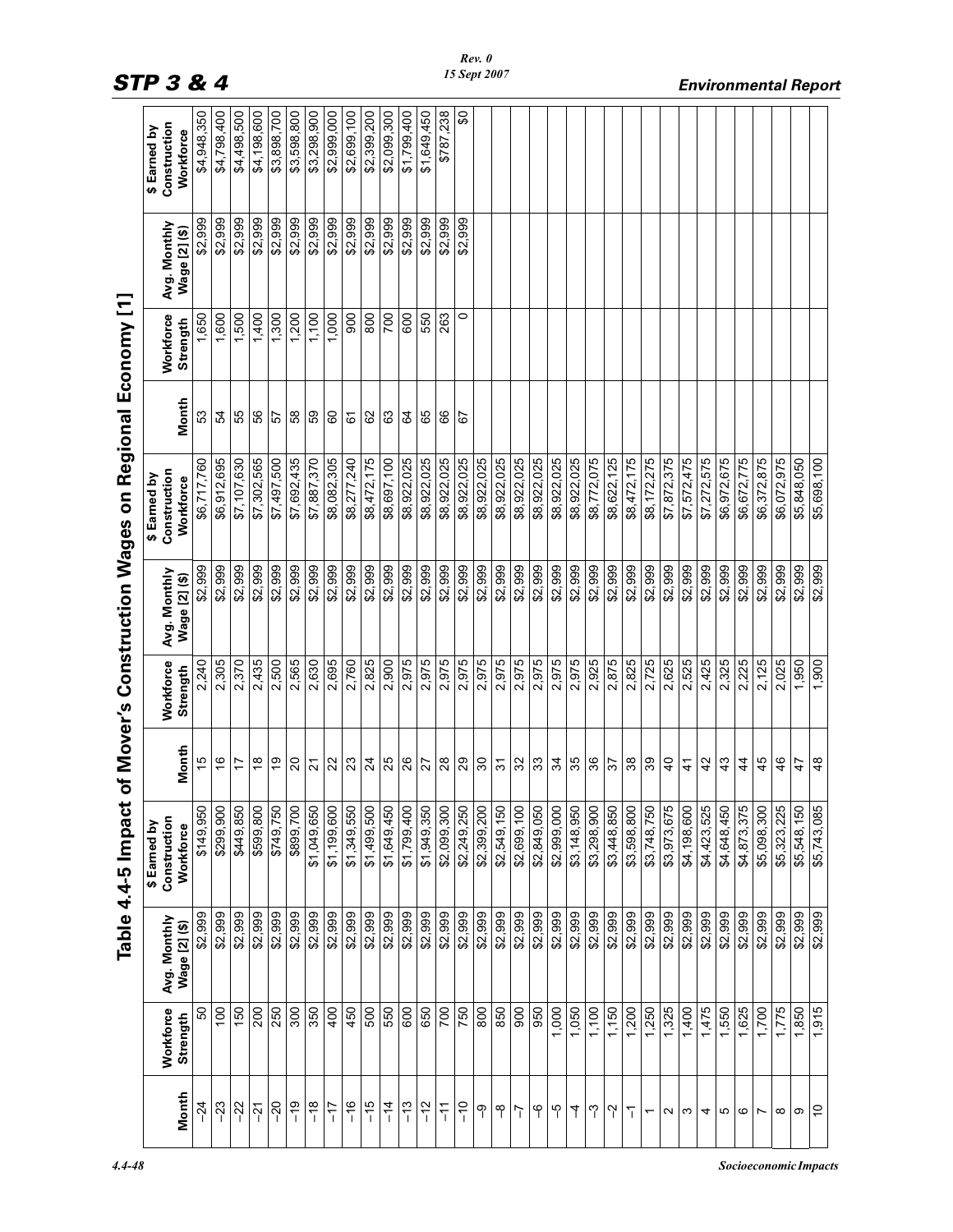|       |                        |                                                                          | Table 4.4-5 Impact of Mover's Construction Wages on Regional Economy [1] (Continued) |               |                       |                                 |                                                                                            |       |                              |                               |                                           |  |
|-------|------------------------|--------------------------------------------------------------------------|--------------------------------------------------------------------------------------|---------------|-----------------------|---------------------------------|--------------------------------------------------------------------------------------------|-------|------------------------------|-------------------------------|-------------------------------------------|--|
| Month | Workforce<br>Strength  | Avg. Monthly<br>Wage [2] (\$)                                            | Construction<br>\$ Earned by<br>Workforce                                            | Month         | Workforce<br>Strength | Avg. Monthly<br>Wage [2] (\$)   | Construction<br>\$ Earned by<br>Workforce                                                  | Month | <b>Workforce</b><br>Strength | Avg. Monthly<br>Wage [2] (\$) | Construction<br>\$ Earned by<br>Workforce |  |
| Ë     | 1,980                  | \$2,999                                                                  | \$5,938,020                                                                          | $\frac{9}{4}$ | 1,850                 | \$2,999                         | \$5,548,150                                                                                |       |                              |                               |                                           |  |
| 57    | 2,045                  | \$2,999                                                                  | \$6,132,955                                                                          | SO            | 1,800                 | \$2,999                         | \$5,398,200                                                                                |       |                              |                               |                                           |  |
| 13    | 2,110                  | \$2,999                                                                  | \$6,327,890                                                                          | 5             | 1,750                 | \$2,999                         | \$5,248,250                                                                                |       |                              |                               |                                           |  |
| 4     | 2,175                  | \$2,999                                                                  | \$6,522,825                                                                          | 52            | 1,700                 | \$2,999                         | \$5,098,300                                                                                |       |                              |                               |                                           |  |
|       |                        | Ш<br>Subtotal                                                            | \$117,485,825                                                                        |               |                       | Subtotal $=$                    | \$289,553,450                                                                              |       |                              | Ш<br>Subtotal                 | \$43,672,938                              |  |
|       |                        | Monthly \$ earned by a construction worker [2]                           | Ш                                                                                    |               |                       |                                 | \$2,999                                                                                    |       |                              |                               |                                           |  |
|       |                        | = Total \$ earned by construction workforce                              |                                                                                      |               |                       |                                 | \$450,712,213                                                                              |       |                              |                               |                                           |  |
|       |                        | Earnings multiplier for two-county region =                              |                                                                                      |               |                       |                                 | 1.50                                                                                       |       |                              |                               |                                           |  |
|       |                        |                                                                          | <b>Sensitivity Analysis</b>                                                          |               |                       |                                 |                                                                                            |       |                              |                               |                                           |  |
|       |                        |                                                                          |                                                                                      |               |                       | Dollar Impact to Region         |                                                                                            |       |                              |                               |                                           |  |
|       |                        | Wages that could be Spent in Region<br>% of Total Construction Workforce | ₩                                                                                    |               |                       | (eamings multiplier<br>applied) |                                                                                            |       |                              |                               |                                           |  |
|       | $\tilde{a}$            |                                                                          | \$45,071,221                                                                         |               |                       | \$67,606,832                    |                                                                                            |       |                              |                               |                                           |  |
|       | $\Omega$               |                                                                          | \$90,142,443                                                                         |               |                       | \$135,213,664                   |                                                                                            |       |                              |                               |                                           |  |
|       | 80                     |                                                                          | \$135,213,664                                                                        |               |                       | \$202,820,496                   |                                                                                            |       |                              |                               |                                           |  |
|       | $\overline{a}$         |                                                                          | \$180,284,885                                                                        |               |                       | \$270,427,328                   |                                                                                            |       |                              |                               |                                           |  |
|       | S,                     |                                                                          | \$225,356,106                                                                        |               |                       | \$338,034,159                   |                                                                                            |       |                              |                               |                                           |  |
|       | 8                      |                                                                          | \$270,427,328                                                                        |               |                       | \$405,640,991                   |                                                                                            |       |                              |                               |                                           |  |
|       | $\mathcal{L}$          |                                                                          | \$315,498,549                                                                        |               |                       | \$473,247,823                   |                                                                                            |       |                              |                               |                                           |  |
|       | 8                      |                                                                          | \$360,569,770                                                                        |               |                       | \$540,854,655                   |                                                                                            |       |                              |                               |                                           |  |
|       | 8                      |                                                                          | \$405,640,991                                                                        |               |                       | \$608,461,487                   |                                                                                            |       |                              |                               |                                           |  |
|       | 100                    |                                                                          | \$450,712,                                                                           | 213           |                       | \$676,068,319                   |                                                                                            |       |                              |                               |                                           |  |
|       | [1] Reference 4.4-43   |                                                                          |                                                                                      |               |                       |                                 |                                                                                            |       |                              |                               |                                           |  |
|       | Accessed March 7,2007. |                                                                          | [2] U.S. Department of Labor Bureau of Labor Statistics.                             |               |                       |                                 | 2005. "Quarterly Census of Employment and Wages" Available online at http://data.bls.gov/. |       |                              |                               |                                           |  |
|       |                        | Note: Table 4.4-5 is based on Table 3.10S-2.                             |                                                                                      |               |                       |                                 |                                                                                            |       |                              |                               |                                           |  |